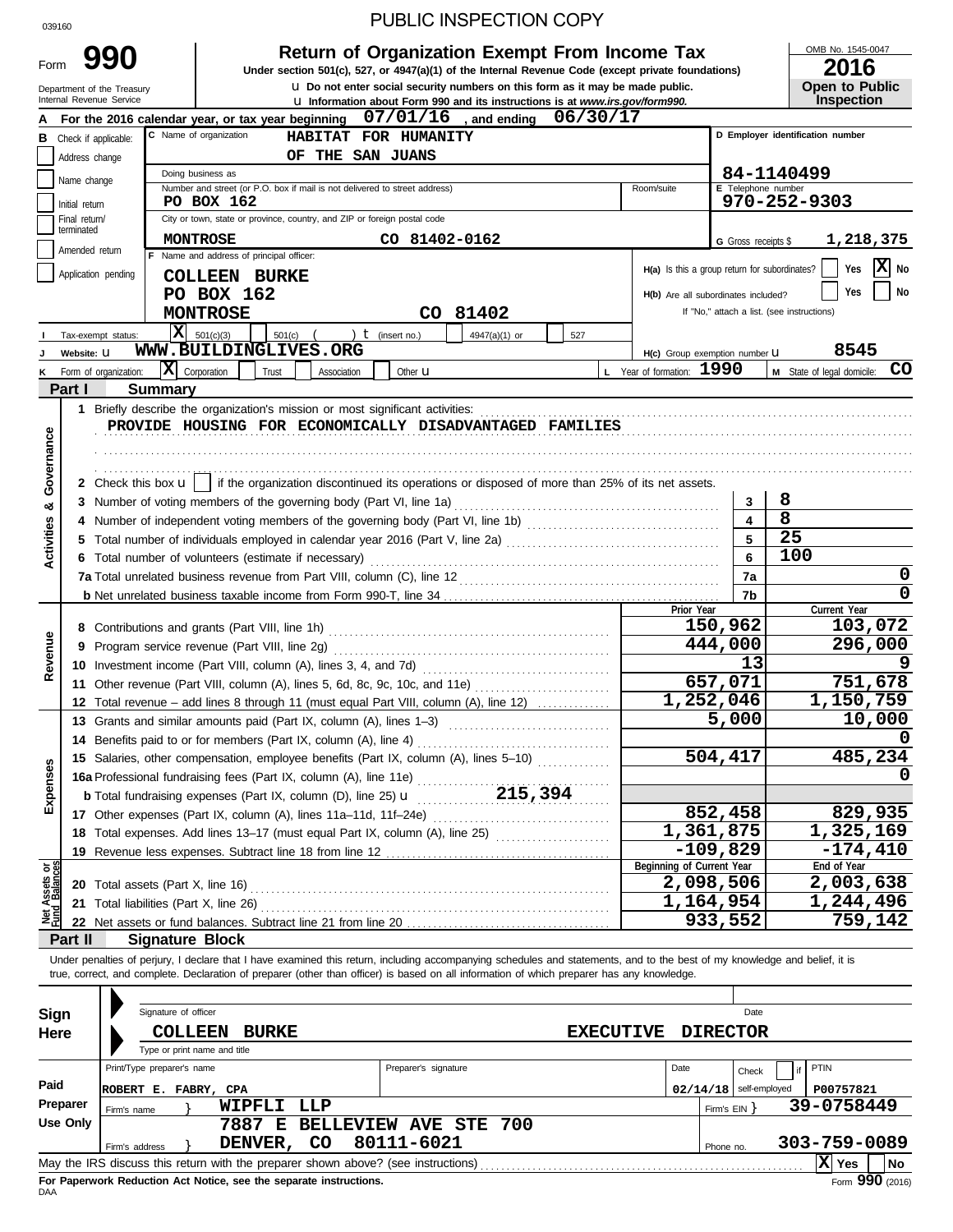|              |              | Form 990 (2016) HABITAT FOR HUMANITY                 |                |                        |                                                                                                              | 84-1140499                                                                                                                     |               | Page 2                       |
|--------------|--------------|------------------------------------------------------|----------------|------------------------|--------------------------------------------------------------------------------------------------------------|--------------------------------------------------------------------------------------------------------------------------------|---------------|------------------------------|
|              | Part III     |                                                      |                |                        | <b>Statement of Program Service Accomplishments</b>                                                          |                                                                                                                                |               |                              |
|              |              |                                                      |                |                        |                                                                                                              |                                                                                                                                |               |                              |
|              |              | 1 Briefly describe the organization's mission:       |                |                        |                                                                                                              |                                                                                                                                |               |                              |
|              |              |                                                      |                |                        |                                                                                                              | PROVIDE HOUSING FOR ECONOMICALLY DISADVANTAGED FAMILIES                                                                        |               |                              |
|              |              |                                                      |                |                        |                                                                                                              |                                                                                                                                |               |                              |
|              |              |                                                      |                |                        |                                                                                                              |                                                                                                                                |               |                              |
|              |              |                                                      |                |                        |                                                                                                              |                                                                                                                                |               |                              |
| $\mathbf{2}$ |              |                                                      |                |                        | Did the organization undertake any significant program services during the year which were not listed on the |                                                                                                                                |               |                              |
|              |              | prior Form 990 or 990-EZ?                            |                |                        |                                                                                                              |                                                                                                                                |               | Yes $ X $ No<br>$\mathbf{1}$ |
|              |              | If "Yes," describe these new services on Schedule O. |                |                        |                                                                                                              |                                                                                                                                |               |                              |
| 3            |              |                                                      |                |                        | Did the organization cease conducting, or make significant changes in how it conducts, any program           |                                                                                                                                |               |                              |
|              | services?    |                                                      |                |                        |                                                                                                              |                                                                                                                                |               | $\sqrt{}$ Yes $\sqrt{}$ No   |
|              |              | If "Yes," describe these changes on Schedule O.      |                |                        |                                                                                                              |                                                                                                                                |               |                              |
| 4            |              |                                                      |                |                        |                                                                                                              | Describe the organization's program service accomplishments for each of its three largest program services, as measured by     |               |                              |
|              |              |                                                      |                |                        |                                                                                                              | expenses. Section 501(c)(3) and 501(c)(4) organizations are required to report the amount of grants and allocations to others, |               |                              |
|              |              |                                                      |                |                        | the total expenses, and revenue, if any, for each program service reported.                                  |                                                                                                                                |               |                              |
|              |              |                                                      |                |                        | $\overline{982,382}$ including grants of \$                                                                  | $10,000$ ) (Revenue \$                                                                                                         |               | 296,000                      |
|              | 4a (Code:    |                                                      | ) (Expenses \$ |                        |                                                                                                              | PROVIDE HOUSING FOR ECONOMICALLY DISADVANTAGED FAMILES                                                                         |               |                              |
|              |              |                                                      |                |                        |                                                                                                              |                                                                                                                                |               |                              |
|              |              |                                                      |                |                        |                                                                                                              |                                                                                                                                |               |                              |
|              |              |                                                      |                |                        |                                                                                                              |                                                                                                                                |               |                              |
|              |              |                                                      |                |                        |                                                                                                              |                                                                                                                                |               |                              |
|              |              |                                                      |                |                        |                                                                                                              |                                                                                                                                |               |                              |
|              |              |                                                      |                |                        |                                                                                                              |                                                                                                                                |               |                              |
|              |              |                                                      |                |                        |                                                                                                              |                                                                                                                                |               |                              |
|              |              |                                                      |                |                        |                                                                                                              |                                                                                                                                |               |                              |
|              |              |                                                      |                |                        |                                                                                                              |                                                                                                                                |               |                              |
|              |              |                                                      |                |                        |                                                                                                              |                                                                                                                                |               |                              |
|              |              |                                                      |                |                        |                                                                                                              |                                                                                                                                |               |                              |
|              |              |                                                      |                |                        |                                                                                                              |                                                                                                                                |               |                              |
|              |              |                                                      |                |                        |                                                                                                              |                                                                                                                                |               |                              |
|              |              |                                                      |                |                        |                                                                                                              |                                                                                                                                |               |                              |
|              |              |                                                      |                |                        |                                                                                                              |                                                                                                                                |               |                              |
|              |              |                                                      |                |                        |                                                                                                              |                                                                                                                                |               |                              |
|              |              |                                                      |                |                        |                                                                                                              |                                                                                                                                |               |                              |
|              |              |                                                      |                |                        |                                                                                                              |                                                                                                                                |               |                              |
|              |              |                                                      |                |                        |                                                                                                              |                                                                                                                                |               |                              |
|              |              |                                                      |                |                        |                                                                                                              |                                                                                                                                |               |                              |
|              |              |                                                      |                |                        |                                                                                                              |                                                                                                                                |               |                              |
|              |              |                                                      |                |                        |                                                                                                              |                                                                                                                                |               |                              |
|              |              |                                                      |                |                        |                                                                                                              |                                                                                                                                |               |                              |
|              |              |                                                      |                |                        |                                                                                                              |                                                                                                                                |               |                              |
|              | 4c (Code:    | ) (Expenses \$                                       |                |                        |                                                                                                              |                                                                                                                                | ) (Revenue \$ |                              |
|              |              |                                                      |                |                        |                                                                                                              |                                                                                                                                |               |                              |
|              |              |                                                      |                |                        |                                                                                                              |                                                                                                                                |               |                              |
|              |              |                                                      |                |                        |                                                                                                              |                                                                                                                                |               |                              |
|              |              |                                                      |                |                        |                                                                                                              |                                                                                                                                |               |                              |
|              |              |                                                      |                |                        |                                                                                                              |                                                                                                                                |               |                              |
|              |              |                                                      |                |                        |                                                                                                              |                                                                                                                                |               |                              |
|              |              |                                                      |                |                        |                                                                                                              |                                                                                                                                |               |                              |
|              |              |                                                      |                |                        |                                                                                                              |                                                                                                                                |               |                              |
|              |              |                                                      |                |                        |                                                                                                              |                                                                                                                                |               |                              |
|              |              |                                                      |                |                        |                                                                                                              |                                                                                                                                |               |                              |
|              |              |                                                      |                |                        |                                                                                                              |                                                                                                                                |               |                              |
|              |              |                                                      |                |                        |                                                                                                              |                                                                                                                                |               |                              |
|              |              | 4d Other program services (Describe in Schedule O.)  |                |                        |                                                                                                              |                                                                                                                                |               |                              |
|              | (Expenses \$ |                                                      |                | including grants of \$ |                                                                                                              | (Revenue \$                                                                                                                    |               |                              |
|              |              | 4e Total program service expenses u                  |                |                        | 982,382                                                                                                      |                                                                                                                                |               |                              |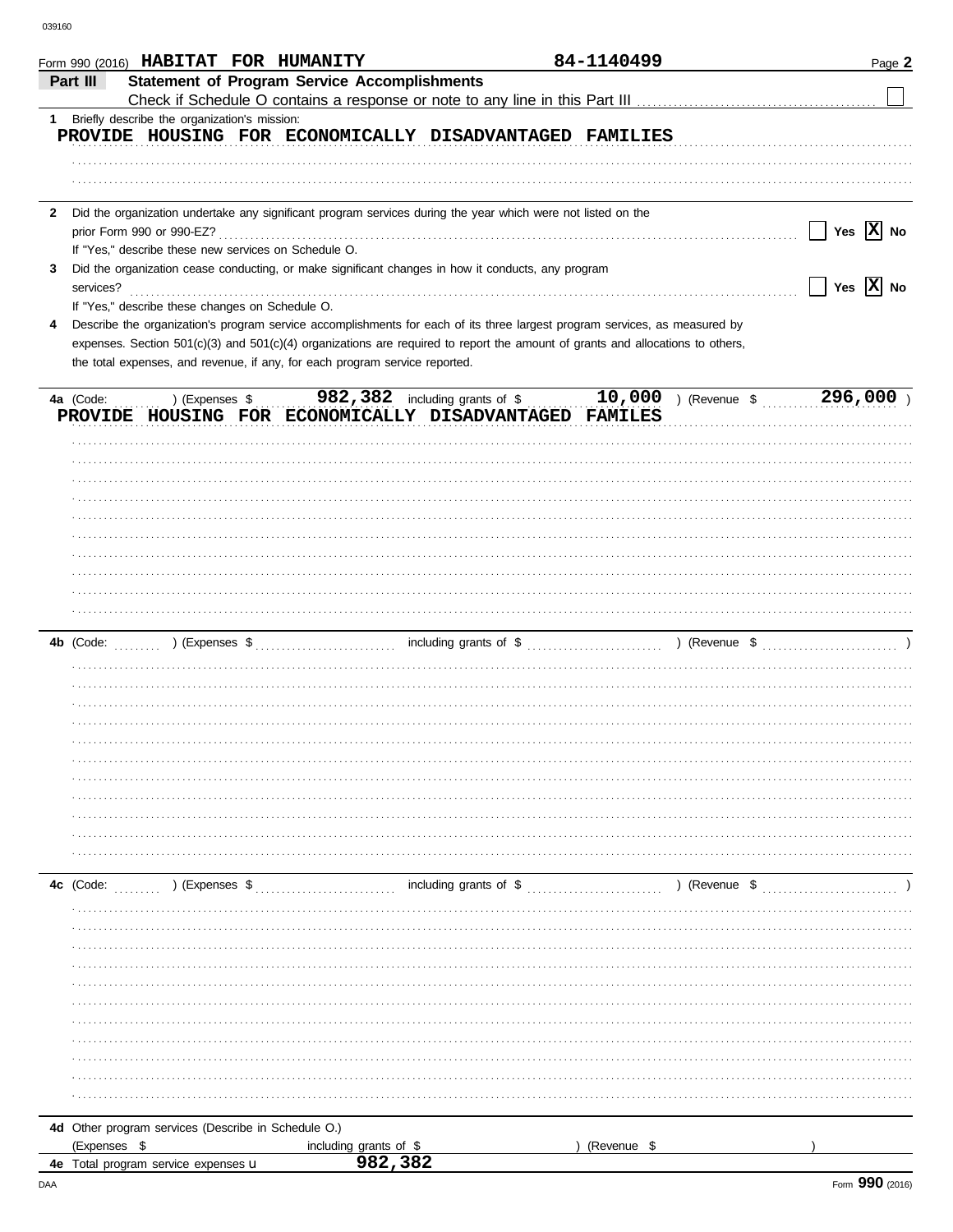| Form 990 (2016) | <b>HABITAT</b> | <b>FOR</b> | <b>HUMANITY</b>                        | 84-1140499 | $P$ aqe $\sim$ |
|-----------------|----------------|------------|----------------------------------------|------------|----------------|
| Part IV         |                |            | <b>Checklist of Required Schedules</b> |            |                |

| Is the organization described in section $501(c)(3)$ or $4947(a)(1)$ (other than a private foundation)? If "Yes,"<br>1<br>x<br>complete Schedule A<br>1<br>x<br>$\mathbf{2}$<br>2<br>Did the organization engage in direct or indirect political campaign activities on behalf of or in opposition to<br>3<br>X.<br>candidates for public office? If "Yes," complete Schedule C, Part I<br>3<br>Section 501(c)(3) organizations. Did the organization engage in lobbying activities, or have a section 501(h)<br>4<br>X.<br>4<br>Is the organization a section $501(c)(4)$ , $501(c)(5)$ , or $501(c)(6)$ organization that receives membership dues,<br>5<br>assessments, or similar amounts as defined in Revenue Procedure 98-19? If "Yes," complete Schedule C,<br>X.<br>5<br>Part III<br>Did the organization maintain any donor advised funds or any similar funds or accounts for which donors<br>6<br>have the right to provide advice on the distribution or investment of amounts in such funds or accounts? If<br>X.<br>"Yes," complete Schedule D, Part I<br>6<br>Did the organization receive or hold a conservation easement, including easements to preserve open space,<br>7<br>X.<br>the environment, historic land areas, or historic structures? If "Yes," complete Schedule D, Part II<br>7<br>Did the organization maintain collections of works of art, historical treasures, or other similar assets? If "Yes,"<br>8<br>x<br>complete Schedule D, Part III<br>8<br>Did the organization report an amount in Part X, line 21, for escrow or custodial account liability, serve as a<br>9<br>custodian for amounts not listed in Part X; or provide credit counseling, debt management, credit repair, or<br>X.<br>debt negotiation services? If "Yes," complete Schedule D, Part IV<br>9<br>Did the organization, directly or through a related organization, hold assets in temporarily restricted<br>x<br>endowments, permanent endowments, or quasi-endowments? If "Yes," complete Schedule D, Part V<br>10<br>If the organization's answer to any of the following questions is "Yes," then complete Schedule D, Parts VI,<br>VII, VIII, IX, or X as applicable.<br>Did the organization report an amount for land, buildings, and equipment in Part X, line 10? If "Yes,"<br>a<br>x<br>complete Schedule D, Part VI<br>11a l<br>Did the organization report an amount for investments—other securities in Part X, line 12 that is 5% or more<br>b<br>X.<br>11b<br>Did the organization report an amount for investments—program related in Part X, line 13 that is 5% or more<br>c<br>X<br>11c<br>Did the organization report an amount for other assets in Part X, line 15 that is 5% or more of its total assets<br>d<br>x<br>reported in Part X, line 16? If "Yes," complete Schedule D, Part IX<br>11d<br>x<br>11e<br>е<br>Did the organization's separate or consolidated financial statements for the tax year include a footnote that addresses<br>f.<br>x<br>the organization's liability for uncertain tax positions under FIN 48 (ASC 740)? If "Yes," complete Schedule D, Part X<br>11f<br>x<br>12a<br>Was the organization included in consolidated, independent audited financial statements for the tax year? If<br>b<br>x<br>"Yes," and if the organization answered "No" to line 12a, then completing Schedule D, Parts XI and XII is optional<br>12b<br>x<br>13<br>x<br>14a<br>Did the organization have aggregate revenues or expenses of more than \$10,000 from grantmaking,<br>b<br>fundraising, business, investment, and program service activities outside the United States, or aggregate<br>X.<br>foreign investments valued at \$100,000 or more? If "Yes," complete Schedule F, Parts I and IV [[[[[[[[[[[[[[[<br>14b<br>Did the organization report on Part IX, column (A), line 3, more than \$5,000 of grants or other assistance to or<br>X.<br>15<br>Did the organization report on Part IX, column (A), line 3, more than \$5,000 of aggregate grants or other<br>X.<br>assistance to or for foreign individuals? If "Yes," complete Schedule F, Parts III and IV<br>16<br>Did the organization report a total of more than \$15,000 of expenses for professional fundraising services on<br>X.<br>17<br>Did the organization report more than \$15,000 total of fundraising event gross income and contributions on<br>x<br>Part VIII, lines 1c and 8a? If "Yes," complete Schedule G, Part II<br>18<br>Did the organization report more than \$15,000 of gross income from gaming activities on Part VIII, line 9a?<br>X<br>19 |  | Yes | No |
|-----------------------------------------------------------------------------------------------------------------------------------------------------------------------------------------------------------------------------------------------------------------------------------------------------------------------------------------------------------------------------------------------------------------------------------------------------------------------------------------------------------------------------------------------------------------------------------------------------------------------------------------------------------------------------------------------------------------------------------------------------------------------------------------------------------------------------------------------------------------------------------------------------------------------------------------------------------------------------------------------------------------------------------------------------------------------------------------------------------------------------------------------------------------------------------------------------------------------------------------------------------------------------------------------------------------------------------------------------------------------------------------------------------------------------------------------------------------------------------------------------------------------------------------------------------------------------------------------------------------------------------------------------------------------------------------------------------------------------------------------------------------------------------------------------------------------------------------------------------------------------------------------------------------------------------------------------------------------------------------------------------------------------------------------------------------------------------------------------------------------------------------------------------------------------------------------------------------------------------------------------------------------------------------------------------------------------------------------------------------------------------------------------------------------------------------------------------------------------------------------------------------------------------------------------------------------------------------------------------------------------------------------------------------------------------------------------------------------------------------------------------------------------------------------------------------------------------------------------------------------------------------------------------------------------------------------------------------------------------------------------------------------------------------------------------------------------------------------------------------------------------------------------------------------------------------------------------------------------------------------------------------------------------------------------------------------------------------------------------------------------------------------------------------------------------------------------------------------------------------------------------------------------------------------------------------------------------------------------------------------------------------------------------------------------------------------------------------------------------------------------------------------------------------------------------------------------------------------------------------------------------------------------------------------------------------------------------------------------------------------------------------------------------------------------------------------------------------------------------------------------------------------------------------------------------------------------------------------------------------------------------------------------------------------------------------------------------------------------------------------------------------------------------------------------------------------------------------------------------------------------------------------------------------------------------------------------------------------|--|-----|----|
| 10<br>11<br>12a Did the organization obtain separate, independent audited financial statements for the tax year? If "Yes," complete<br>13<br>14a<br>15<br>16<br>17<br>18<br>19                                                                                                                                                                                                                                                                                                                                                                                                                                                                                                                                                                                                                                                                                                                                                                                                                                                                                                                                                                                                                                                                                                                                                                                                                                                                                                                                                                                                                                                                                                                                                                                                                                                                                                                                                                                                                                                                                                                                                                                                                                                                                                                                                                                                                                                                                                                                                                                                                                                                                                                                                                                                                                                                                                                                                                                                                                                                                                                                                                                                                                                                                                                                                                                                                                                                                                                                                                                                                                                                                                                                                                                                                                                                                                                                                                                                                                                                                                                                                                                                                                                                                                                                                                                                                                                                                                                                                                                                                |  |     |    |
|                                                                                                                                                                                                                                                                                                                                                                                                                                                                                                                                                                                                                                                                                                                                                                                                                                                                                                                                                                                                                                                                                                                                                                                                                                                                                                                                                                                                                                                                                                                                                                                                                                                                                                                                                                                                                                                                                                                                                                                                                                                                                                                                                                                                                                                                                                                                                                                                                                                                                                                                                                                                                                                                                                                                                                                                                                                                                                                                                                                                                                                                                                                                                                                                                                                                                                                                                                                                                                                                                                                                                                                                                                                                                                                                                                                                                                                                                                                                                                                                                                                                                                                                                                                                                                                                                                                                                                                                                                                                                                                                                                                               |  |     |    |
|                                                                                                                                                                                                                                                                                                                                                                                                                                                                                                                                                                                                                                                                                                                                                                                                                                                                                                                                                                                                                                                                                                                                                                                                                                                                                                                                                                                                                                                                                                                                                                                                                                                                                                                                                                                                                                                                                                                                                                                                                                                                                                                                                                                                                                                                                                                                                                                                                                                                                                                                                                                                                                                                                                                                                                                                                                                                                                                                                                                                                                                                                                                                                                                                                                                                                                                                                                                                                                                                                                                                                                                                                                                                                                                                                                                                                                                                                                                                                                                                                                                                                                                                                                                                                                                                                                                                                                                                                                                                                                                                                                                               |  |     |    |
|                                                                                                                                                                                                                                                                                                                                                                                                                                                                                                                                                                                                                                                                                                                                                                                                                                                                                                                                                                                                                                                                                                                                                                                                                                                                                                                                                                                                                                                                                                                                                                                                                                                                                                                                                                                                                                                                                                                                                                                                                                                                                                                                                                                                                                                                                                                                                                                                                                                                                                                                                                                                                                                                                                                                                                                                                                                                                                                                                                                                                                                                                                                                                                                                                                                                                                                                                                                                                                                                                                                                                                                                                                                                                                                                                                                                                                                                                                                                                                                                                                                                                                                                                                                                                                                                                                                                                                                                                                                                                                                                                                                               |  |     |    |
|                                                                                                                                                                                                                                                                                                                                                                                                                                                                                                                                                                                                                                                                                                                                                                                                                                                                                                                                                                                                                                                                                                                                                                                                                                                                                                                                                                                                                                                                                                                                                                                                                                                                                                                                                                                                                                                                                                                                                                                                                                                                                                                                                                                                                                                                                                                                                                                                                                                                                                                                                                                                                                                                                                                                                                                                                                                                                                                                                                                                                                                                                                                                                                                                                                                                                                                                                                                                                                                                                                                                                                                                                                                                                                                                                                                                                                                                                                                                                                                                                                                                                                                                                                                                                                                                                                                                                                                                                                                                                                                                                                                               |  |     |    |
|                                                                                                                                                                                                                                                                                                                                                                                                                                                                                                                                                                                                                                                                                                                                                                                                                                                                                                                                                                                                                                                                                                                                                                                                                                                                                                                                                                                                                                                                                                                                                                                                                                                                                                                                                                                                                                                                                                                                                                                                                                                                                                                                                                                                                                                                                                                                                                                                                                                                                                                                                                                                                                                                                                                                                                                                                                                                                                                                                                                                                                                                                                                                                                                                                                                                                                                                                                                                                                                                                                                                                                                                                                                                                                                                                                                                                                                                                                                                                                                                                                                                                                                                                                                                                                                                                                                                                                                                                                                                                                                                                                                               |  |     |    |
|                                                                                                                                                                                                                                                                                                                                                                                                                                                                                                                                                                                                                                                                                                                                                                                                                                                                                                                                                                                                                                                                                                                                                                                                                                                                                                                                                                                                                                                                                                                                                                                                                                                                                                                                                                                                                                                                                                                                                                                                                                                                                                                                                                                                                                                                                                                                                                                                                                                                                                                                                                                                                                                                                                                                                                                                                                                                                                                                                                                                                                                                                                                                                                                                                                                                                                                                                                                                                                                                                                                                                                                                                                                                                                                                                                                                                                                                                                                                                                                                                                                                                                                                                                                                                                                                                                                                                                                                                                                                                                                                                                                               |  |     |    |
|                                                                                                                                                                                                                                                                                                                                                                                                                                                                                                                                                                                                                                                                                                                                                                                                                                                                                                                                                                                                                                                                                                                                                                                                                                                                                                                                                                                                                                                                                                                                                                                                                                                                                                                                                                                                                                                                                                                                                                                                                                                                                                                                                                                                                                                                                                                                                                                                                                                                                                                                                                                                                                                                                                                                                                                                                                                                                                                                                                                                                                                                                                                                                                                                                                                                                                                                                                                                                                                                                                                                                                                                                                                                                                                                                                                                                                                                                                                                                                                                                                                                                                                                                                                                                                                                                                                                                                                                                                                                                                                                                                                               |  |     |    |
|                                                                                                                                                                                                                                                                                                                                                                                                                                                                                                                                                                                                                                                                                                                                                                                                                                                                                                                                                                                                                                                                                                                                                                                                                                                                                                                                                                                                                                                                                                                                                                                                                                                                                                                                                                                                                                                                                                                                                                                                                                                                                                                                                                                                                                                                                                                                                                                                                                                                                                                                                                                                                                                                                                                                                                                                                                                                                                                                                                                                                                                                                                                                                                                                                                                                                                                                                                                                                                                                                                                                                                                                                                                                                                                                                                                                                                                                                                                                                                                                                                                                                                                                                                                                                                                                                                                                                                                                                                                                                                                                                                                               |  |     |    |
|                                                                                                                                                                                                                                                                                                                                                                                                                                                                                                                                                                                                                                                                                                                                                                                                                                                                                                                                                                                                                                                                                                                                                                                                                                                                                                                                                                                                                                                                                                                                                                                                                                                                                                                                                                                                                                                                                                                                                                                                                                                                                                                                                                                                                                                                                                                                                                                                                                                                                                                                                                                                                                                                                                                                                                                                                                                                                                                                                                                                                                                                                                                                                                                                                                                                                                                                                                                                                                                                                                                                                                                                                                                                                                                                                                                                                                                                                                                                                                                                                                                                                                                                                                                                                                                                                                                                                                                                                                                                                                                                                                                               |  |     |    |
|                                                                                                                                                                                                                                                                                                                                                                                                                                                                                                                                                                                                                                                                                                                                                                                                                                                                                                                                                                                                                                                                                                                                                                                                                                                                                                                                                                                                                                                                                                                                                                                                                                                                                                                                                                                                                                                                                                                                                                                                                                                                                                                                                                                                                                                                                                                                                                                                                                                                                                                                                                                                                                                                                                                                                                                                                                                                                                                                                                                                                                                                                                                                                                                                                                                                                                                                                                                                                                                                                                                                                                                                                                                                                                                                                                                                                                                                                                                                                                                                                                                                                                                                                                                                                                                                                                                                                                                                                                                                                                                                                                                               |  |     |    |
|                                                                                                                                                                                                                                                                                                                                                                                                                                                                                                                                                                                                                                                                                                                                                                                                                                                                                                                                                                                                                                                                                                                                                                                                                                                                                                                                                                                                                                                                                                                                                                                                                                                                                                                                                                                                                                                                                                                                                                                                                                                                                                                                                                                                                                                                                                                                                                                                                                                                                                                                                                                                                                                                                                                                                                                                                                                                                                                                                                                                                                                                                                                                                                                                                                                                                                                                                                                                                                                                                                                                                                                                                                                                                                                                                                                                                                                                                                                                                                                                                                                                                                                                                                                                                                                                                                                                                                                                                                                                                                                                                                                               |  |     |    |
|                                                                                                                                                                                                                                                                                                                                                                                                                                                                                                                                                                                                                                                                                                                                                                                                                                                                                                                                                                                                                                                                                                                                                                                                                                                                                                                                                                                                                                                                                                                                                                                                                                                                                                                                                                                                                                                                                                                                                                                                                                                                                                                                                                                                                                                                                                                                                                                                                                                                                                                                                                                                                                                                                                                                                                                                                                                                                                                                                                                                                                                                                                                                                                                                                                                                                                                                                                                                                                                                                                                                                                                                                                                                                                                                                                                                                                                                                                                                                                                                                                                                                                                                                                                                                                                                                                                                                                                                                                                                                                                                                                                               |  |     |    |
|                                                                                                                                                                                                                                                                                                                                                                                                                                                                                                                                                                                                                                                                                                                                                                                                                                                                                                                                                                                                                                                                                                                                                                                                                                                                                                                                                                                                                                                                                                                                                                                                                                                                                                                                                                                                                                                                                                                                                                                                                                                                                                                                                                                                                                                                                                                                                                                                                                                                                                                                                                                                                                                                                                                                                                                                                                                                                                                                                                                                                                                                                                                                                                                                                                                                                                                                                                                                                                                                                                                                                                                                                                                                                                                                                                                                                                                                                                                                                                                                                                                                                                                                                                                                                                                                                                                                                                                                                                                                                                                                                                                               |  |     |    |
|                                                                                                                                                                                                                                                                                                                                                                                                                                                                                                                                                                                                                                                                                                                                                                                                                                                                                                                                                                                                                                                                                                                                                                                                                                                                                                                                                                                                                                                                                                                                                                                                                                                                                                                                                                                                                                                                                                                                                                                                                                                                                                                                                                                                                                                                                                                                                                                                                                                                                                                                                                                                                                                                                                                                                                                                                                                                                                                                                                                                                                                                                                                                                                                                                                                                                                                                                                                                                                                                                                                                                                                                                                                                                                                                                                                                                                                                                                                                                                                                                                                                                                                                                                                                                                                                                                                                                                                                                                                                                                                                                                                               |  |     |    |
|                                                                                                                                                                                                                                                                                                                                                                                                                                                                                                                                                                                                                                                                                                                                                                                                                                                                                                                                                                                                                                                                                                                                                                                                                                                                                                                                                                                                                                                                                                                                                                                                                                                                                                                                                                                                                                                                                                                                                                                                                                                                                                                                                                                                                                                                                                                                                                                                                                                                                                                                                                                                                                                                                                                                                                                                                                                                                                                                                                                                                                                                                                                                                                                                                                                                                                                                                                                                                                                                                                                                                                                                                                                                                                                                                                                                                                                                                                                                                                                                                                                                                                                                                                                                                                                                                                                                                                                                                                                                                                                                                                                               |  |     |    |
|                                                                                                                                                                                                                                                                                                                                                                                                                                                                                                                                                                                                                                                                                                                                                                                                                                                                                                                                                                                                                                                                                                                                                                                                                                                                                                                                                                                                                                                                                                                                                                                                                                                                                                                                                                                                                                                                                                                                                                                                                                                                                                                                                                                                                                                                                                                                                                                                                                                                                                                                                                                                                                                                                                                                                                                                                                                                                                                                                                                                                                                                                                                                                                                                                                                                                                                                                                                                                                                                                                                                                                                                                                                                                                                                                                                                                                                                                                                                                                                                                                                                                                                                                                                                                                                                                                                                                                                                                                                                                                                                                                                               |  |     |    |
|                                                                                                                                                                                                                                                                                                                                                                                                                                                                                                                                                                                                                                                                                                                                                                                                                                                                                                                                                                                                                                                                                                                                                                                                                                                                                                                                                                                                                                                                                                                                                                                                                                                                                                                                                                                                                                                                                                                                                                                                                                                                                                                                                                                                                                                                                                                                                                                                                                                                                                                                                                                                                                                                                                                                                                                                                                                                                                                                                                                                                                                                                                                                                                                                                                                                                                                                                                                                                                                                                                                                                                                                                                                                                                                                                                                                                                                                                                                                                                                                                                                                                                                                                                                                                                                                                                                                                                                                                                                                                                                                                                                               |  |     |    |
|                                                                                                                                                                                                                                                                                                                                                                                                                                                                                                                                                                                                                                                                                                                                                                                                                                                                                                                                                                                                                                                                                                                                                                                                                                                                                                                                                                                                                                                                                                                                                                                                                                                                                                                                                                                                                                                                                                                                                                                                                                                                                                                                                                                                                                                                                                                                                                                                                                                                                                                                                                                                                                                                                                                                                                                                                                                                                                                                                                                                                                                                                                                                                                                                                                                                                                                                                                                                                                                                                                                                                                                                                                                                                                                                                                                                                                                                                                                                                                                                                                                                                                                                                                                                                                                                                                                                                                                                                                                                                                                                                                                               |  |     |    |
|                                                                                                                                                                                                                                                                                                                                                                                                                                                                                                                                                                                                                                                                                                                                                                                                                                                                                                                                                                                                                                                                                                                                                                                                                                                                                                                                                                                                                                                                                                                                                                                                                                                                                                                                                                                                                                                                                                                                                                                                                                                                                                                                                                                                                                                                                                                                                                                                                                                                                                                                                                                                                                                                                                                                                                                                                                                                                                                                                                                                                                                                                                                                                                                                                                                                                                                                                                                                                                                                                                                                                                                                                                                                                                                                                                                                                                                                                                                                                                                                                                                                                                                                                                                                                                                                                                                                                                                                                                                                                                                                                                                               |  |     |    |
|                                                                                                                                                                                                                                                                                                                                                                                                                                                                                                                                                                                                                                                                                                                                                                                                                                                                                                                                                                                                                                                                                                                                                                                                                                                                                                                                                                                                                                                                                                                                                                                                                                                                                                                                                                                                                                                                                                                                                                                                                                                                                                                                                                                                                                                                                                                                                                                                                                                                                                                                                                                                                                                                                                                                                                                                                                                                                                                                                                                                                                                                                                                                                                                                                                                                                                                                                                                                                                                                                                                                                                                                                                                                                                                                                                                                                                                                                                                                                                                                                                                                                                                                                                                                                                                                                                                                                                                                                                                                                                                                                                                               |  |     |    |
|                                                                                                                                                                                                                                                                                                                                                                                                                                                                                                                                                                                                                                                                                                                                                                                                                                                                                                                                                                                                                                                                                                                                                                                                                                                                                                                                                                                                                                                                                                                                                                                                                                                                                                                                                                                                                                                                                                                                                                                                                                                                                                                                                                                                                                                                                                                                                                                                                                                                                                                                                                                                                                                                                                                                                                                                                                                                                                                                                                                                                                                                                                                                                                                                                                                                                                                                                                                                                                                                                                                                                                                                                                                                                                                                                                                                                                                                                                                                                                                                                                                                                                                                                                                                                                                                                                                                                                                                                                                                                                                                                                                               |  |     |    |
|                                                                                                                                                                                                                                                                                                                                                                                                                                                                                                                                                                                                                                                                                                                                                                                                                                                                                                                                                                                                                                                                                                                                                                                                                                                                                                                                                                                                                                                                                                                                                                                                                                                                                                                                                                                                                                                                                                                                                                                                                                                                                                                                                                                                                                                                                                                                                                                                                                                                                                                                                                                                                                                                                                                                                                                                                                                                                                                                                                                                                                                                                                                                                                                                                                                                                                                                                                                                                                                                                                                                                                                                                                                                                                                                                                                                                                                                                                                                                                                                                                                                                                                                                                                                                                                                                                                                                                                                                                                                                                                                                                                               |  |     |    |
|                                                                                                                                                                                                                                                                                                                                                                                                                                                                                                                                                                                                                                                                                                                                                                                                                                                                                                                                                                                                                                                                                                                                                                                                                                                                                                                                                                                                                                                                                                                                                                                                                                                                                                                                                                                                                                                                                                                                                                                                                                                                                                                                                                                                                                                                                                                                                                                                                                                                                                                                                                                                                                                                                                                                                                                                                                                                                                                                                                                                                                                                                                                                                                                                                                                                                                                                                                                                                                                                                                                                                                                                                                                                                                                                                                                                                                                                                                                                                                                                                                                                                                                                                                                                                                                                                                                                                                                                                                                                                                                                                                                               |  |     |    |
|                                                                                                                                                                                                                                                                                                                                                                                                                                                                                                                                                                                                                                                                                                                                                                                                                                                                                                                                                                                                                                                                                                                                                                                                                                                                                                                                                                                                                                                                                                                                                                                                                                                                                                                                                                                                                                                                                                                                                                                                                                                                                                                                                                                                                                                                                                                                                                                                                                                                                                                                                                                                                                                                                                                                                                                                                                                                                                                                                                                                                                                                                                                                                                                                                                                                                                                                                                                                                                                                                                                                                                                                                                                                                                                                                                                                                                                                                                                                                                                                                                                                                                                                                                                                                                                                                                                                                                                                                                                                                                                                                                                               |  |     |    |
|                                                                                                                                                                                                                                                                                                                                                                                                                                                                                                                                                                                                                                                                                                                                                                                                                                                                                                                                                                                                                                                                                                                                                                                                                                                                                                                                                                                                                                                                                                                                                                                                                                                                                                                                                                                                                                                                                                                                                                                                                                                                                                                                                                                                                                                                                                                                                                                                                                                                                                                                                                                                                                                                                                                                                                                                                                                                                                                                                                                                                                                                                                                                                                                                                                                                                                                                                                                                                                                                                                                                                                                                                                                                                                                                                                                                                                                                                                                                                                                                                                                                                                                                                                                                                                                                                                                                                                                                                                                                                                                                                                                               |  |     |    |
|                                                                                                                                                                                                                                                                                                                                                                                                                                                                                                                                                                                                                                                                                                                                                                                                                                                                                                                                                                                                                                                                                                                                                                                                                                                                                                                                                                                                                                                                                                                                                                                                                                                                                                                                                                                                                                                                                                                                                                                                                                                                                                                                                                                                                                                                                                                                                                                                                                                                                                                                                                                                                                                                                                                                                                                                                                                                                                                                                                                                                                                                                                                                                                                                                                                                                                                                                                                                                                                                                                                                                                                                                                                                                                                                                                                                                                                                                                                                                                                                                                                                                                                                                                                                                                                                                                                                                                                                                                                                                                                                                                                               |  |     |    |
|                                                                                                                                                                                                                                                                                                                                                                                                                                                                                                                                                                                                                                                                                                                                                                                                                                                                                                                                                                                                                                                                                                                                                                                                                                                                                                                                                                                                                                                                                                                                                                                                                                                                                                                                                                                                                                                                                                                                                                                                                                                                                                                                                                                                                                                                                                                                                                                                                                                                                                                                                                                                                                                                                                                                                                                                                                                                                                                                                                                                                                                                                                                                                                                                                                                                                                                                                                                                                                                                                                                                                                                                                                                                                                                                                                                                                                                                                                                                                                                                                                                                                                                                                                                                                                                                                                                                                                                                                                                                                                                                                                                               |  |     |    |
|                                                                                                                                                                                                                                                                                                                                                                                                                                                                                                                                                                                                                                                                                                                                                                                                                                                                                                                                                                                                                                                                                                                                                                                                                                                                                                                                                                                                                                                                                                                                                                                                                                                                                                                                                                                                                                                                                                                                                                                                                                                                                                                                                                                                                                                                                                                                                                                                                                                                                                                                                                                                                                                                                                                                                                                                                                                                                                                                                                                                                                                                                                                                                                                                                                                                                                                                                                                                                                                                                                                                                                                                                                                                                                                                                                                                                                                                                                                                                                                                                                                                                                                                                                                                                                                                                                                                                                                                                                                                                                                                                                                               |  |     |    |
|                                                                                                                                                                                                                                                                                                                                                                                                                                                                                                                                                                                                                                                                                                                                                                                                                                                                                                                                                                                                                                                                                                                                                                                                                                                                                                                                                                                                                                                                                                                                                                                                                                                                                                                                                                                                                                                                                                                                                                                                                                                                                                                                                                                                                                                                                                                                                                                                                                                                                                                                                                                                                                                                                                                                                                                                                                                                                                                                                                                                                                                                                                                                                                                                                                                                                                                                                                                                                                                                                                                                                                                                                                                                                                                                                                                                                                                                                                                                                                                                                                                                                                                                                                                                                                                                                                                                                                                                                                                                                                                                                                                               |  |     |    |
|                                                                                                                                                                                                                                                                                                                                                                                                                                                                                                                                                                                                                                                                                                                                                                                                                                                                                                                                                                                                                                                                                                                                                                                                                                                                                                                                                                                                                                                                                                                                                                                                                                                                                                                                                                                                                                                                                                                                                                                                                                                                                                                                                                                                                                                                                                                                                                                                                                                                                                                                                                                                                                                                                                                                                                                                                                                                                                                                                                                                                                                                                                                                                                                                                                                                                                                                                                                                                                                                                                                                                                                                                                                                                                                                                                                                                                                                                                                                                                                                                                                                                                                                                                                                                                                                                                                                                                                                                                                                                                                                                                                               |  |     |    |
|                                                                                                                                                                                                                                                                                                                                                                                                                                                                                                                                                                                                                                                                                                                                                                                                                                                                                                                                                                                                                                                                                                                                                                                                                                                                                                                                                                                                                                                                                                                                                                                                                                                                                                                                                                                                                                                                                                                                                                                                                                                                                                                                                                                                                                                                                                                                                                                                                                                                                                                                                                                                                                                                                                                                                                                                                                                                                                                                                                                                                                                                                                                                                                                                                                                                                                                                                                                                                                                                                                                                                                                                                                                                                                                                                                                                                                                                                                                                                                                                                                                                                                                                                                                                                                                                                                                                                                                                                                                                                                                                                                                               |  |     |    |
|                                                                                                                                                                                                                                                                                                                                                                                                                                                                                                                                                                                                                                                                                                                                                                                                                                                                                                                                                                                                                                                                                                                                                                                                                                                                                                                                                                                                                                                                                                                                                                                                                                                                                                                                                                                                                                                                                                                                                                                                                                                                                                                                                                                                                                                                                                                                                                                                                                                                                                                                                                                                                                                                                                                                                                                                                                                                                                                                                                                                                                                                                                                                                                                                                                                                                                                                                                                                                                                                                                                                                                                                                                                                                                                                                                                                                                                                                                                                                                                                                                                                                                                                                                                                                                                                                                                                                                                                                                                                                                                                                                                               |  |     |    |
|                                                                                                                                                                                                                                                                                                                                                                                                                                                                                                                                                                                                                                                                                                                                                                                                                                                                                                                                                                                                                                                                                                                                                                                                                                                                                                                                                                                                                                                                                                                                                                                                                                                                                                                                                                                                                                                                                                                                                                                                                                                                                                                                                                                                                                                                                                                                                                                                                                                                                                                                                                                                                                                                                                                                                                                                                                                                                                                                                                                                                                                                                                                                                                                                                                                                                                                                                                                                                                                                                                                                                                                                                                                                                                                                                                                                                                                                                                                                                                                                                                                                                                                                                                                                                                                                                                                                                                                                                                                                                                                                                                                               |  |     |    |
|                                                                                                                                                                                                                                                                                                                                                                                                                                                                                                                                                                                                                                                                                                                                                                                                                                                                                                                                                                                                                                                                                                                                                                                                                                                                                                                                                                                                                                                                                                                                                                                                                                                                                                                                                                                                                                                                                                                                                                                                                                                                                                                                                                                                                                                                                                                                                                                                                                                                                                                                                                                                                                                                                                                                                                                                                                                                                                                                                                                                                                                                                                                                                                                                                                                                                                                                                                                                                                                                                                                                                                                                                                                                                                                                                                                                                                                                                                                                                                                                                                                                                                                                                                                                                                                                                                                                                                                                                                                                                                                                                                                               |  |     |    |
|                                                                                                                                                                                                                                                                                                                                                                                                                                                                                                                                                                                                                                                                                                                                                                                                                                                                                                                                                                                                                                                                                                                                                                                                                                                                                                                                                                                                                                                                                                                                                                                                                                                                                                                                                                                                                                                                                                                                                                                                                                                                                                                                                                                                                                                                                                                                                                                                                                                                                                                                                                                                                                                                                                                                                                                                                                                                                                                                                                                                                                                                                                                                                                                                                                                                                                                                                                                                                                                                                                                                                                                                                                                                                                                                                                                                                                                                                                                                                                                                                                                                                                                                                                                                                                                                                                                                                                                                                                                                                                                                                                                               |  |     |    |
|                                                                                                                                                                                                                                                                                                                                                                                                                                                                                                                                                                                                                                                                                                                                                                                                                                                                                                                                                                                                                                                                                                                                                                                                                                                                                                                                                                                                                                                                                                                                                                                                                                                                                                                                                                                                                                                                                                                                                                                                                                                                                                                                                                                                                                                                                                                                                                                                                                                                                                                                                                                                                                                                                                                                                                                                                                                                                                                                                                                                                                                                                                                                                                                                                                                                                                                                                                                                                                                                                                                                                                                                                                                                                                                                                                                                                                                                                                                                                                                                                                                                                                                                                                                                                                                                                                                                                                                                                                                                                                                                                                                               |  |     |    |
|                                                                                                                                                                                                                                                                                                                                                                                                                                                                                                                                                                                                                                                                                                                                                                                                                                                                                                                                                                                                                                                                                                                                                                                                                                                                                                                                                                                                                                                                                                                                                                                                                                                                                                                                                                                                                                                                                                                                                                                                                                                                                                                                                                                                                                                                                                                                                                                                                                                                                                                                                                                                                                                                                                                                                                                                                                                                                                                                                                                                                                                                                                                                                                                                                                                                                                                                                                                                                                                                                                                                                                                                                                                                                                                                                                                                                                                                                                                                                                                                                                                                                                                                                                                                                                                                                                                                                                                                                                                                                                                                                                                               |  |     |    |
|                                                                                                                                                                                                                                                                                                                                                                                                                                                                                                                                                                                                                                                                                                                                                                                                                                                                                                                                                                                                                                                                                                                                                                                                                                                                                                                                                                                                                                                                                                                                                                                                                                                                                                                                                                                                                                                                                                                                                                                                                                                                                                                                                                                                                                                                                                                                                                                                                                                                                                                                                                                                                                                                                                                                                                                                                                                                                                                                                                                                                                                                                                                                                                                                                                                                                                                                                                                                                                                                                                                                                                                                                                                                                                                                                                                                                                                                                                                                                                                                                                                                                                                                                                                                                                                                                                                                                                                                                                                                                                                                                                                               |  |     |    |
|                                                                                                                                                                                                                                                                                                                                                                                                                                                                                                                                                                                                                                                                                                                                                                                                                                                                                                                                                                                                                                                                                                                                                                                                                                                                                                                                                                                                                                                                                                                                                                                                                                                                                                                                                                                                                                                                                                                                                                                                                                                                                                                                                                                                                                                                                                                                                                                                                                                                                                                                                                                                                                                                                                                                                                                                                                                                                                                                                                                                                                                                                                                                                                                                                                                                                                                                                                                                                                                                                                                                                                                                                                                                                                                                                                                                                                                                                                                                                                                                                                                                                                                                                                                                                                                                                                                                                                                                                                                                                                                                                                                               |  |     |    |
|                                                                                                                                                                                                                                                                                                                                                                                                                                                                                                                                                                                                                                                                                                                                                                                                                                                                                                                                                                                                                                                                                                                                                                                                                                                                                                                                                                                                                                                                                                                                                                                                                                                                                                                                                                                                                                                                                                                                                                                                                                                                                                                                                                                                                                                                                                                                                                                                                                                                                                                                                                                                                                                                                                                                                                                                                                                                                                                                                                                                                                                                                                                                                                                                                                                                                                                                                                                                                                                                                                                                                                                                                                                                                                                                                                                                                                                                                                                                                                                                                                                                                                                                                                                                                                                                                                                                                                                                                                                                                                                                                                                               |  |     |    |
|                                                                                                                                                                                                                                                                                                                                                                                                                                                                                                                                                                                                                                                                                                                                                                                                                                                                                                                                                                                                                                                                                                                                                                                                                                                                                                                                                                                                                                                                                                                                                                                                                                                                                                                                                                                                                                                                                                                                                                                                                                                                                                                                                                                                                                                                                                                                                                                                                                                                                                                                                                                                                                                                                                                                                                                                                                                                                                                                                                                                                                                                                                                                                                                                                                                                                                                                                                                                                                                                                                                                                                                                                                                                                                                                                                                                                                                                                                                                                                                                                                                                                                                                                                                                                                                                                                                                                                                                                                                                                                                                                                                               |  |     |    |
|                                                                                                                                                                                                                                                                                                                                                                                                                                                                                                                                                                                                                                                                                                                                                                                                                                                                                                                                                                                                                                                                                                                                                                                                                                                                                                                                                                                                                                                                                                                                                                                                                                                                                                                                                                                                                                                                                                                                                                                                                                                                                                                                                                                                                                                                                                                                                                                                                                                                                                                                                                                                                                                                                                                                                                                                                                                                                                                                                                                                                                                                                                                                                                                                                                                                                                                                                                                                                                                                                                                                                                                                                                                                                                                                                                                                                                                                                                                                                                                                                                                                                                                                                                                                                                                                                                                                                                                                                                                                                                                                                                                               |  |     |    |
|                                                                                                                                                                                                                                                                                                                                                                                                                                                                                                                                                                                                                                                                                                                                                                                                                                                                                                                                                                                                                                                                                                                                                                                                                                                                                                                                                                                                                                                                                                                                                                                                                                                                                                                                                                                                                                                                                                                                                                                                                                                                                                                                                                                                                                                                                                                                                                                                                                                                                                                                                                                                                                                                                                                                                                                                                                                                                                                                                                                                                                                                                                                                                                                                                                                                                                                                                                                                                                                                                                                                                                                                                                                                                                                                                                                                                                                                                                                                                                                                                                                                                                                                                                                                                                                                                                                                                                                                                                                                                                                                                                                               |  |     |    |
|                                                                                                                                                                                                                                                                                                                                                                                                                                                                                                                                                                                                                                                                                                                                                                                                                                                                                                                                                                                                                                                                                                                                                                                                                                                                                                                                                                                                                                                                                                                                                                                                                                                                                                                                                                                                                                                                                                                                                                                                                                                                                                                                                                                                                                                                                                                                                                                                                                                                                                                                                                                                                                                                                                                                                                                                                                                                                                                                                                                                                                                                                                                                                                                                                                                                                                                                                                                                                                                                                                                                                                                                                                                                                                                                                                                                                                                                                                                                                                                                                                                                                                                                                                                                                                                                                                                                                                                                                                                                                                                                                                                               |  |     |    |
|                                                                                                                                                                                                                                                                                                                                                                                                                                                                                                                                                                                                                                                                                                                                                                                                                                                                                                                                                                                                                                                                                                                                                                                                                                                                                                                                                                                                                                                                                                                                                                                                                                                                                                                                                                                                                                                                                                                                                                                                                                                                                                                                                                                                                                                                                                                                                                                                                                                                                                                                                                                                                                                                                                                                                                                                                                                                                                                                                                                                                                                                                                                                                                                                                                                                                                                                                                                                                                                                                                                                                                                                                                                                                                                                                                                                                                                                                                                                                                                                                                                                                                                                                                                                                                                                                                                                                                                                                                                                                                                                                                                               |  |     |    |
|                                                                                                                                                                                                                                                                                                                                                                                                                                                                                                                                                                                                                                                                                                                                                                                                                                                                                                                                                                                                                                                                                                                                                                                                                                                                                                                                                                                                                                                                                                                                                                                                                                                                                                                                                                                                                                                                                                                                                                                                                                                                                                                                                                                                                                                                                                                                                                                                                                                                                                                                                                                                                                                                                                                                                                                                                                                                                                                                                                                                                                                                                                                                                                                                                                                                                                                                                                                                                                                                                                                                                                                                                                                                                                                                                                                                                                                                                                                                                                                                                                                                                                                                                                                                                                                                                                                                                                                                                                                                                                                                                                                               |  |     |    |
|                                                                                                                                                                                                                                                                                                                                                                                                                                                                                                                                                                                                                                                                                                                                                                                                                                                                                                                                                                                                                                                                                                                                                                                                                                                                                                                                                                                                                                                                                                                                                                                                                                                                                                                                                                                                                                                                                                                                                                                                                                                                                                                                                                                                                                                                                                                                                                                                                                                                                                                                                                                                                                                                                                                                                                                                                                                                                                                                                                                                                                                                                                                                                                                                                                                                                                                                                                                                                                                                                                                                                                                                                                                                                                                                                                                                                                                                                                                                                                                                                                                                                                                                                                                                                                                                                                                                                                                                                                                                                                                                                                                               |  |     |    |
|                                                                                                                                                                                                                                                                                                                                                                                                                                                                                                                                                                                                                                                                                                                                                                                                                                                                                                                                                                                                                                                                                                                                                                                                                                                                                                                                                                                                                                                                                                                                                                                                                                                                                                                                                                                                                                                                                                                                                                                                                                                                                                                                                                                                                                                                                                                                                                                                                                                                                                                                                                                                                                                                                                                                                                                                                                                                                                                                                                                                                                                                                                                                                                                                                                                                                                                                                                                                                                                                                                                                                                                                                                                                                                                                                                                                                                                                                                                                                                                                                                                                                                                                                                                                                                                                                                                                                                                                                                                                                                                                                                                               |  |     |    |
|                                                                                                                                                                                                                                                                                                                                                                                                                                                                                                                                                                                                                                                                                                                                                                                                                                                                                                                                                                                                                                                                                                                                                                                                                                                                                                                                                                                                                                                                                                                                                                                                                                                                                                                                                                                                                                                                                                                                                                                                                                                                                                                                                                                                                                                                                                                                                                                                                                                                                                                                                                                                                                                                                                                                                                                                                                                                                                                                                                                                                                                                                                                                                                                                                                                                                                                                                                                                                                                                                                                                                                                                                                                                                                                                                                                                                                                                                                                                                                                                                                                                                                                                                                                                                                                                                                                                                                                                                                                                                                                                                                                               |  |     |    |
|                                                                                                                                                                                                                                                                                                                                                                                                                                                                                                                                                                                                                                                                                                                                                                                                                                                                                                                                                                                                                                                                                                                                                                                                                                                                                                                                                                                                                                                                                                                                                                                                                                                                                                                                                                                                                                                                                                                                                                                                                                                                                                                                                                                                                                                                                                                                                                                                                                                                                                                                                                                                                                                                                                                                                                                                                                                                                                                                                                                                                                                                                                                                                                                                                                                                                                                                                                                                                                                                                                                                                                                                                                                                                                                                                                                                                                                                                                                                                                                                                                                                                                                                                                                                                                                                                                                                                                                                                                                                                                                                                                                               |  |     |    |
|                                                                                                                                                                                                                                                                                                                                                                                                                                                                                                                                                                                                                                                                                                                                                                                                                                                                                                                                                                                                                                                                                                                                                                                                                                                                                                                                                                                                                                                                                                                                                                                                                                                                                                                                                                                                                                                                                                                                                                                                                                                                                                                                                                                                                                                                                                                                                                                                                                                                                                                                                                                                                                                                                                                                                                                                                                                                                                                                                                                                                                                                                                                                                                                                                                                                                                                                                                                                                                                                                                                                                                                                                                                                                                                                                                                                                                                                                                                                                                                                                                                                                                                                                                                                                                                                                                                                                                                                                                                                                                                                                                                               |  |     |    |

Form **990** (2016)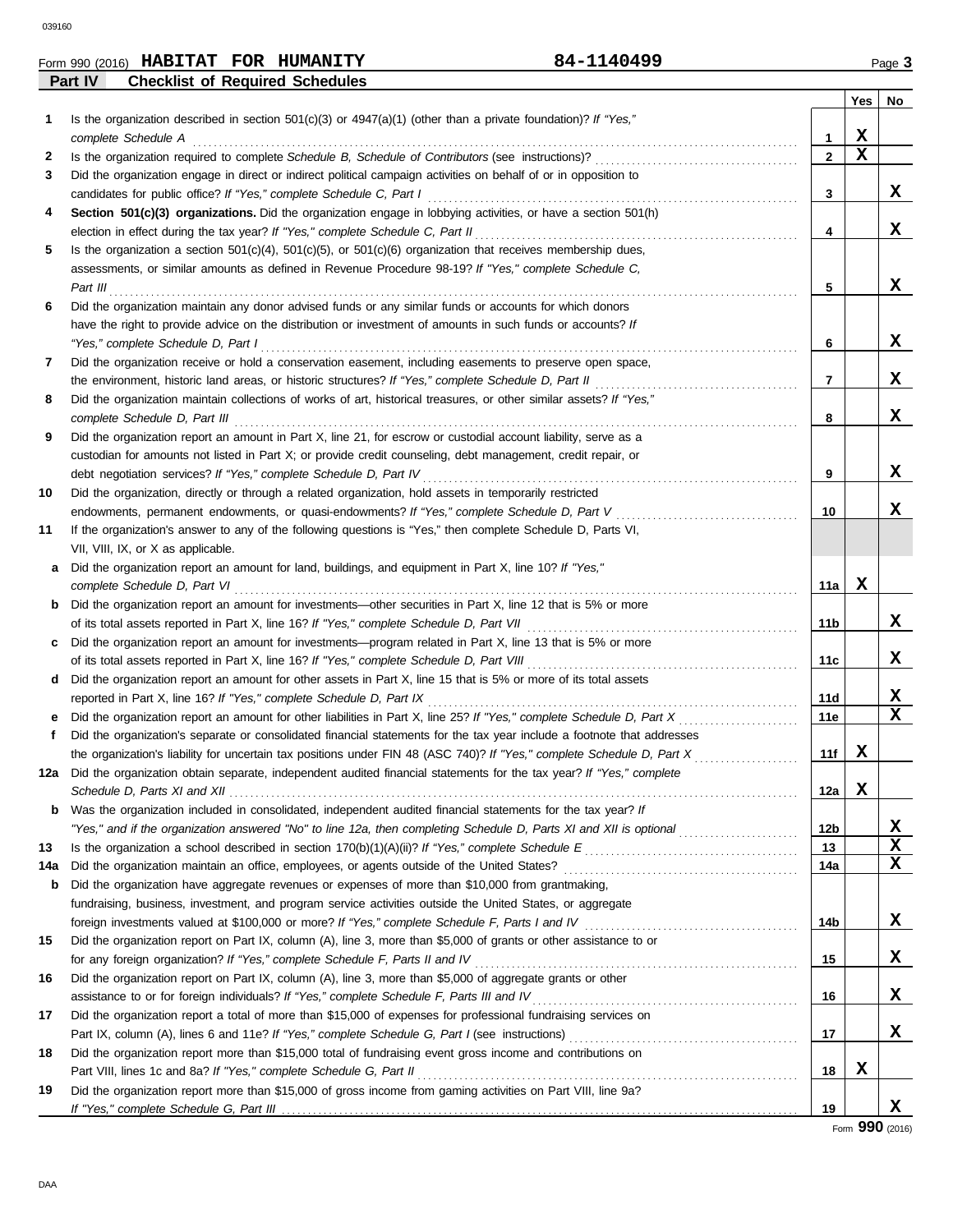|     | 84-1140499<br>Form 990 (2016) <b>HABITAT FOR HUMANITY</b>                                                        |            |     | Page 4                  |
|-----|------------------------------------------------------------------------------------------------------------------|------------|-----|-------------------------|
|     | Part IV<br><b>Checklist of Required Schedules (continued)</b>                                                    |            |     |                         |
|     |                                                                                                                  |            | Yes | No                      |
| 20a | Did the organization operate one or more hospital facilities? If "Yes," complete Schedule H                      | <b>20a</b> |     | X                       |
| b   | If "Yes" to line 20a, did the organization attach a copy of its audited financial statements to this return?     | 20b        |     |                         |
| 21  | Did the organization report more than \$5,000 of grants or other assistance to any domestic organization or      |            |     |                         |
|     |                                                                                                                  | 21         | X   |                         |
| 22  | Did the organization report more than \$5,000 of grants or other assistance to or for domestic individuals on    |            |     |                         |
|     | Part IX, column (A), line 2? If "Yes," complete Schedule I, Parts I and III                                      | 22         |     | X                       |
| 23  | Did the organization answer "Yes" to Part VII, Section A, line 3, 4, or 5 about compensation of the              |            |     |                         |
|     | organization's current and former officers, directors, trustees, key employees, and highest compensated          |            |     |                         |
|     | employees? If "Yes," complete Schedule J                                                                         | 23         |     | X                       |
| 24a | Did the organization have a tax-exempt bond issue with an outstanding principal amount of more than              |            |     |                         |
|     | \$100,000 as of the last day of the year, that was issued after December 31, 2002? If "Yes," answer lines 24b    |            |     |                         |
|     | through 24d and complete Schedule K. If "No," go to line 25a                                                     | 24a        |     | X                       |
| b   | Did the organization invest any proceeds of tax-exempt bonds beyond a temporary period exception?                | 24b        |     |                         |
| c   | Did the organization maintain an escrow account other than a refunding escrow at any time during the year        |            |     |                         |
|     | to defease any tax-exempt bonds?                                                                                 | 24c        |     |                         |
|     | d Did the organization act as an "on behalf of" issuer for bonds outstanding at any time during the year?<br>.   | 24d        |     |                         |
| 25а | Section 501(c)(3), 501(c)(4), and 501(c)(29) organizations. Did the organization engage in an excess benefit     |            |     |                         |
|     | transaction with a disqualified person during the year? If "Yes," complete Schedule L, Part I                    | 25a        |     | x                       |
| b   | Is the organization aware that it engaged in an excess benefit transaction with a disqualified person in a prior |            |     |                         |
|     | year, and that the transaction has not been reported on any of the organization's prior Forms 990 or 990-EZ?     |            |     |                         |
|     | If "Yes," complete Schedule L, Part I                                                                            | 25b        |     | x                       |
| 26  | Did the organization report any amount on Part X, line 5, 6, or 22 for receivables from or payables to any       |            |     |                         |
|     | current or former officers, directors, trustees, key employees, highest compensated employees, or                |            |     |                         |
|     | disqualified persons? If "Yes," complete Schedule L, Part II                                                     | 26         |     | x                       |
| 27  | Did the organization provide a grant or other assistance to an officer, director, trustee, key employee,         |            |     |                         |
|     | substantial contributor or employee thereof, a grant selection committee member, or to a 35% controlled          |            |     |                         |
|     | entity or family member of any of these persons? If "Yes," complete Schedule L, Part III                         | 27         |     | X                       |
| 28  | Was the organization a party to a business transaction with one of the following parties (see Schedule L,        |            |     |                         |
|     | Part IV instructions for applicable filing thresholds, conditions, and exceptions):                              |            |     |                         |
| а   | A current or former officer, director, trustee, or key employee? If "Yes," complete Schedule L, Part IV          | 28a        |     | X                       |
| b   | A family member of a current or former officer, director, trustee, or key employee? If "Yes," complete           |            |     |                         |
|     | Schedule L, Part IV                                                                                              | 28b        |     | x                       |
| c   | An entity of which a current or former officer, director, trustee, or key employee (or a family member thereof)  |            |     |                         |
|     | was an officer, director, trustee, or direct or indirect owner? If "Yes," complete Schedule L, Part IV           | 28c        |     | X                       |
| 29  |                                                                                                                  | 29         |     | $\overline{\mathbf{x}}$ |
| 30  | Did the organization receive contributions of art, historical treasures, or other similar assets, or qualified   |            |     |                         |
|     | conservation contributions? If "Yes," complete Schedule M                                                        | 30         |     | X                       |
| 31  | Did the organization liquidate, terminate, or dissolve and cease operations? If "Yes," complete Schedule N,      |            |     |                         |
|     | Part I                                                                                                           | 31         |     | X                       |
| 32  | Did the organization sell, exchange, dispose of, or transfer more than 25% of its net assets? If "Yes,"          |            |     |                         |
|     | complete Schedule N, Part II                                                                                     | 32         |     | X                       |
| 33  | Did the organization own 100% of an entity disregarded as separate from the organization under Regulations       |            |     |                         |
|     |                                                                                                                  | 33         |     | X                       |
| 34  | Was the organization related to any tax-exempt or taxable entity? If "Yes," complete Schedule R, Parts II, III,  |            |     |                         |
|     | or IV, and Part V, line 1                                                                                        | 34         |     | X                       |
| 35a |                                                                                                                  | 35a        |     | $\mathbf x$             |
| b   | If "Yes" to line 35a, did the organization receive any payment from or engage in any transaction with a          |            |     |                         |
|     |                                                                                                                  | 35b        |     |                         |
| 36  | Section 501(c)(3) organizations. Did the organization make any transfers to an exempt non-charitable             |            |     |                         |
|     | related organization? If "Yes," complete Schedule R, Part V, line 2                                              | 36         |     | X                       |
| 37  | Did the organization conduct more than 5% of its activities through an entity that is not a related organization |            |     |                         |
|     | and that is treated as a partnership for federal income tax purposes? If "Yes," complete Schedule R,             |            |     |                         |
|     | Part VI                                                                                                          | 37         |     | X                       |
| 38  | Did the organization complete Schedule O and provide explanations in Schedule O for Part VI, lines 11b and       |            |     |                         |
|     | 19? Note. All Form 990 filers are required to complete Schedule O.                                               | 38         | X   |                         |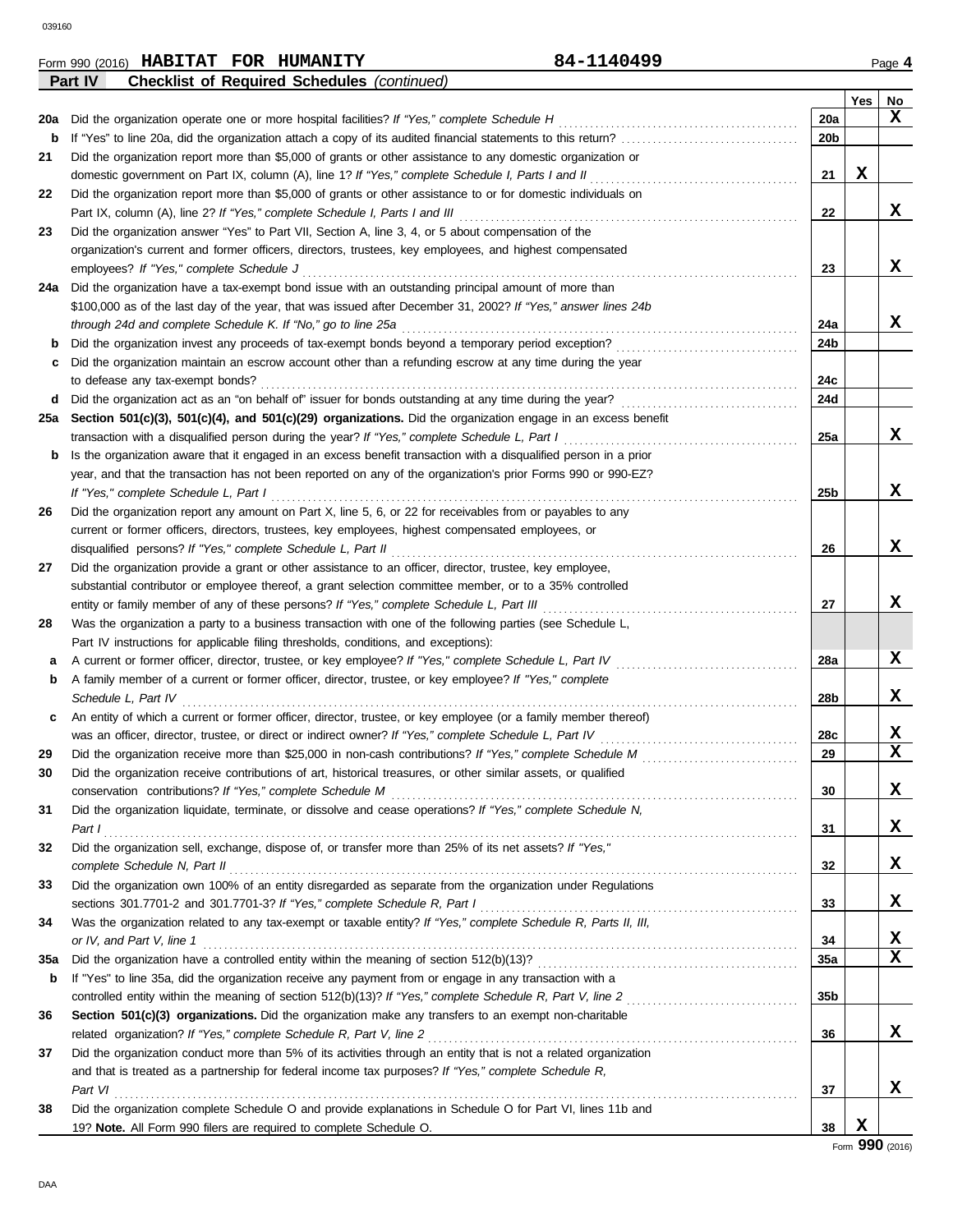|        | Form 990 (2016) HABITAT FOR HUMANITY                                                                                                                                             | 84-1140499 |                 |                                |                |     | Page 5 |
|--------|----------------------------------------------------------------------------------------------------------------------------------------------------------------------------------|------------|-----------------|--------------------------------|----------------|-----|--------|
|        | Statements Regarding Other IRS Filings and Tax Compliance<br>Part V                                                                                                              |            |                 |                                |                |     |        |
|        |                                                                                                                                                                                  |            |                 |                                |                |     |        |
|        |                                                                                                                                                                                  |            |                 |                                |                | Yes | No     |
| 1a     | Enter the number reported in Box 3 of Form 1096. Enter -0- if not applicable                                                                                                     |            | 1a              | $\mathbf{2}$<br>$\overline{0}$ |                |     |        |
| b      | Enter the number of Forms W-2G included in line 1a. Enter -0- if not applicable                                                                                                  |            | 1 <sub>b</sub>  |                                |                |     |        |
| c      | Did the organization comply with backup withholding rules for reportable payments to vendors and                                                                                 |            |                 |                                |                |     |        |
|        | reportable gaming (gambling) winnings to prize winners?<br>.                                                                                                                     |            |                 |                                | 1c             |     |        |
| 2a     | Enter the number of employees reported on Form W-3, Transmittal of Wage and Tax<br>Statements, filed for the calendar year ending with or within the year covered by this return |            | 2a              | 25                             |                |     |        |
| b      | If at least one is reported on line 2a, did the organization file all required federal employment tax returns?                                                                   |            |                 |                                | 2 <sub>b</sub> | X   |        |
|        | Note. If the sum of lines 1a and 2a is greater than 250, you may be required to e-file (see instructions)                                                                        |            |                 |                                |                |     |        |
| За     | Did the organization have unrelated business gross income of \$1,000 or more during the year?                                                                                    |            |                 |                                | За             |     | X      |
| b      | If "Yes," has it filed a Form 990-T for this year? If "No" to line 3b, provide an explanation in Schedule O                                                                      |            |                 |                                | 3 <sub>b</sub> |     |        |
| 4a     | At any time during the calendar year, did the organization have an interest in, or a signature or other authority                                                                |            |                 |                                |                |     |        |
|        | over, a financial account in a foreign country (such as a bank account, securities account, or other financial                                                                   |            |                 |                                |                |     |        |
|        | account)?                                                                                                                                                                        |            |                 |                                | 4a             |     | x      |
| b      | If "Yes," enter the name of the foreign country: <b>u</b>                                                                                                                        |            |                 |                                |                |     |        |
|        | See instructions for filing requirements for FinCEN Form 114, Report of Foreign Bank and Financial Accounts                                                                      |            |                 |                                |                |     |        |
|        | (FBAR).                                                                                                                                                                          |            |                 |                                |                |     |        |
| 5a     | Was the organization a party to a prohibited tax shelter transaction at any time during the tax year?                                                                            |            |                 |                                | 5a             |     | X      |
| b      | Did any taxable party notify the organization that it was or is a party to a prohibited tax shelter transaction?                                                                 |            |                 |                                | 5 <sub>b</sub> |     | X      |
| c      | If "Yes" to line 5a or 5b, did the organization file Form 8886-T?                                                                                                                |            |                 |                                | 5c             |     |        |
| 6a     | Does the organization have annual gross receipts that are normally greater than \$100,000, and did the                                                                           |            |                 |                                |                |     |        |
|        | organization solicit any contributions that were not tax deductible as charitable contributions?                                                                                 |            |                 |                                | 6а             |     | x      |
| b      | If "Yes," did the organization include with every solicitation an express statement that such contributions or                                                                   |            |                 |                                |                |     |        |
|        | gifts were not tax deductible?                                                                                                                                                   |            |                 |                                | 6b             |     |        |
| 7      | Organizations that may receive deductible contributions under section 170(c).                                                                                                    |            |                 |                                |                |     |        |
| a      | Did the organization receive a payment in excess of \$75 made partly as a contribution and partly for goods                                                                      |            |                 |                                |                |     |        |
|        | and services provided to the payor?                                                                                                                                              |            |                 |                                | 7a             |     | x      |
| b      |                                                                                                                                                                                  |            |                 |                                | 7b             |     |        |
| c      | Did the organization sell, exchange, or otherwise dispose of tangible personal property for which it was                                                                         |            |                 |                                |                |     |        |
|        |                                                                                                                                                                                  |            | 7d              |                                | 7c             |     | x      |
| d      |                                                                                                                                                                                  |            |                 |                                | 7e             |     | X      |
| е<br>f | Did the organization, during the year, pay premiums, directly or indirectly, on a personal benefit contract?                                                                     |            |                 |                                | 7f             |     | X      |
|        | If the organization received a contribution of qualified intellectual property, did the organization file Form 8899 as required?                                                 |            |                 |                                | 7g             |     |        |
|        | If the organization received a contribution of cars, boats, airplanes, or other vehicles, did the organization file a Form 1098-C?                                               |            |                 |                                | 7h             |     |        |
| 8      | Sponsoring organizations maintaining donor advised funds. Did a donor advised fund maintained by the                                                                             |            |                 |                                |                |     |        |
|        |                                                                                                                                                                                  |            |                 |                                | 8              |     |        |
| 9      | Sponsoring organizations maintaining donor advised funds.                                                                                                                        |            |                 |                                |                |     |        |
| a      | Did the sponsoring organization make any taxable distributions under section 4966?                                                                                               |            |                 |                                | 9a             |     |        |
| b      | Did the sponsoring organization make a distribution to a donor, donor advisor, or related person?                                                                                |            |                 |                                | 9b             |     |        |
| 10     | Section 501(c)(7) organizations. Enter:                                                                                                                                          |            |                 |                                |                |     |        |
| a      |                                                                                                                                                                                  |            | 10a             |                                |                |     |        |
| b      | Gross receipts, included on Form 990, Part VIII, line 12, for public use of club facilities                                                                                      |            | 10 <sub>b</sub> |                                |                |     |        |
| 11     | Section 501(c)(12) organizations. Enter:                                                                                                                                         |            |                 |                                |                |     |        |
| a      | Gross income from members or shareholders                                                                                                                                        |            | 11a             |                                |                |     |        |
| b      | Gross income from other sources (Do not net amounts due or paid to other sources                                                                                                 |            |                 |                                |                |     |        |
|        | against amounts due or received from them.)                                                                                                                                      |            | 11 <sub>b</sub> |                                |                |     |        |
| 12a    | Section 4947(a)(1) non-exempt charitable trusts. Is the organization filing Form 990 in lieu of Form 1041?                                                                       |            |                 |                                | 12a            |     |        |
| b      | If "Yes," enter the amount of tax-exempt interest received or accrued during the year                                                                                            |            | 12b             |                                |                |     |        |
| 13     | Section 501(c)(29) qualified nonprofit health insurance issuers.                                                                                                                 |            |                 |                                |                |     |        |
| a      | Is the organization licensed to issue qualified health plans in more than one state?                                                                                             |            |                 |                                | 13a            |     |        |
|        | Note. See the instructions for additional information the organization must report on Schedule O.                                                                                |            |                 |                                |                |     |        |
| b      | Enter the amount of reserves the organization is required to maintain by the states in which                                                                                     |            | 13 <sub>b</sub> |                                |                |     |        |
| c      | Enter the amount of reserves on hand                                                                                                                                             |            | 13c             |                                |                |     |        |
| 14a    | Did the organization receive any payments for indoor tanning services during the tax year?                                                                                       |            |                 |                                | 14a            |     | x      |
| b      |                                                                                                                                                                                  |            |                 |                                | 14b            |     |        |
|        |                                                                                                                                                                                  |            |                 |                                |                |     |        |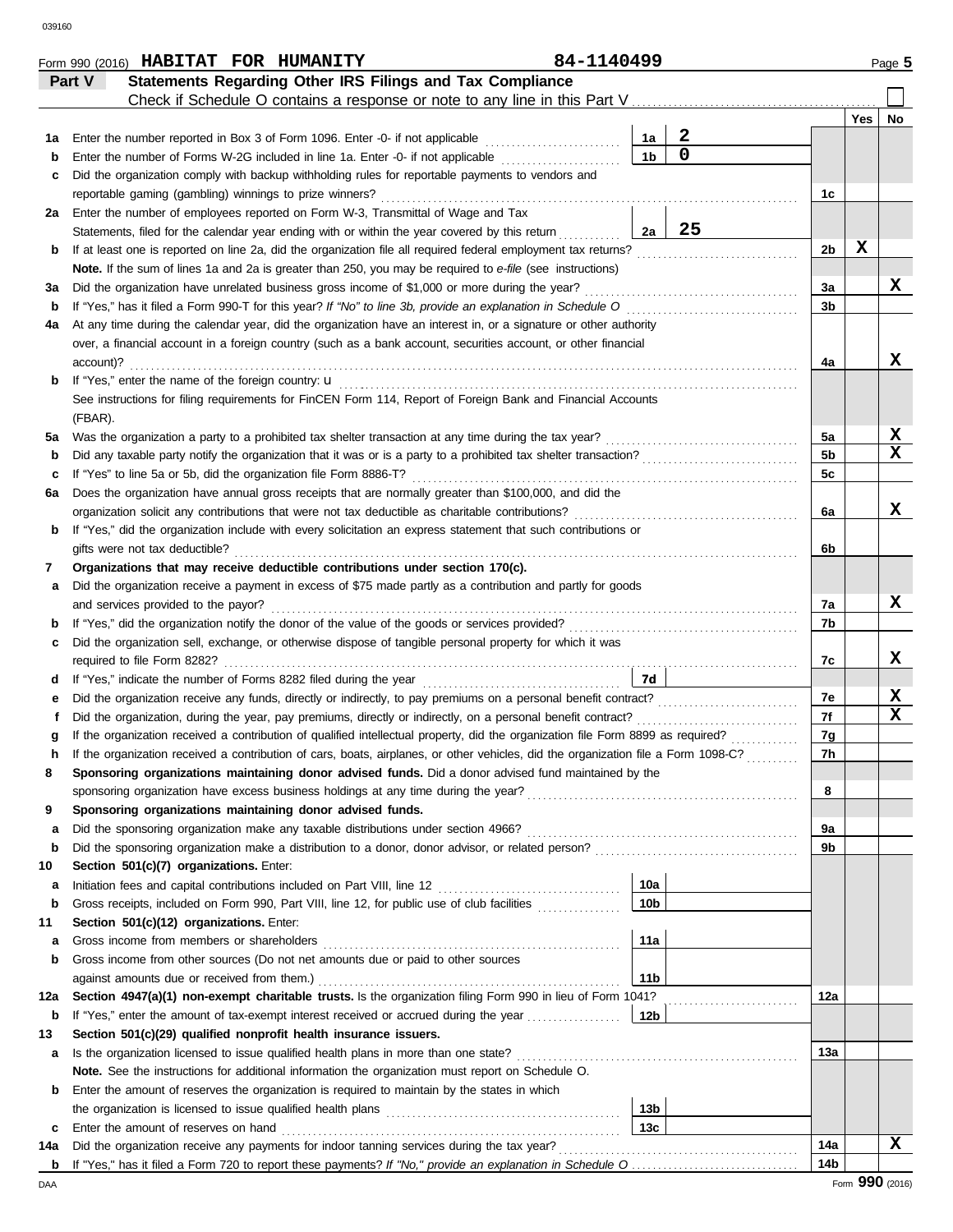|     | Part VI<br>Governance, Management, and Disclosure For each "Yes" response to lines 2 through 7b below, and for a "No"               |                         |             |                 |
|-----|-------------------------------------------------------------------------------------------------------------------------------------|-------------------------|-------------|-----------------|
|     | response to line 8a, 8b, or 10b below, describe the circumstances, processes, or changes in Schedule O. See instructions.           |                         |             |                 |
|     |                                                                                                                                     |                         |             | X               |
|     | Section A. Governing Body and Management                                                                                            |                         |             |                 |
|     |                                                                                                                                     |                         | Yes         | No              |
| 1a  | 8<br>Enter the number of voting members of the governing body at the end of the tax year<br>1a                                      |                         |             |                 |
|     | If there are material differences in voting rights among members of the governing body, or                                          |                         |             |                 |
|     | if the governing body delegated broad authority to an executive committee or similar                                                |                         |             |                 |
|     | committee, explain in Schedule O.                                                                                                   |                         |             |                 |
| b   | 8<br>1b<br>Enter the number of voting members included in line 1a, above, who are independent                                       |                         |             |                 |
| 2   | Did any officer, director, trustee, or key employee have a family relationship or a business relationship with                      |                         |             |                 |
|     | any other officer, director, trustee, or key employee?                                                                              | $\mathbf{2}$            |             | X               |
| 3   | Did the organization delegate control over management duties customarily performed by or under the direct                           |                         |             |                 |
|     | supervision of officers, directors, or trustees, or key employees to a management company or other person?                          | 3                       |             | X               |
| 4   | Did the organization make any significant changes to its governing documents since the prior Form 990 was filed?                    | $\overline{\mathbf{4}}$ |             | $\mathbf x$     |
| 5   |                                                                                                                                     | 5                       |             | X               |
| 6   |                                                                                                                                     | 6                       |             | $\mathbf x$     |
| 7a  | Did the organization have members, stockholders, or other persons who had the power to elect or appoint                             |                         |             |                 |
|     | one or more members of the governing body?                                                                                          | 7a                      |             | х               |
| b   | Are any governance decisions of the organization reserved to (or subject to approval by) members,                                   |                         |             |                 |
|     | stockholders, or persons other than the governing body?                                                                             | 7b                      |             | X               |
| 8   | Did the organization contemporaneously document the meetings held or written actions undertaken during the year by the following:   |                         |             |                 |
| a   | The governing body?                                                                                                                 | 8a                      | X           |                 |
| b   | Each committee with authority to act on behalf of the governing body?                                                               | 8b                      | $\mathbf x$ |                 |
| 9   | Is there any officer, director, trustee, or key employee listed in Part VII, Section A, who cannot be reached at                    |                         |             |                 |
|     |                                                                                                                                     | 9                       |             | X               |
|     | Section B. Policies (This Section B requests information about policies not required by the Internal Revenue Code.)                 |                         |             |                 |
|     |                                                                                                                                     |                         | Yes         | No              |
| 10a | Did the organization have local chapters, branches, or affiliates?                                                                  | 10a                     |             | X               |
| b   | If "Yes," did the organization have written policies and procedures governing the activities of such chapters,                      |                         |             |                 |
|     |                                                                                                                                     | 10b                     |             |                 |
| 11a | Has the organization provided a complete copy of this Form 990 to all members of its governing body before filing the form?         | 11a                     | X           |                 |
|     | Describe in Schedule O the process, if any, used by the organization to review this Form 990.                                       |                         |             |                 |
| b   |                                                                                                                                     | 12a                     | X           |                 |
| 12a | Were officers, directors, or trustees, and key employees required to disclose annually interests that could give rise to conflicts? | 12 <sub>b</sub>         | X           |                 |
| b   |                                                                                                                                     |                         |             |                 |
| c   | Did the organization regularly and consistently monitor and enforce compliance with the policy? If "Yes,"                           |                         | X           |                 |
|     | describe in Schedule O how this was done                                                                                            | 12c                     |             |                 |
| 13  | Did the organization have a written whistleblower policy?                                                                           | 13                      | X.<br>х     |                 |
| 14  |                                                                                                                                     | 14                      |             |                 |
| 15  | Did the process for determining compensation of the following persons include a review and approval by                              |                         |             |                 |
|     | independent persons, comparability data, and contemporaneous substantiation of the deliberation and decision?                       |                         | X           |                 |
| а   | Other officers or key employees of the organization                                                                                 | 15a                     |             | x               |
| b   |                                                                                                                                     | 15b                     |             |                 |
|     | If "Yes" to line 15a or 15b, describe the process in Schedule O (see instructions).                                                 |                         |             |                 |
| 16a | Did the organization invest in, contribute assets to, or participate in a joint venture or similar arrangement                      |                         |             | x               |
|     | with a taxable entity during the year?                                                                                              | 16a                     |             |                 |
| b   | If "Yes," did the organization follow a written policy or procedure requiring the organization to evaluate its                      |                         |             |                 |
|     | participation in joint venture arrangements under applicable federal tax law, and take steps to safeguard the                       |                         |             |                 |
|     |                                                                                                                                     | 16b                     |             |                 |
|     | <b>Section C. Disclosure</b>                                                                                                        |                         |             |                 |
| 17  | <b>NONE</b><br>List the states with which a copy of this Form 990 is required to be filed $\mathbf u$                               |                         |             |                 |
| 18  | Section 6104 requires an organization to make its Forms 1023 (or 1024 if applicable), 990, and 990-T (Section 501(c)(3)s only)      |                         |             |                 |
|     | available for public inspection. Indicate how you made these available. Check all that apply.                                       |                         |             |                 |
|     | $ \mathbf{X} $ Upon request<br>Another's website<br>Own website<br>Other (explain in Schedule O)                                    |                         |             |                 |
| 19  | Describe in Schedule O whether (and if so, how) the organization made its governing documents, conflict of interest policy, and     |                         |             |                 |
|     | financial statements available to the public during the tax year.                                                                   |                         |             |                 |
| 20  | State the name, address, and telephone number of the person who possesses the organization's books and records: <b>u</b>            |                         |             |                 |
|     | PO BOX 162<br><b>COLLEEN BURKE</b>                                                                                                  |                         |             |                 |
|     | CO 81402<br><b>MONTROSE</b>                                                                                                         | 970-252-9303            |             |                 |
| DAA |                                                                                                                                     |                         |             | Form 990 (2016) |

Form 990 (2016) Page **6 HABITAT FOR HUMANITY 84-1140499**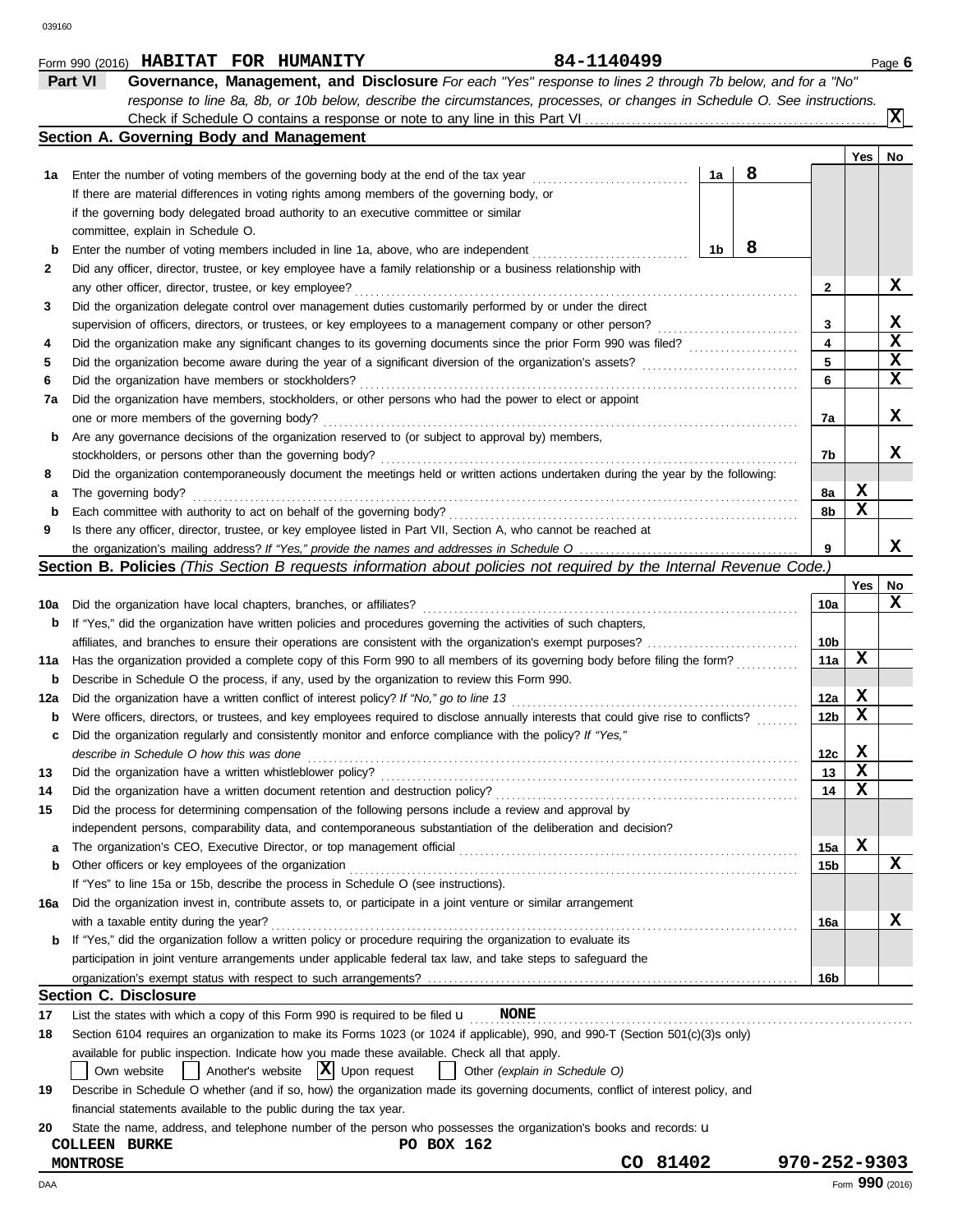|          | Form 990 (2016) <b>HABITAT FOR HUMANITY</b> |  |  | 84-1140499 |                                                                                                  | Page |
|----------|---------------------------------------------|--|--|------------|--------------------------------------------------------------------------------------------------|------|
| Part VII |                                             |  |  |            | Compensation of Officers, Directors, Trustees, Key Employees, Highest Compensated Employees, and |      |

| 1 GIL VII                | <b>OUTIPUTSANUT OF OTHUCES, DIFUCCUTS, THUSICUS, INCY EMPIOYUUS, HIGHUSE OUTIPUTSANU EMPIOYUUS, ANU</b>                                                                                                                            |
|--------------------------|------------------------------------------------------------------------------------------------------------------------------------------------------------------------------------------------------------------------------------|
|                          | Independent Contractors                                                                                                                                                                                                            |
|                          |                                                                                                                                                                                                                                    |
| Section A.               | Officers, Directors, Trustees, Key Employees, and Highest Compensated Employees                                                                                                                                                    |
| organization's tax year. | 1a Complete this table for all persons required to be listed. Report compensation for the calendar year ending with or within the                                                                                                  |
|                          | • List all of the organization's <b>current</b> officers, directors, trustees (whether individuals or organizations), regardless of amount of<br>compensation. Enter -0- in columns (D), (E), and (F) if no compensation was paid. |

● List all of the organization's **current** key employees, if any. See instructions for definition of "key employee."

who received reportable compensation (Box 5 of Form W-2 and/or Box 7 of Form 1099-MISC) of more than \$100,000 from the ■ List the organization's five **current** highest compensated employees (other than an officer, director, trustee, or key employee)<br> **•** Pregiund reportable compensation (Box 5 of Ferm W 2 and/or Box 7 of Ferm 1000 MISC) o

organization and any related organizations.

■ List all of the organization's **former** officers, key employees, and highest compensated employees who received more than<br> **•** 00.000 of reportable compensation from the examization and any related erganizations \$100,000 of reportable compensation from the organization and any related organizations.

■ List all of the organization's **former directors or trustees** that received, in the capacity as a former director or trustee of the practization more than \$10,000 of reportable compensation from the organization and any organization, more than \$10,000 of reportable compensation from the organization and any related organizations. List persons in the following order: individual trustees or directors; institutional trustees; officers; key employees; highest compensated employees; and former such persons.

Check this box if neither the organization nor any related organization compensated any current officer, director, or trustee.

| (A)<br>Name and Title                | (B)<br>Average<br>hours per<br>week<br>(list any               |                                   |                          |             | (C)<br>Position | (do not check more than one<br>box, unless person is both an<br>officer and a director/trustee) |        | (D)<br>Reportable<br>compensation<br>from<br>the<br>organization | (E)<br>Reportable<br>compensation from<br>related<br>organizations<br>(W-2/1099-MISC) | (F)<br>Estimated<br>amount of<br>other<br>compensation   |
|--------------------------------------|----------------------------------------------------------------|-----------------------------------|--------------------------|-------------|-----------------|-------------------------------------------------------------------------------------------------|--------|------------------------------------------------------------------|---------------------------------------------------------------------------------------|----------------------------------------------------------|
|                                      | hours for<br>related<br>organizations<br>below dotted<br>line) | Individual trustee<br>or director | Institutional<br>trustee | Officer     | Key employee    | Highest compensated<br>employee                                                                 | Former | (W-2/1099-MISC)                                                  |                                                                                       | from the<br>organization<br>and related<br>organizations |
| (1) WILL HARMSEN                     |                                                                |                                   |                          |             |                 |                                                                                                 |        |                                                                  |                                                                                       |                                                          |
|                                      | 6.00                                                           |                                   |                          |             |                 |                                                                                                 |        |                                                                  |                                                                                       |                                                          |
| PRESIDENT                            | 0.00                                                           | $\mathbf x$                       |                          | $\mathbf x$ |                 |                                                                                                 |        | 0                                                                | 0                                                                                     | 0                                                        |
| (2) JOHN ELOE                        | 4.00                                                           |                                   |                          |             |                 |                                                                                                 |        |                                                                  |                                                                                       |                                                          |
| VICE PRESIDENT                       | 0.00                                                           | X                                 |                          | $\mathbf x$ |                 |                                                                                                 |        | 0                                                                | 0                                                                                     | 0                                                        |
| (3) EMILY SCHNEIDER                  |                                                                |                                   |                          |             |                 |                                                                                                 |        |                                                                  |                                                                                       |                                                          |
|                                      | 6.00                                                           |                                   |                          |             |                 |                                                                                                 |        |                                                                  |                                                                                       |                                                          |
| <b>TREASURER</b>                     | 0.00                                                           | $\mathbf x$                       |                          | $\mathbf x$ |                 |                                                                                                 |        | 0                                                                | 0                                                                                     | $\pmb{0}$                                                |
| (4) BRENDA SWANK                     |                                                                |                                   |                          |             |                 |                                                                                                 |        |                                                                  |                                                                                       |                                                          |
|                                      | 4.00                                                           |                                   |                          |             |                 |                                                                                                 |        |                                                                  |                                                                                       |                                                          |
| <b>SECRETARY</b>                     | 0.00                                                           | $\mathbf x$                       |                          | $\mathbf x$ |                 |                                                                                                 |        | 0                                                                | 0                                                                                     | 0                                                        |
| (5) KEN DEJULIO                      |                                                                |                                   |                          |             |                 |                                                                                                 |        |                                                                  |                                                                                       |                                                          |
|                                      | 4.00                                                           |                                   |                          |             |                 |                                                                                                 |        |                                                                  |                                                                                       |                                                          |
| <b>DIRECTOR</b>                      | 0.00                                                           | $\mathbf x$                       |                          |             |                 |                                                                                                 |        | 0                                                                | 0                                                                                     | 0                                                        |
| (6) BOB TESCH                        |                                                                |                                   |                          |             |                 |                                                                                                 |        |                                                                  |                                                                                       |                                                          |
|                                      | 4.00                                                           |                                   |                          |             |                 |                                                                                                 |        |                                                                  |                                                                                       |                                                          |
| <b>DIRECTOR</b>                      | 0.00                                                           | X                                 |                          |             |                 |                                                                                                 |        | 0                                                                | 0                                                                                     | 0                                                        |
| (7) JOY FRENCH                       |                                                                |                                   |                          |             |                 |                                                                                                 |        |                                                                  |                                                                                       |                                                          |
|                                      | 4.00                                                           |                                   |                          |             |                 |                                                                                                 |        |                                                                  |                                                                                       |                                                          |
| <b>DIRECTOR</b>                      | 0.00                                                           | $\mathbf x$                       |                          |             |                 |                                                                                                 |        | 0                                                                | 0                                                                                     | 0                                                        |
| (8) STEVEN PUTNAM                    | 4.00                                                           |                                   |                          |             |                 |                                                                                                 |        |                                                                  |                                                                                       |                                                          |
|                                      | 0.00                                                           | $\mathbf x$                       |                          |             |                 |                                                                                                 |        | 0                                                                | 0                                                                                     | 0                                                        |
| <b>DIRECTOR</b><br>(9) COLLEEN BURKE |                                                                |                                   |                          |             |                 |                                                                                                 |        |                                                                  |                                                                                       |                                                          |
|                                      | 40.00                                                          |                                   |                          |             |                 |                                                                                                 |        |                                                                  |                                                                                       |                                                          |
| EXECUTIVE DIRECTOR                   | 0.00                                                           |                                   |                          | $\mathbf x$ |                 |                                                                                                 |        | 75,896                                                           | 0                                                                                     | $\pmb{0}$                                                |
| (10)                                 |                                                                |                                   |                          |             |                 |                                                                                                 |        |                                                                  |                                                                                       |                                                          |
|                                      |                                                                |                                   |                          |             |                 |                                                                                                 |        |                                                                  |                                                                                       |                                                          |
|                                      |                                                                |                                   |                          |             |                 |                                                                                                 |        |                                                                  |                                                                                       |                                                          |
| (11)                                 |                                                                |                                   |                          |             |                 |                                                                                                 |        |                                                                  |                                                                                       |                                                          |
|                                      |                                                                |                                   |                          |             |                 |                                                                                                 |        |                                                                  |                                                                                       |                                                          |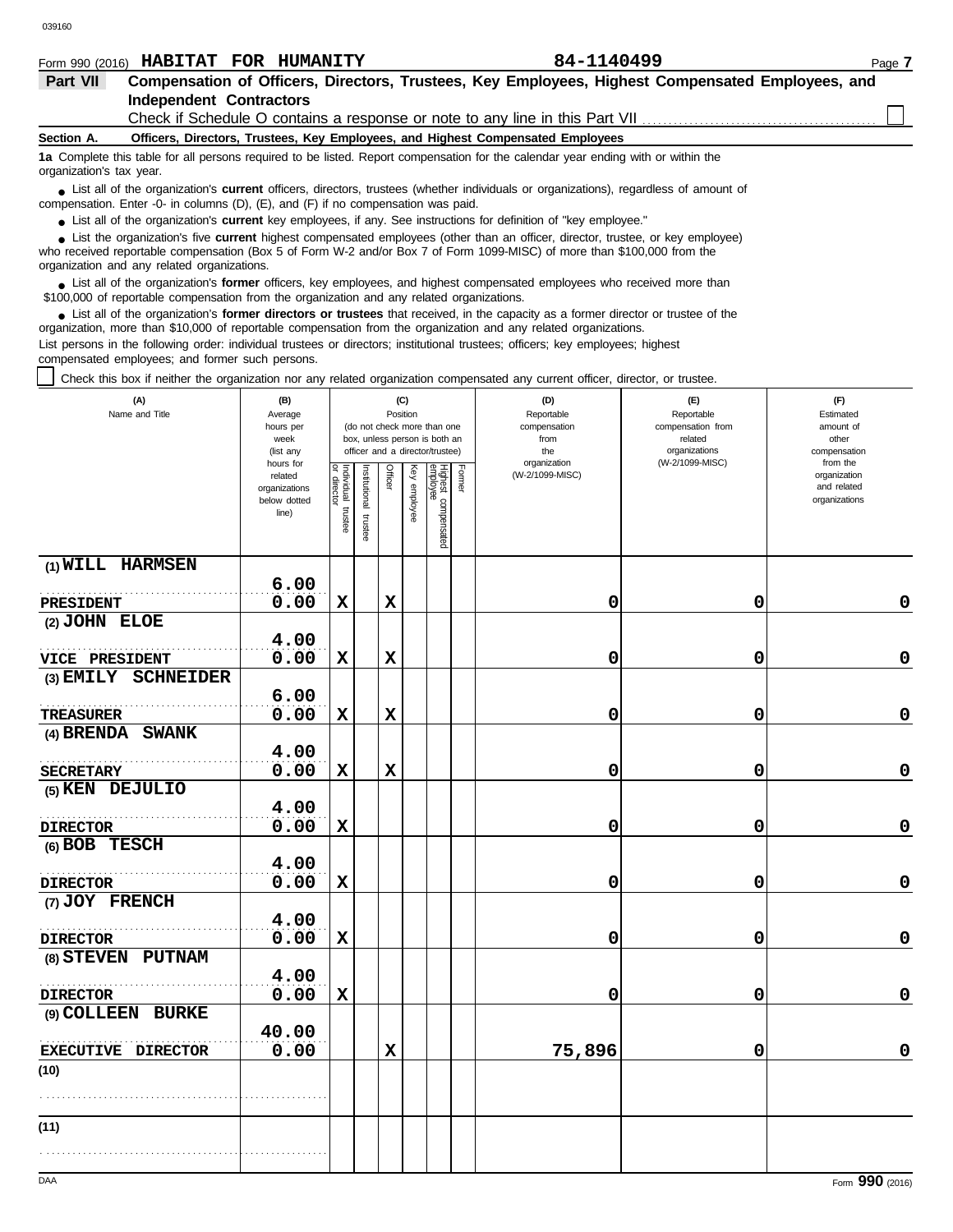| 039160       | Form 990 (2016) HABITAT FOR HUMANITY                                                                                                                                  |                                                                |                                   |                          |         |                 |                                                                                                 |        | 84-1140499                                                                                                                                                 |                                                                    |                                                          | Page 8              |
|--------------|-----------------------------------------------------------------------------------------------------------------------------------------------------------------------|----------------------------------------------------------------|-----------------------------------|--------------------------|---------|-----------------|-------------------------------------------------------------------------------------------------|--------|------------------------------------------------------------------------------------------------------------------------------------------------------------|--------------------------------------------------------------------|----------------------------------------------------------|---------------------|
|              | Part VII<br>(A)<br>Name and title                                                                                                                                     | (B)<br>Average<br>hours per<br>week<br>(list any               |                                   |                          |         | (C)<br>Position | (do not check more than one<br>box, unless person is both an<br>officer and a director/trustee) |        | Section A. Officers, Directors, Trustees, Key Employees, and Highest Compensated Employees (continued)<br>(D)<br>Reportable<br>compensation<br>from<br>the | (E)<br>Reportable<br>compensation from<br>related<br>organizations | (F)<br>Estimated<br>amount of<br>other<br>compensation   |                     |
|              |                                                                                                                                                                       | hours for<br>related<br>organizations<br>below dotted<br>line) | Individual trustee<br>or director | Institutional<br>trustee | Officer | Key employee    | Highest compensated<br>employee                                                                 | Former | organization<br>(W-2/1099-MISC)                                                                                                                            | (W-2/1099-MISC)                                                    | from the<br>organization<br>and related<br>organizations |                     |
|              |                                                                                                                                                                       |                                                                |                                   |                          |         |                 |                                                                                                 |        |                                                                                                                                                            |                                                                    |                                                          |                     |
|              |                                                                                                                                                                       |                                                                |                                   |                          |         |                 |                                                                                                 |        |                                                                                                                                                            |                                                                    |                                                          |                     |
|              |                                                                                                                                                                       |                                                                |                                   |                          |         |                 |                                                                                                 |        |                                                                                                                                                            |                                                                    |                                                          |                     |
|              |                                                                                                                                                                       |                                                                |                                   |                          |         |                 |                                                                                                 |        |                                                                                                                                                            |                                                                    |                                                          |                     |
|              |                                                                                                                                                                       |                                                                |                                   |                          |         |                 |                                                                                                 |        |                                                                                                                                                            |                                                                    |                                                          |                     |
|              |                                                                                                                                                                       |                                                                |                                   |                          |         |                 |                                                                                                 |        |                                                                                                                                                            |                                                                    |                                                          |                     |
|              |                                                                                                                                                                       |                                                                |                                   |                          |         |                 |                                                                                                 |        |                                                                                                                                                            |                                                                    |                                                          |                     |
|              |                                                                                                                                                                       |                                                                |                                   |                          |         |                 |                                                                                                 |        |                                                                                                                                                            |                                                                    |                                                          |                     |
| c            | Total from continuation sheets to Part VII, Section A                                                                                                                 |                                                                |                                   |                          |         |                 |                                                                                                 | u<br>u | 75,896                                                                                                                                                     |                                                                    |                                                          |                     |
| d            |                                                                                                                                                                       |                                                                |                                   |                          |         | .               |                                                                                                 |        | 75,896                                                                                                                                                     |                                                                    |                                                          |                     |
| 2            | Total number of individuals (including but not limited to those listed above) who received more than \$100,000 of                                                     |                                                                |                                   |                          |         |                 |                                                                                                 |        |                                                                                                                                                            |                                                                    |                                                          |                     |
|              | reportable compensation from the organization $\mathbf{u}$ 0                                                                                                          |                                                                |                                   |                          |         |                 |                                                                                                 |        |                                                                                                                                                            |                                                                    |                                                          | Yes<br>No           |
| 3            | Did the organization list any former officer, director, or trustee, key employee, or highest compensated                                                              |                                                                |                                   |                          |         |                 |                                                                                                 |        |                                                                                                                                                            |                                                                    | 3                                                        | x                   |
| 4            | For any individual listed on line 1a, is the sum of reportable compensation and other compensation from the                                                           |                                                                |                                   |                          |         |                 |                                                                                                 |        |                                                                                                                                                            |                                                                    |                                                          |                     |
|              | organization and related organizations greater than \$150,000? If "Yes," complete Schedule J for such                                                                 |                                                                |                                   |                          |         |                 |                                                                                                 |        |                                                                                                                                                            |                                                                    | 4                                                        | x                   |
| 5            | Did any person listed on line 1a receive or accrue compensation from any unrelated organization or individual                                                         |                                                                |                                   |                          |         |                 |                                                                                                 |        |                                                                                                                                                            |                                                                    |                                                          |                     |
|              | for services rendered to the organization? If "Yes," complete Schedule J for such person<br>Section B. Independent Contractors                                        |                                                                |                                   |                          |         |                 |                                                                                                 |        |                                                                                                                                                            |                                                                    | 5                                                        | X                   |
| 1            | Complete this table for your five highest compensated independent contractors that received more than \$100,000 of                                                    |                                                                |                                   |                          |         |                 |                                                                                                 |        |                                                                                                                                                            |                                                                    |                                                          |                     |
|              | compensation from the organization. Report compensation for the calendar year ending with or within the organization's tax year.                                      |                                                                |                                   |                          |         |                 |                                                                                                 |        |                                                                                                                                                            |                                                                    |                                                          |                     |
|              |                                                                                                                                                                       | (A)<br>Name and business address                               |                                   |                          |         |                 |                                                                                                 |        |                                                                                                                                                            | (B)<br>Description of services                                     |                                                          | (C)<br>Compensation |
|              |                                                                                                                                                                       |                                                                |                                   |                          |         |                 |                                                                                                 |        |                                                                                                                                                            |                                                                    |                                                          |                     |
|              |                                                                                                                                                                       |                                                                |                                   |                          |         |                 |                                                                                                 |        |                                                                                                                                                            |                                                                    |                                                          |                     |
|              |                                                                                                                                                                       |                                                                |                                   |                          |         |                 |                                                                                                 |        |                                                                                                                                                            |                                                                    |                                                          |                     |
|              |                                                                                                                                                                       |                                                                |                                   |                          |         |                 |                                                                                                 |        |                                                                                                                                                            |                                                                    |                                                          |                     |
|              |                                                                                                                                                                       |                                                                |                                   |                          |         |                 |                                                                                                 |        |                                                                                                                                                            |                                                                    |                                                          |                     |
|              |                                                                                                                                                                       |                                                                |                                   |                          |         |                 |                                                                                                 |        |                                                                                                                                                            |                                                                    |                                                          |                     |
| $\mathbf{2}$ | Total number of independent contractors (including but not limited to those listed above) who<br>received more than \$100,000 of compensation from the organization u |                                                                |                                   |                          |         |                 |                                                                                                 |        |                                                                                                                                                            | 0                                                                  |                                                          |                     |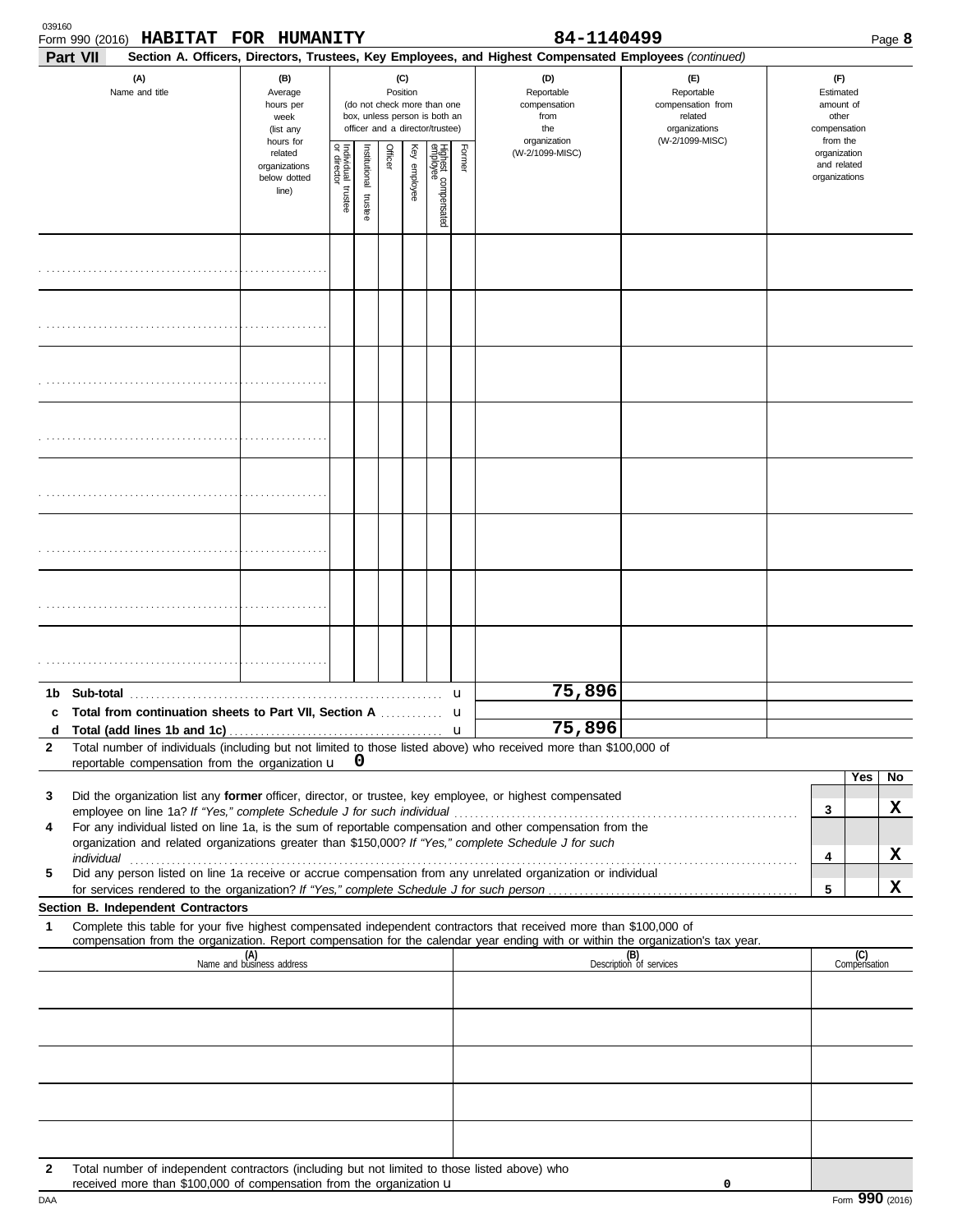#### Form 990 (2016) Page **9 HABITAT FOR HUMANITY 84-1140499 Part VIII Statement of Revenue**

|                                                           |        |                                                                                 |                                                                |                |  |                    | (A)<br>Total revenue | (B)<br>Related or<br>exempt<br>function<br>revenue | (C)<br>Unrelated<br>business<br>revenue | (D)<br>Revenue<br>excluded from tax<br>under sections<br>512-514 |
|-----------------------------------------------------------|--------|---------------------------------------------------------------------------------|----------------------------------------------------------------|----------------|--|--------------------|----------------------|----------------------------------------------------|-----------------------------------------|------------------------------------------------------------------|
|                                                           |        | 1a Federated campaigns                                                          |                                                                | 1a             |  |                    |                      |                                                    |                                         |                                                                  |
|                                                           |        | <b>b</b> Membership dues                                                        |                                                                | 1b             |  |                    |                      |                                                    |                                         |                                                                  |
|                                                           |        | c Fundraising events                                                            |                                                                | 1 <sub>c</sub> |  | 11,525             |                      |                                                    |                                         |                                                                  |
|                                                           |        | d Related organizations                                                         |                                                                | 1 <sub>d</sub> |  |                    |                      |                                                    |                                         |                                                                  |
|                                                           |        | Government grants (contributions)                                               |                                                                | 1e             |  |                    |                      |                                                    |                                         |                                                                  |
|                                                           |        | f All other contributions, gifts, grants,                                       |                                                                |                |  |                    |                      |                                                    |                                         |                                                                  |
|                                                           |        | and similar amounts not included above                                          |                                                                | 1f             |  | 91,547             |                      |                                                    |                                         |                                                                  |
|                                                           |        |                                                                                 | Noncash contributions included in lines 1a-1f:                 | \$             |  | 5,200              |                      |                                                    |                                         |                                                                  |
| Contributions, Gifts, Grants<br>and Other Similar Amounts |        |                                                                                 |                                                                |                |  | u                  | 103,072              |                                                    |                                         |                                                                  |
|                                                           |        |                                                                                 |                                                                |                |  | Busn. Code         |                      |                                                    |                                         |                                                                  |
|                                                           | 2a     |                                                                                 | SALE TO HOMEOWNERS                                             |                |  | 531390             | 296,000              | 296,000                                            |                                         |                                                                  |
|                                                           | b      |                                                                                 |                                                                |                |  |                    |                      |                                                    |                                         |                                                                  |
| Service Revenue                                           |        |                                                                                 |                                                                |                |  |                    |                      |                                                    |                                         |                                                                  |
|                                                           |        | с                                                                               |                                                                |                |  |                    |                      |                                                    |                                         |                                                                  |
|                                                           |        |                                                                                 |                                                                |                |  |                    |                      |                                                    |                                         |                                                                  |
|                                                           |        |                                                                                 | f All other program service revenue                            |                |  |                    |                      |                                                    |                                         |                                                                  |
| Program :                                                 |        |                                                                                 |                                                                |                |  |                    | 296,000              |                                                    |                                         |                                                                  |
|                                                           | 3      |                                                                                 |                                                                |                |  | $\mathbf u$        |                      |                                                    |                                         |                                                                  |
|                                                           |        | Investment income (including dividends, interest,<br>and other similar amounts) |                                                                |                |  |                    | 9                    |                                                    |                                         | 9                                                                |
|                                                           | 4      |                                                                                 | Income from investment of tax-exempt bond proceeds             |                |  | u<br>u             |                      |                                                    |                                         |                                                                  |
|                                                           | 5      |                                                                                 |                                                                |                |  |                    |                      |                                                    |                                         |                                                                  |
|                                                           |        |                                                                                 | (i) Real                                                       |                |  | u<br>(ii) Personal |                      |                                                    |                                         |                                                                  |
|                                                           | 6а     | Gross rents                                                                     |                                                                |                |  |                    |                      |                                                    |                                         |                                                                  |
|                                                           |        | Less: rental exps.                                                              |                                                                |                |  |                    |                      |                                                    |                                         |                                                                  |
|                                                           | b      |                                                                                 |                                                                |                |  |                    |                      |                                                    |                                         |                                                                  |
|                                                           | С<br>d | Rental inc. or (loss)                                                           | Net rental income or (loss)                                    |                |  |                    |                      |                                                    |                                         |                                                                  |
|                                                           |        | <b>7a</b> Gross amount from                                                     | (i) Securities                                                 |                |  | u<br>(ii) Other    |                      |                                                    |                                         |                                                                  |
|                                                           |        | sales of assets                                                                 |                                                                |                |  |                    |                      |                                                    |                                         |                                                                  |
|                                                           |        | other than inventory                                                            |                                                                |                |  |                    |                      |                                                    |                                         |                                                                  |
|                                                           | b      | Less: cost or other                                                             |                                                                |                |  |                    |                      |                                                    |                                         |                                                                  |
|                                                           |        | basis & sales exps.<br>Gain or (loss)                                           |                                                                |                |  |                    |                      |                                                    |                                         |                                                                  |
|                                                           | c      |                                                                                 |                                                                |                |  |                    |                      |                                                    |                                         |                                                                  |
|                                                           | d      |                                                                                 | 8a Gross income from fundraising events                        |                |  | u                  |                      |                                                    |                                         |                                                                  |
| g                                                         |        |                                                                                 | (not including $\sqrt[6]{525}$                                 |                |  |                    |                      |                                                    |                                         |                                                                  |
|                                                           |        |                                                                                 | of contributions reported on line 1c).                         |                |  |                    |                      |                                                    |                                         |                                                                  |
|                                                           |        | See Part IV, line 18                                                            |                                                                | a              |  | 67,616             |                      |                                                    |                                         |                                                                  |
| Other Reven                                               |        |                                                                                 | .<br><b>b</b> Less: direct expenses                            | b              |  | 67,616             |                      |                                                    |                                         |                                                                  |
|                                                           |        |                                                                                 | c Net income or (loss) from fundraising events  u              |                |  |                    |                      |                                                    |                                         |                                                                  |
|                                                           |        |                                                                                 | 9a Gross income from gaming activities.                        |                |  |                    |                      |                                                    |                                         |                                                                  |
|                                                           |        |                                                                                 | See Part IV, line $19$                                         | a              |  |                    |                      |                                                    |                                         |                                                                  |
|                                                           |        |                                                                                 | <b>b</b> Less: direct expenses                                 | b              |  |                    |                      |                                                    |                                         |                                                                  |
|                                                           |        |                                                                                 | c Net income or (loss) from gaming activities  u               |                |  |                    |                      |                                                    |                                         |                                                                  |
|                                                           |        | <b>10a</b> Gross sales of inventory, less                                       |                                                                |                |  |                    |                      |                                                    |                                         |                                                                  |
|                                                           |        | returns and allowances                                                          |                                                                | a              |  | 749,752            |                      |                                                    |                                         |                                                                  |
|                                                           |        | <b>b</b> Less: cost of goods sold                                               | .                                                              | b              |  |                    |                      |                                                    |                                         |                                                                  |
|                                                           |        |                                                                                 | <b>c</b> Net income or (loss) from sales of inventory <b>u</b> |                |  |                    | 749,752              |                                                    |                                         | 749,752                                                          |
|                                                           |        |                                                                                 | Miscellaneous Revenue                                          |                |  | Busn. Code         |                      |                                                    |                                         |                                                                  |
|                                                           | 11a    | OTHER INCOME                                                                    |                                                                |                |  | 900099             | 1,926                |                                                    |                                         | 1,926                                                            |
|                                                           | b      |                                                                                 |                                                                |                |  |                    |                      |                                                    |                                         |                                                                  |
|                                                           | с      |                                                                                 |                                                                |                |  |                    |                      |                                                    |                                         |                                                                  |
|                                                           | d      |                                                                                 |                                                                |                |  |                    |                      |                                                    |                                         |                                                                  |
|                                                           | е      |                                                                                 |                                                                |                |  | $\mathbf u$        | 1,926                |                                                    |                                         |                                                                  |
|                                                           | 12     |                                                                                 |                                                                |                |  |                    | 1,150,759            | 296,000                                            | 0                                       | 751,687                                                          |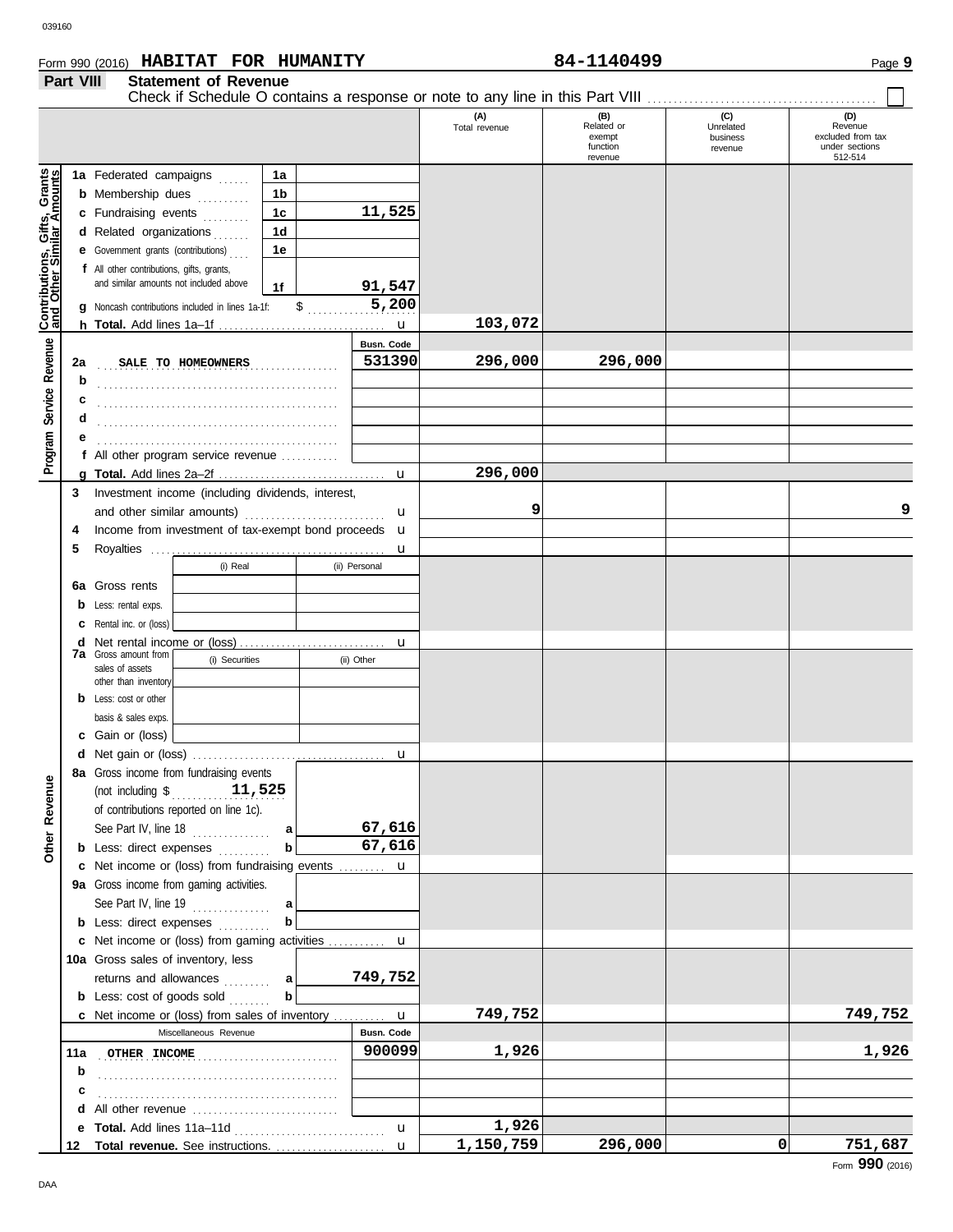#### **Part IX Statement of Functional Expenses** Form 990 (2016) Page **10 HABITAT FOR HUMANITY 84-1140499**

|              | Section 501(c)(3) and 501(c)(4) organizations must complete all columns. All other organizations must complete column (A).<br>Check if Schedule O contains a response or note to any line in this Part IX                           |                |                             |                                    |                         |
|--------------|-------------------------------------------------------------------------------------------------------------------------------------------------------------------------------------------------------------------------------------|----------------|-----------------------------|------------------------------------|-------------------------|
|              | Do not include amounts reported on lines 6b,                                                                                                                                                                                        | (A)            | (B)                         | (C)                                | (D)                     |
|              | 7b, 8b, 9b, and 10b of Part VIII.                                                                                                                                                                                                   | Total expenses | Program service<br>expenses | Management and<br>general expenses | Fundraising<br>expenses |
| $\mathbf 1$  | Grants and other assistance to domestic organizations                                                                                                                                                                               |                |                             |                                    |                         |
|              | and domestic governments. See Part IV, line 21                                                                                                                                                                                      | 10,000         | 10,000                      |                                    |                         |
| $\mathbf{2}$ | Grants and other assistance to domestic                                                                                                                                                                                             |                |                             |                                    |                         |
|              | individuals. See Part IV, line 22                                                                                                                                                                                                   |                |                             |                                    |                         |
| 3            | Grants and other assistance to foreign                                                                                                                                                                                              |                |                             |                                    |                         |
|              | organizations, foreign governments, and foreign                                                                                                                                                                                     |                |                             |                                    |                         |
|              | individuals. See Part IV, lines 15 and 16                                                                                                                                                                                           |                |                             |                                    |                         |
| 4            | Benefits paid to or for members                                                                                                                                                                                                     |                |                             |                                    |                         |
| 5            | Compensation of current officers, directors,                                                                                                                                                                                        |                |                             |                                    |                         |
|              | trustees, and key employees                                                                                                                                                                                                         | 75,896         | 25,299                      | 25,299                             | 25,298                  |
| 6            | Compensation not included above, to disqualified                                                                                                                                                                                    |                |                             |                                    |                         |
|              | persons (as defined under section 4958(f)(1)) and                                                                                                                                                                                   |                |                             |                                    |                         |
|              | persons described in section 4958(c)(3)(B)                                                                                                                                                                                          |                |                             |                                    | 101,787                 |
| 7            | Other salaries and wages                                                                                                                                                                                                            | 322,865        | 214,755                     | 6,323                              |                         |
| 8            | Pension plan accruals and contributions (include                                                                                                                                                                                    |                |                             |                                    |                         |
|              | section 401(k) and 403(b) employer contributions)                                                                                                                                                                                   | 59,435         | 35,780                      | 4,713                              | 18,942                  |
| 9            | Other employee benefits                                                                                                                                                                                                             | 27,038         | 16,277                      | $\overline{2,144}$                 | 8,617                   |
| 10<br>11     | Payroll taxes                                                                                                                                                                                                                       |                |                             |                                    |                         |
|              | Fees for services (non-employees):                                                                                                                                                                                                  |                |                             |                                    |                         |
| a<br>b       |                                                                                                                                                                                                                                     | 9,575          | 2,214                       | 7,361                              |                         |
|              | Legal                                                                                                                                                                                                                               | 4,870          |                             | 4,870                              |                         |
| d            | Lobbying                                                                                                                                                                                                                            |                |                             |                                    |                         |
| е            | Professional fundraising services. See Part IV, line 17                                                                                                                                                                             |                |                             |                                    |                         |
| f            | Investment management fees                                                                                                                                                                                                          |                |                             |                                    |                         |
| q            | Other. (If line 11g amount exceeds 10% of line 25, column                                                                                                                                                                           |                |                             |                                    |                         |
|              | (A) amount, list line 11g expenses on Schedule O.)                                                                                                                                                                                  | 37,740         | 137                         |                                    | 37,603                  |
| 12           | Advertising and promotion                                                                                                                                                                                                           | 10,844         | 7,405                       | 3,388                              | 51                      |
| 13           | Office expenses                                                                                                                                                                                                                     | 47,607         | 40,993                      | 2,811                              | 3,803                   |
| 14           | Information technology                                                                                                                                                                                                              |                |                             |                                    |                         |
| 15           |                                                                                                                                                                                                                                     |                |                             |                                    |                         |
| 16           |                                                                                                                                                                                                                                     | 15,828         | 6,476                       | 9,352                              |                         |
| 17           | Travel                                                                                                                                                                                                                              |                |                             |                                    |                         |
|              | Payments of travel or entertainment expenses                                                                                                                                                                                        |                |                             |                                    |                         |
|              | for any federal, state, or local public officials                                                                                                                                                                                   |                |                             |                                    |                         |
| 19           | Conferences, conventions, and meetings                                                                                                                                                                                              |                |                             |                                    |                         |
| 20           | Interest                                                                                                                                                                                                                            | 40,422         |                             | 40,422                             |                         |
| 21           |                                                                                                                                                                                                                                     |                |                             |                                    |                         |
| 22           | Depreciation, depletion, and amortization                                                                                                                                                                                           | 38,994         | 38,994                      |                                    |                         |
| 23           | Insurance <b>continuous</b> contains a series of the series of the series of the series of the series of the series of the series of the series of the series of the series of the series of the series of the series of the series | 54,031         | 54,031                      |                                    |                         |
| 24           | Other expenses. Itemize expenses not covered                                                                                                                                                                                        |                |                             |                                    |                         |
|              | above (List miscellaneous expenses in line 24e. If                                                                                                                                                                                  |                |                             |                                    |                         |
|              | line 24e amount exceeds 10% of line 25, column                                                                                                                                                                                      |                |                             |                                    |                         |
|              | (A) amount, list line 24e expenses on Schedule O.)                                                                                                                                                                                  |                |                             |                                    |                         |
| a            | CONSTRUCTION COSTS                                                                                                                                                                                                                  | 235,737        | 235,737                     |                                    |                         |
| b            | MORTGAGE DISCOUNT                                                                                                                                                                                                                   | 130,147        | 130,147                     |                                    |                         |
| c            | MISC EXPENSES                                                                                                                                                                                                                       | 78,434         | 67,381                      | 8,937                              | 2,116                   |
| d            | TELEPHONE AND UTILITIES                                                                                                                                                                                                             | 41,785         | 33,472                      | 4,333                              | 3,980                   |
| е            | All other expenses                                                                                                                                                                                                                  | 83,921         | 63,284                      | 7,440                              | 13,197                  |
| 25           | Total functional expenses. Add lines 1 through 24e                                                                                                                                                                                  | 1,325,169      | 982,382                     | 127,393                            | 215,394                 |
| 26           | Joint costs. Complete this line only if the<br>organization reported in column (B) joint costs                                                                                                                                      |                |                             |                                    |                         |
|              | from a combined educational campaign and                                                                                                                                                                                            |                |                             |                                    |                         |
|              | fundraising solicitation. Check here u<br>if                                                                                                                                                                                        |                |                             |                                    |                         |

following SOP 98-2 (ASC 958-720) ................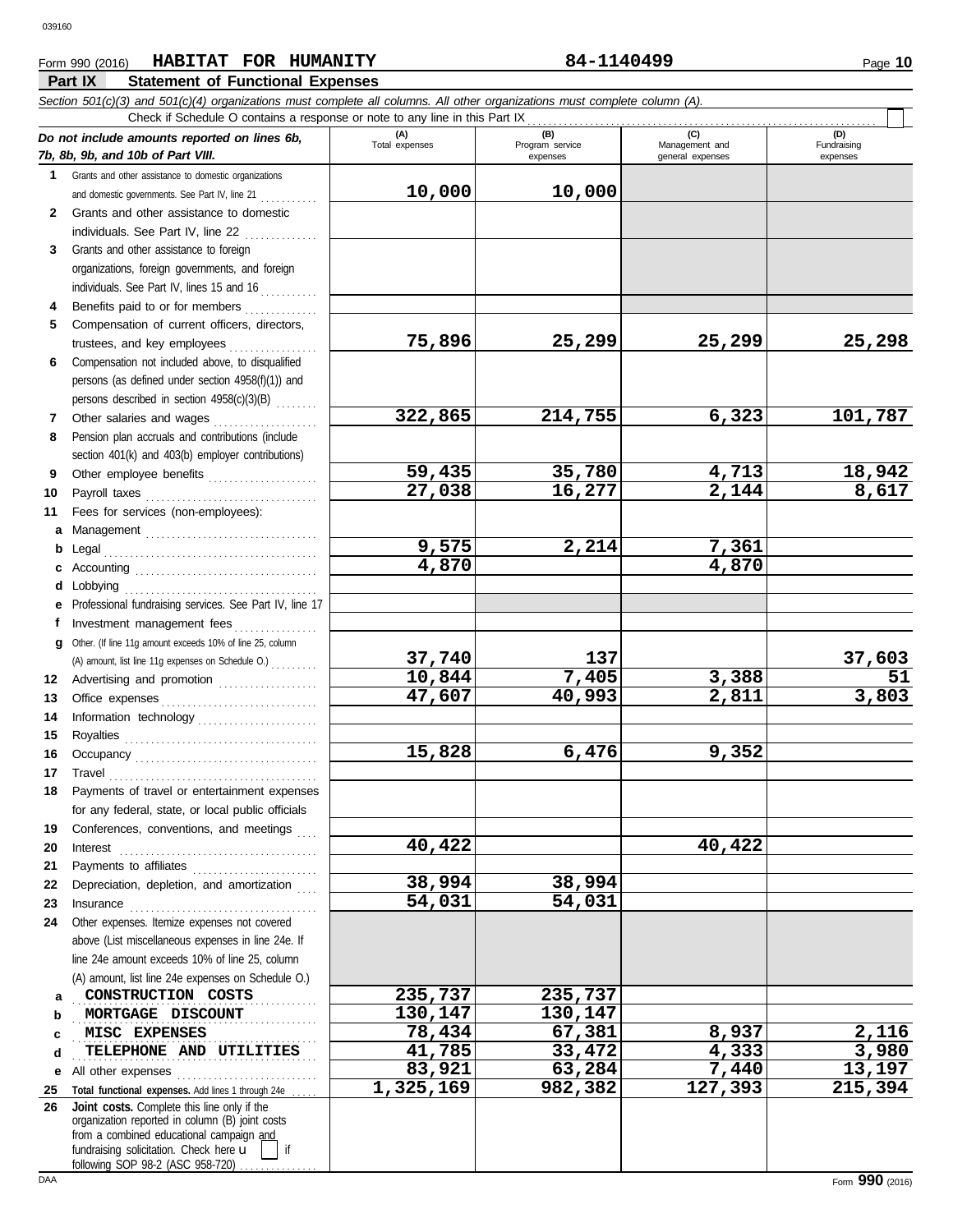### Form 990 (2016) Page **11 HABITAT FOR HUMANITY 84-1140499 Part X Balance Sheet**

|                 |     | Check if Schedule O contains a response or note to any line in this Part X              |     |           |                          |                |                    |
|-----------------|-----|-----------------------------------------------------------------------------------------|-----|-----------|--------------------------|----------------|--------------------|
|                 |     |                                                                                         |     |           | (A)<br>Beginning of year |                | (B)<br>End of year |
|                 | 1   | Cash-non-interest bearing                                                               |     |           | 85,041                   | $\mathbf{1}$   | 23,358             |
|                 | 2   |                                                                                         |     |           | 19,964                   | $\mathbf{2}$   | 24,428             |
|                 | 3   |                                                                                         |     |           |                          | 3              |                    |
|                 | 4   | Accounts receivable, net                                                                |     |           | 4,902                    | 4              | 4,221              |
|                 | 5   | Loans and other receivables from current and former officers, directors,                |     |           |                          |                |                    |
|                 |     | trustees, key employees, and highest compensated employees.                             |     |           |                          |                |                    |
|                 |     | Complete Part II of Schedule L                                                          |     |           |                          | 5              |                    |
|                 | 6   | Loans and other receivables from other disqualified persons (as defined under section   |     |           |                          |                |                    |
|                 |     | 4958(f)(1)), persons described in section 4958(c)(3)(B), and contributing employers and |     |           |                          |                |                    |
|                 |     | sponsoring organizations of section 501(c)(9) voluntary employees' beneficiary          |     |           |                          |                |                    |
|                 |     | organizations (see instructions). Complete Part II of Schedule L                        |     |           |                          | 6              |                    |
| Assets          | 7   |                                                                                         |     |           | 595,761                  | $\overline{7}$ | 625,826            |
|                 | 8   |                                                                                         |     |           | 354,380                  | 8              | 321,134            |
|                 | 9   |                                                                                         |     |           |                          | 9              |                    |
|                 | 10a | Land, buildings, and equipment: cost or                                                 |     |           |                          |                |                    |
|                 |     |                                                                                         |     |           |                          |                |                    |
|                 |     |                                                                                         | 10b | 183,130   | 1,031,254                | 10c            | 997,460            |
|                 | 11  |                                                                                         |     |           |                          | 11             |                    |
|                 | 12  |                                                                                         |     |           |                          | 12             |                    |
|                 | 13  |                                                                                         |     |           | 13                       |                |                    |
|                 | 14  | Intangible assets                                                                       |     |           |                          | 14             |                    |
|                 | 15  |                                                                                         |     |           | 7,204                    | 15             | 7,211              |
|                 | 16  |                                                                                         |     |           | 2,098,506                | 16             | 2,003,638          |
|                 | 17  |                                                                                         |     |           | 60,794                   | 17             | 42,863             |
|                 | 18  |                                                                                         |     |           |                          | 18             |                    |
|                 | 19  |                                                                                         |     |           | 19                       |                |                    |
|                 | 20  |                                                                                         |     |           | 20                       |                |                    |
|                 | 21  |                                                                                         |     |           | 21                       |                |                    |
|                 | 22  | Loans and other payables to current and former officers, directors,                     |     |           |                          |                |                    |
| Liabilities     |     | trustees, key employees, highest compensated employees, and                             |     |           |                          |                |                    |
|                 |     | disqualified persons. Complete Part II of Schedule L                                    |     |           |                          | 22             |                    |
|                 | 23  | Secured mortgages and notes payable to unrelated third parties                          |     | 1,104,160 | 23                       | 1,201,633      |                    |
|                 | 24  |                                                                                         |     |           |                          | 24             |                    |
|                 | 25  | Other liabilities (including federal income tax, payables to related third              |     |           |                          |                |                    |
|                 |     | parties, and other liabilities not included on lines 17-24). Complete Part X            |     |           |                          |                |                    |
|                 |     |                                                                                         |     |           |                          | 25             |                    |
|                 | 26  |                                                                                         |     |           | 1,164,954                | 26             | 1,244,496          |
|                 |     | Organizations that follow SFAS 117 (ASC 958), check here u                              |     | $ X $ and |                          |                |                    |
|                 |     | complete lines 27 through 29, and lines 33 and 34.                                      |     |           |                          |                |                    |
|                 | 27  | Unrestricted net assets                                                                 |     |           | 933,552                  | 27             | 759,142            |
| <b>Balances</b> | 28  |                                                                                         |     |           |                          | 28             |                    |
|                 | 29  | Permanently restricted net assets                                                       |     |           |                          | 29             |                    |
| Fund            |     | Organizations that do not follow SFAS 117 (ASC 958), check here u                       |     | and       |                          |                |                    |
| ৯               |     | complete lines 30 through 34.                                                           |     |           |                          |                |                    |
| Assets          | 30  | Capital stock or trust principal, or current funds                                      |     |           |                          | 30             |                    |
|                 | 31  |                                                                                         |     |           |                          | 31             |                    |
| ğ               | 32  | Retained earnings, endowment, accumulated income, or other funds                        |     |           |                          | 32             |                    |
|                 | 33  | Total net assets or fund balances                                                       |     |           | 933,552                  | 33             | 759,142            |
|                 | 34  |                                                                                         |     |           | 2,098,506                | 34             | 2,003,638          |

Form **990** (2016)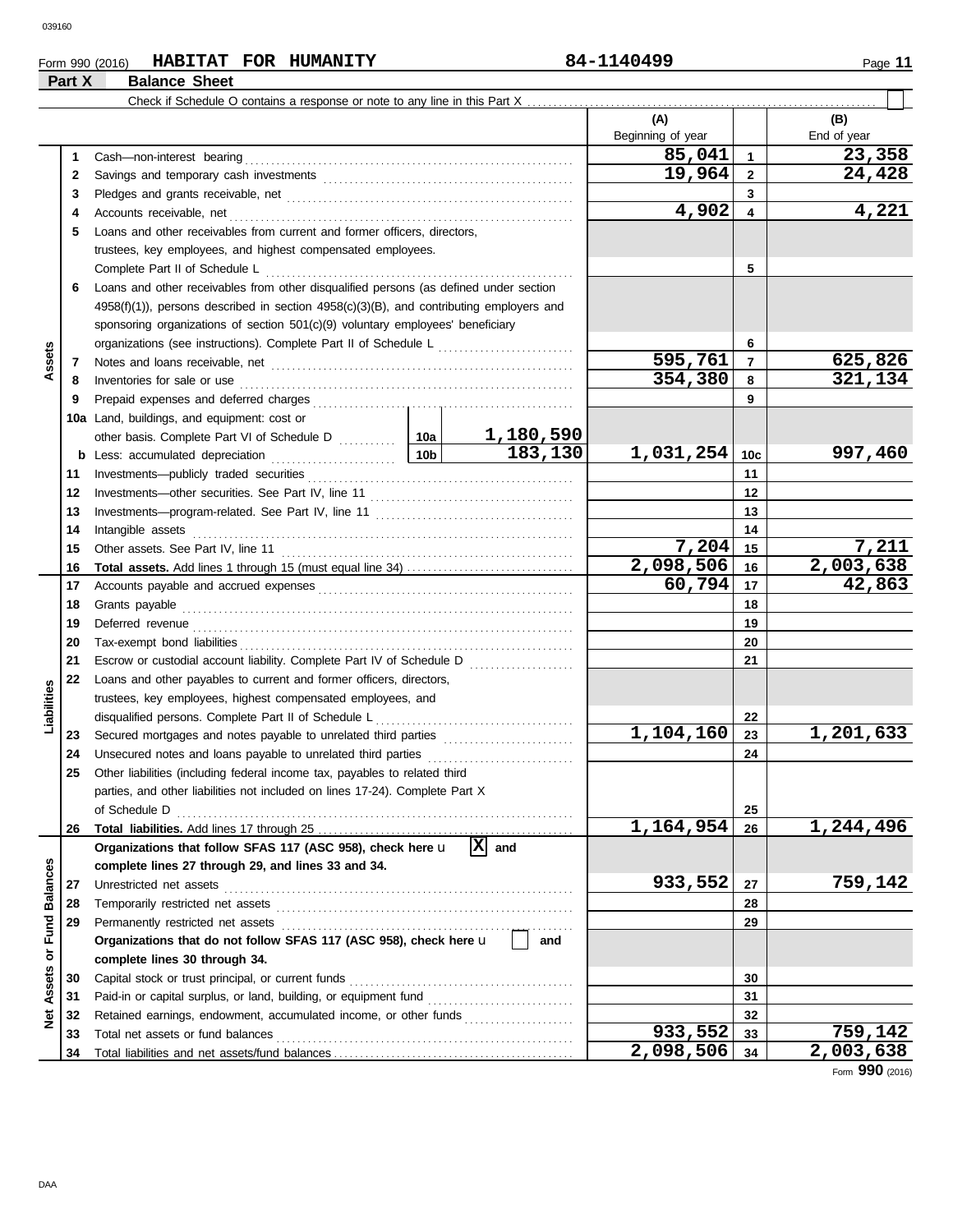|    | 84-1140499<br>Form 990 (2016) HABITAT FOR HUMANITY                                                                    |                |                |            | Page 12   |
|----|-----------------------------------------------------------------------------------------------------------------------|----------------|----------------|------------|-----------|
|    | Part XI<br><b>Reconciliation of Net Assets</b>                                                                        |                |                |            |           |
|    |                                                                                                                       |                |                |            |           |
| 1. |                                                                                                                       | $\blacksquare$ | 1,150,759      |            |           |
| 2  |                                                                                                                       | $\mathbf{2}$   | 1,325,169      |            |           |
| 3  | Revenue less expenses. Subtract line 2 from line 1                                                                    | 3              |                | $-174,410$ |           |
| 4  | Net assets or fund balances at beginning of year (must equal Part X, line 33, column (A)) [[[[[[[[[[[[[[[[[[[         | 4              |                | 933,552    |           |
| 5  |                                                                                                                       | 5              |                |            |           |
| 6  |                                                                                                                       | 6              |                |            |           |
| 7  | Investment expenses                                                                                                   | $\overline{7}$ |                |            |           |
| 8  | Prior period adjustments                                                                                              | 8              |                |            |           |
| 9  | Other changes in net assets or fund balances (explain in Schedule O)                                                  | 9              |                |            |           |
| 10 | Net assets or fund balances at end of year. Combine lines 3 through 9 (must equal Part X, line                        |                |                |            |           |
|    | 33, column (B))                                                                                                       | 10             |                | 759,142    |           |
|    | <b>Financial Statements and Reporting</b><br>Part XII                                                                 |                |                |            |           |
|    |                                                                                                                       |                |                |            |           |
|    |                                                                                                                       |                |                | Yes        | <b>No</b> |
| 1. | X<br>Accounting method used to prepare the Form 990:<br>Cash<br>Accrual<br>Other                                      |                |                |            |           |
|    | If the organization changed its method of accounting from a prior year or checked "Other," explain in                 |                |                |            |           |
|    | Schedule O.                                                                                                           |                |                |            |           |
|    | 2a Were the organization's financial statements compiled or reviewed by an independent accountant?                    |                | 2a             |            | x         |
|    | If "Yes," check a box below to indicate whether the financial statements for the year were compiled or                |                |                |            |           |
|    | reviewed on a separate basis, consolidated basis, or both:                                                            |                |                |            |           |
|    | Consolidated basis<br>Separate basis<br>Both consolidated and separate basis<br>$\perp$                               |                |                |            |           |
|    | <b>b</b> Were the organization's financial statements audited by an independent accountant?                           |                | 2b             | х          |           |
|    | If "Yes," check a box below to indicate whether the financial statements for the year were audited on a               |                |                |            |           |
|    | separate basis, consolidated basis, or both:                                                                          |                |                |            |           |
|    | x <br>Separate basis<br>Consolidated basis<br>Both consolidated and separate basis                                    |                |                |            |           |
|    | c If "Yes" to line 2a or 2b, does the organization have a committee that assumes responsibility for oversight         |                |                |            |           |
|    | of the audit, review, or compilation of its financial statements and selection of an independent accountant?          |                | 2c             | X          |           |
|    | If the organization changed either its oversight process or selection process during the tax year, explain in         |                |                |            |           |
|    | Schedule O.                                                                                                           |                |                |            |           |
|    | 3a As a result of a federal award, was the organization required to undergo an audit or audits as set forth in        |                |                |            |           |
|    | the Single Audit Act and OMB Circular A-133?                                                                          |                | За             |            | x         |
|    | <b>b</b> If "Yes," did the organization undergo the required audit or audits? If the organization did not undergo the |                |                |            |           |
|    | required audit or audits, explain why in Schedule O and describe any steps taken to undergo such audits.              |                | 3 <sub>b</sub> |            |           |

Form **990** (2016)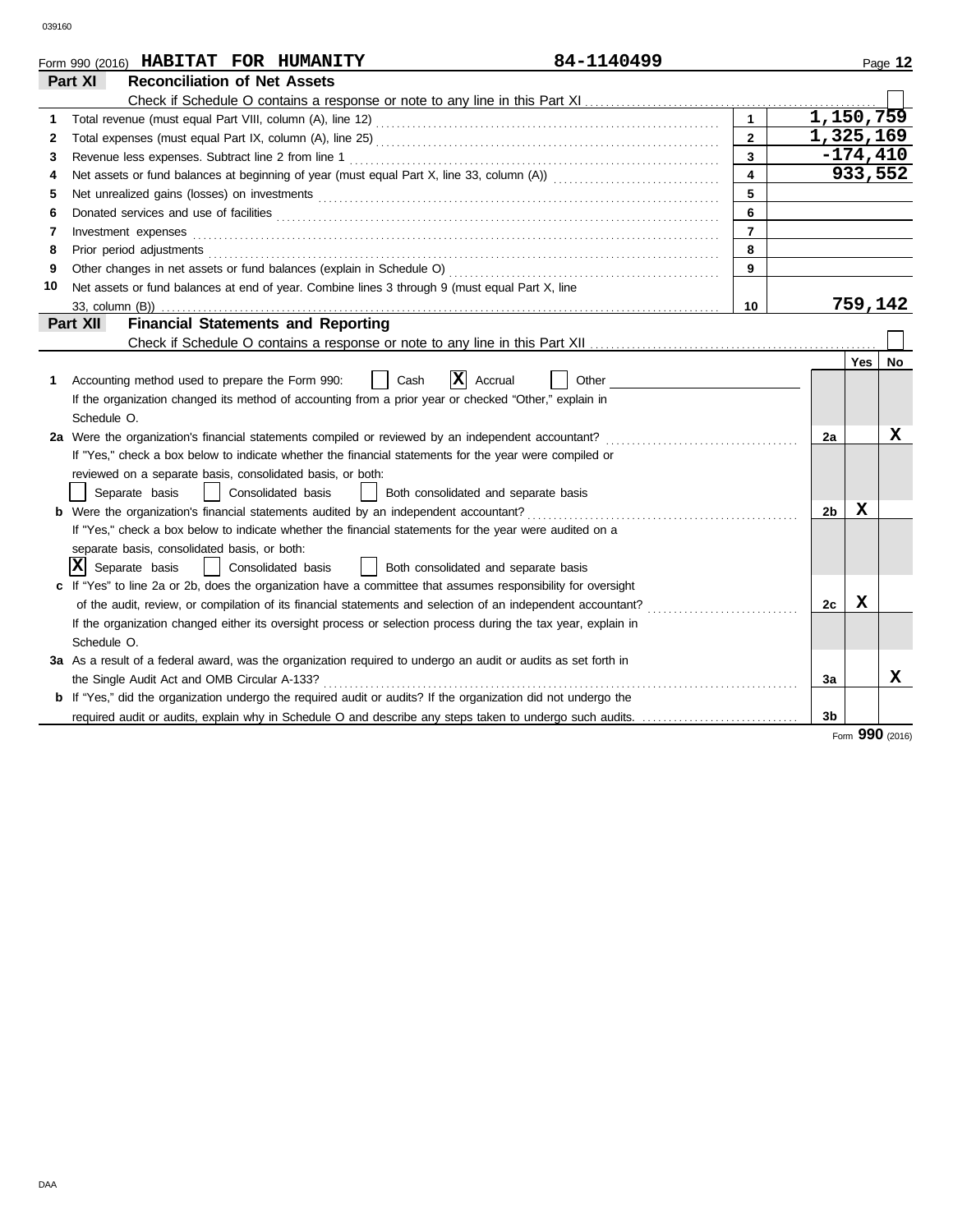| <b>SCHEDULE A</b>                                      |                                                                        | <b>Public Charity Status and Public Support</b>                                                                                                                                                                                                                 |                                                      |    |                                                                                                                                            | OMB No. 1545-0047                          |
|--------------------------------------------------------|------------------------------------------------------------------------|-----------------------------------------------------------------------------------------------------------------------------------------------------------------------------------------------------------------------------------------------------------------|------------------------------------------------------|----|--------------------------------------------------------------------------------------------------------------------------------------------|--------------------------------------------|
| (Form 990 or 990-EZ)                                   |                                                                        | Complete if the organization is a section 501(c)(3) organization or a section $4947(a)(1)$ nonexempt charitable trust.                                                                                                                                          |                                                      |    |                                                                                                                                            | <b>2016</b>                                |
|                                                        |                                                                        | La Attach to Form 990 or Form 990-EZ.                                                                                                                                                                                                                           |                                                      |    |                                                                                                                                            |                                            |
| Department of the Treasury<br>Internal Revenue Service |                                                                        |                                                                                                                                                                                                                                                                 |                                                      |    |                                                                                                                                            | Open to Public<br><b>Inspection</b>        |
| Name of the organization                               | HABITAT FOR HUMANITY                                                   | <b>u</b> Information about Schedule A (Form 990 or 990-EZ) and its instructions is at www.irs.gov/form990.                                                                                                                                                      |                                                      |    | Employer identification number                                                                                                             |                                            |
|                                                        | OF THE SAN JUANS                                                       |                                                                                                                                                                                                                                                                 |                                                      |    | 84-1140499                                                                                                                                 |                                            |
| Part I                                                 |                                                                        |                                                                                                                                                                                                                                                                 |                                                      |    | Reason for Public Charity Status (All organizations must complete this part.) See instructions.                                            |                                            |
|                                                        |                                                                        | The organization is not a private foundation because it is: (For lines 1 through 12, check only one box.)                                                                                                                                                       |                                                      |    |                                                                                                                                            |                                            |
| 1                                                      |                                                                        | A church, convention of churches, or association of churches described in section 170(b)(1)(A)(i).                                                                                                                                                              |                                                      |    |                                                                                                                                            |                                            |
| 2                                                      |                                                                        | A school described in section 170(b)(1)(A)(ii). (Attach Schedule E (Form 990 or 990-EZ).)                                                                                                                                                                       |                                                      |    |                                                                                                                                            |                                            |
| 3                                                      |                                                                        | A hospital or a cooperative hospital service organization described in section 170(b)(1)(A)(iii).                                                                                                                                                               |                                                      |    |                                                                                                                                            |                                            |
| 4                                                      |                                                                        |                                                                                                                                                                                                                                                                 |                                                      |    | A medical research organization operated in conjunction with a hospital described in section 170(b)(1)(A)(iii). Enter the hospital's name, |                                            |
| city, and state:<br>5                                  |                                                                        | An organization operated for the benefit of a college or university owned or operated by a governmental unit described in                                                                                                                                       |                                                      |    |                                                                                                                                            |                                            |
|                                                        | section 170(b)(1)(A)(iv). (Complete Part II.)                          |                                                                                                                                                                                                                                                                 |                                                      |    |                                                                                                                                            |                                            |
| 6                                                      |                                                                        | A federal, state, or local government or governmental unit described in section 170(b)(1)(A)(v).                                                                                                                                                                |                                                      |    |                                                                                                                                            |                                            |
| 7                                                      |                                                                        | An organization that normally receives a substantial part of its support from a governmental unit or from the general public                                                                                                                                    |                                                      |    |                                                                                                                                            |                                            |
|                                                        | described in section 170(b)(1)(A)(vi). (Complete Part II.)             |                                                                                                                                                                                                                                                                 |                                                      |    |                                                                                                                                            |                                            |
| 8                                                      |                                                                        | A community trust described in section 170(b)(1)(A)(vi). (Complete Part II.)                                                                                                                                                                                    |                                                      |    |                                                                                                                                            |                                            |
| 9                                                      |                                                                        | An agricultural research organization described in section 170(b)(1)(A)(ix) operated in conjunction with a land-grant college<br>or university or a non-land grant college of agriculture (see instructions). Enter the name, city, and state of the college or |                                                      |    |                                                                                                                                            |                                            |
| university:                                            |                                                                        |                                                                                                                                                                                                                                                                 |                                                      |    |                                                                                                                                            |                                            |
| $ {\bf x} $<br>10                                      |                                                                        | An organization that normally receives: (1) more than 33 1/3% of its support from contributions, membership fees, and gross                                                                                                                                     |                                                      |    |                                                                                                                                            |                                            |
|                                                        |                                                                        | receipts from activities related to its exempt functions—subject to certain exceptions, and (2) no more than 33 1/3% of its                                                                                                                                     |                                                      |    |                                                                                                                                            |                                            |
|                                                        |                                                                        | support from gross investment income and unrelated business taxable income (less section 511 tax) from businesses<br>acquired by the organization after June 30, 1975. See section 509(a)(2). (Complete Part III.)                                              |                                                      |    |                                                                                                                                            |                                            |
| 11                                                     |                                                                        | An organization organized and operated exclusively to test for public safety. See section 509(a)(4).                                                                                                                                                            |                                                      |    |                                                                                                                                            |                                            |
| 12                                                     |                                                                        | An organization organized and operated exclusively for the benefit of, to perform the functions of, or to carry out the purposes                                                                                                                                |                                                      |    |                                                                                                                                            |                                            |
|                                                        |                                                                        | of one or more publicly supported organizations described in section $509(a)(1)$ or section $509(a)(2)$ . See section $509(a)(3)$ .                                                                                                                             |                                                      |    |                                                                                                                                            |                                            |
|                                                        |                                                                        |                                                                                                                                                                                                                                                                 |                                                      |    | Check the box in lines 12a through 12d that describes the type of supporting organization and complete lines 12e, 12f, and 12g.            |                                            |
| а                                                      |                                                                        | Type I. A supporting organization operated, supervised, or controlled by its supported organization(s), typically by giving<br>the supported organization(s) the power to regularly appoint or elect a majority of the directors or trustees of the             |                                                      |    |                                                                                                                                            |                                            |
|                                                        |                                                                        | supporting organization. You must complete Part IV, Sections A and B.                                                                                                                                                                                           |                                                      |    |                                                                                                                                            |                                            |
| b                                                      |                                                                        | Type II. A supporting organization supervised or controlled in connection with its supported organization(s), by having                                                                                                                                         |                                                      |    |                                                                                                                                            |                                            |
|                                                        |                                                                        | control or management of the supporting organization vested in the same persons that control or manage the supported                                                                                                                                            |                                                      |    |                                                                                                                                            |                                            |
|                                                        |                                                                        | organization(s). You must complete Part IV, Sections A and C.                                                                                                                                                                                                   |                                                      |    |                                                                                                                                            |                                            |
| c                                                      |                                                                        | Type III functionally integrated. A supporting organization operated in connection with, and functionally integrated with,<br>its supported organization(s) (see instructions). You must complete Part IV, Sections A, D, and E.                                |                                                      |    |                                                                                                                                            |                                            |
| d                                                      |                                                                        |                                                                                                                                                                                                                                                                 |                                                      |    | Type III non-functionally integrated. A supporting organization operated in connection with its supported organization(s)                  |                                            |
|                                                        |                                                                        | that is not functionally integrated. The organization generally must satisfy a distribution requirement and an attentiveness                                                                                                                                    |                                                      |    |                                                                                                                                            |                                            |
|                                                        |                                                                        | requirement (see instructions). You must complete Part IV, Sections A and D, and Part V.<br>Check this box if the organization received a written determination from the IRS that it is a Type I, Type II, Type III                                             |                                                      |    |                                                                                                                                            |                                            |
| е                                                      |                                                                        | functionally integrated, or Type III non-functionally integrated supporting organization.                                                                                                                                                                       |                                                      |    |                                                                                                                                            |                                            |
| f                                                      | Enter the number of supported organizations                            |                                                                                                                                                                                                                                                                 |                                                      |    |                                                                                                                                            |                                            |
| g                                                      | Provide the following information about the supported organization(s). |                                                                                                                                                                                                                                                                 |                                                      |    |                                                                                                                                            |                                            |
| (i) Name of supported<br>organization                  | (ii) EIN                                                               | (iii) Type of organization<br>(described on lines 1-10                                                                                                                                                                                                          | (iv) Is the organization<br>listed in your governing |    | (v) Amount of monetary<br>support (see                                                                                                     | (vi) Amount of<br>other support (see       |
|                                                        |                                                                        | above (see instructions))                                                                                                                                                                                                                                       | document?                                            |    | instructions)                                                                                                                              | instructions)                              |
|                                                        |                                                                        |                                                                                                                                                                                                                                                                 | Yes                                                  | No |                                                                                                                                            |                                            |
| (A)                                                    |                                                                        |                                                                                                                                                                                                                                                                 |                                                      |    |                                                                                                                                            |                                            |
|                                                        |                                                                        |                                                                                                                                                                                                                                                                 |                                                      |    |                                                                                                                                            |                                            |
| (B)                                                    |                                                                        |                                                                                                                                                                                                                                                                 |                                                      |    |                                                                                                                                            |                                            |
| (C)                                                    |                                                                        |                                                                                                                                                                                                                                                                 |                                                      |    |                                                                                                                                            |                                            |
|                                                        |                                                                        |                                                                                                                                                                                                                                                                 |                                                      |    |                                                                                                                                            |                                            |
| (D)                                                    |                                                                        |                                                                                                                                                                                                                                                                 |                                                      |    |                                                                                                                                            |                                            |
| (E)                                                    |                                                                        |                                                                                                                                                                                                                                                                 |                                                      |    |                                                                                                                                            |                                            |
|                                                        |                                                                        |                                                                                                                                                                                                                                                                 |                                                      |    |                                                                                                                                            |                                            |
|                                                        |                                                                        |                                                                                                                                                                                                                                                                 |                                                      |    |                                                                                                                                            |                                            |
| Total                                                  | Reduction Act Notice, can the Instructions for Ferm 000 or 000 FZ      |                                                                                                                                                                                                                                                                 |                                                      |    |                                                                                                                                            | <b>Cohodulo A (Corm 000 or 000 EZ) 204</b> |

**Schedule A (Form 990 or 990-EZ) 2016**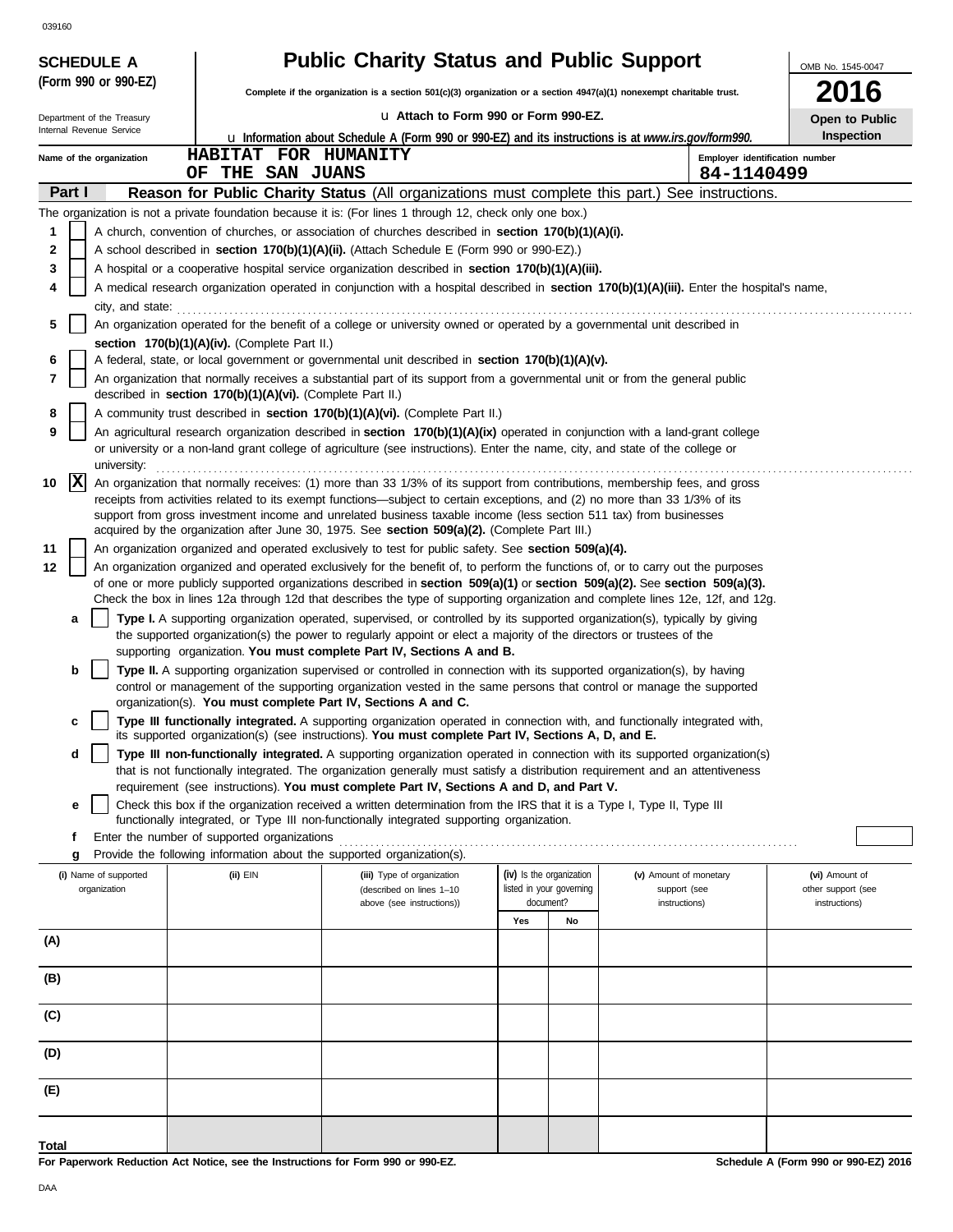|     | Schedule A (Form 990 or 990-EZ) 2016                                                                                                                                                                                        |              |          | HABITAT FOR HUMANITY |            |            | 84-1140499 | Page 2    |
|-----|-----------------------------------------------------------------------------------------------------------------------------------------------------------------------------------------------------------------------------|--------------|----------|----------------------|------------|------------|------------|-----------|
|     | Support Schedule for Organizations Described in Sections 170(b)(1)(A)(iv) and 170(b)(1)(A)(vi)<br>Part II                                                                                                                   |              |          |                      |            |            |            |           |
|     | (Complete only if you checked the box on line 5, 7, or 8 of Part I or if the organization failed to qualify under                                                                                                           |              |          |                      |            |            |            |           |
|     | Part III. If the organization fails to qualify under the tests listed below, please complete Part III.)                                                                                                                     |              |          |                      |            |            |            |           |
|     | <b>Section A. Public Support</b>                                                                                                                                                                                            |              |          |                      |            |            |            |           |
|     | Calendar year (or fiscal year beginning in)                                                                                                                                                                                 | <b>u</b>     | (a) 2012 | (b) $2013$           | $(c)$ 2014 | $(d)$ 2015 | (e) $2016$ | (f) Total |
| 1   | Gifts, grants, contributions, and<br>membership fees received. (Do not<br>include any "unusual grants.")                                                                                                                    |              |          |                      |            |            |            |           |
| 2   | Tax revenues levied for the<br>organization's benefit and either paid                                                                                                                                                       |              |          |                      |            |            |            |           |
| 3   | The value of services or facilities<br>furnished by a governmental unit to the<br>organization without charge                                                                                                               |              |          |                      |            |            |            |           |
| 4   | Total. Add lines 1 through 3                                                                                                                                                                                                |              |          |                      |            |            |            |           |
| 5   | The portion of total contributions by<br>each person (other than a<br>governmental unit or publicly<br>supported organization) included on<br>line 1 that exceeds 2% of the amount<br>shown on line 11, column (f) $\ldots$ |              |          |                      |            |            |            |           |
|     | Public support. Subtract line 5 from line 4.                                                                                                                                                                                |              |          |                      |            |            |            |           |
|     | <b>Section B. Total Support</b>                                                                                                                                                                                             |              |          |                      |            |            |            |           |
|     | Calendar year (or fiscal year beginning in)                                                                                                                                                                                 | $\mathbf{u}$ | (a) 2012 | (b) 2013             | $(c)$ 2014 | $(d)$ 2015 | (e) $2016$ | (f) Total |
| 7   | Amounts from line 4                                                                                                                                                                                                         |              |          |                      |            |            |            |           |
| 8   | Gross income from interest, dividends,<br>payments received on securities loans,<br>rents, royalties and income from similar                                                                                                |              |          |                      |            |            |            |           |
| 9   | Net income from unrelated business<br>activities, whether or not the business<br>is regularly carried on                                                                                                                    |              |          |                      |            |            |            |           |
| 10  | Other income. Do not include gain or<br>loss from the sale of capital assets                                                                                                                                                |              |          |                      |            |            |            |           |
| 11  | Total support. Add lines 7 through 10                                                                                                                                                                                       |              |          |                      |            |            |            |           |
| 12  |                                                                                                                                                                                                                             |              |          |                      |            |            | 12         |           |
| 13  | First five years. If the Form 990 is for the organization's first, second, third, fourth, or fifth tax year as a section 501(c)(3)                                                                                          |              |          |                      |            |            |            |           |
|     | organization, check this box and stop here                                                                                                                                                                                  |              |          |                      |            |            |            |           |
|     | Section C. Computation of Public Support Percentage                                                                                                                                                                         |              |          |                      |            |            |            |           |
| 14  | Public support percentage for 2016 (line 6, column (f) divided by line 11, column (f)) [[[[[[[[[[[[[[[[[[[[[[                                                                                                               |              |          |                      |            |            | 14         | %         |
| 15  | Public support percentage from 2015 Schedule A, Part II, line 14                                                                                                                                                            |              |          |                      |            |            | 15         | %         |
| 16a | 33 1/3% support test-2016. If the organization did not check the box on line 13, and line 14 is 33 1/3% or more, check this                                                                                                 |              |          |                      |            |            |            |           |
|     | box and stop here. The organization qualifies as a publicly supported organization                                                                                                                                          |              |          |                      |            |            |            |           |
| b   | 33 1/3% support test-2015. If the organization did not check a box on line 13 or 16a, and line 15 is 33 1/3% or more, check                                                                                                 |              |          |                      |            |            |            |           |
|     | this box and <b>stop here.</b> The organization qualifies as a publicly supported organization                                                                                                                              |              |          |                      |            |            |            |           |
| 17а | 10%-facts-and-circumstances test-2016. If the organization did not check a box on line 13, 16a, or 16b, and line 14 is                                                                                                      |              |          |                      |            |            |            |           |
|     | 10% or more, and if the organization meets the "facts-and-circumstances" test, check this box and <b>stop here.</b> Explain in                                                                                              |              |          |                      |            |            |            |           |
|     | Part VI how the organization meets the "facts-and-circumstances" test. The organization qualifies as a publicly supported                                                                                                   |              |          |                      |            |            |            |           |
|     | organization                                                                                                                                                                                                                |              |          |                      |            |            |            |           |
| b   | 10%-facts-and-circumstances test-2015. If the organization did not check a box on line 13, 16a, 16b, or 17a, and line                                                                                                       |              |          |                      |            |            |            |           |
|     | 15 is 10% or more, and if the organization meets the "facts-and-circumstances" test, check this box and stop here.                                                                                                          |              |          |                      |            |            |            |           |
|     | Explain in Part VI how the organization meets the "facts-and-circumstances" test. The organization qualifies as a publicly                                                                                                  |              |          |                      |            |            |            |           |
|     | supported organization                                                                                                                                                                                                      |              |          |                      |            |            |            |           |
| 18  | Private foundation. If the organization did not check a box on line 13, 16a, 16b, 17a, or 17b, check this box and see                                                                                                       |              |          |                      |            |            |            |           |
|     | instructions                                                                                                                                                                                                                |              |          |                      |            |            |            |           |

| Schedule A (Form 990 or 990-EZ) 2016 |  |  |  |  |
|--------------------------------------|--|--|--|--|
|--------------------------------------|--|--|--|--|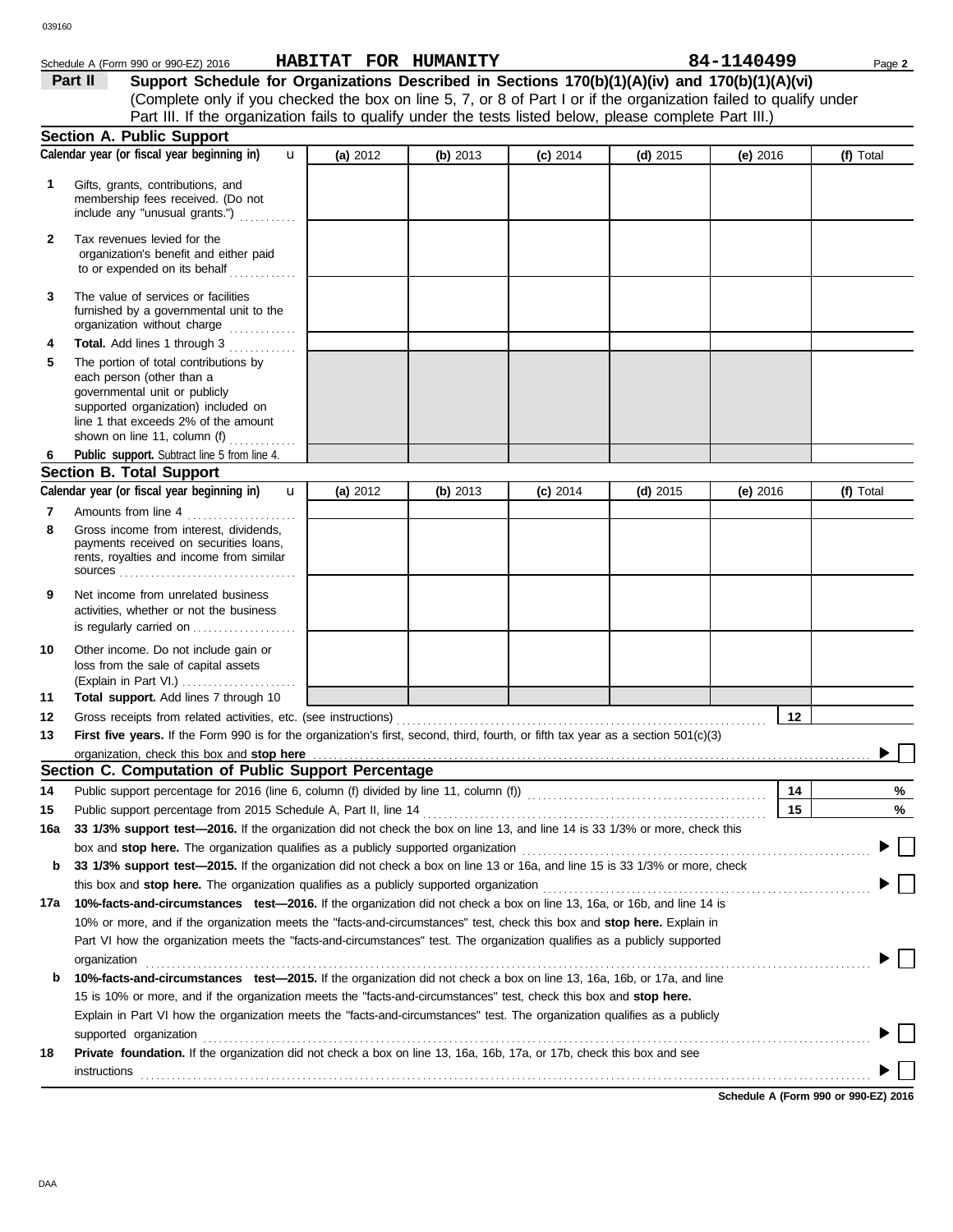|              | Schedule A (Form 990 or 990-EZ) 2016                                                                                                                                                      | HABITAT FOR HUMANITY |          |            |            | 84-1140499 | Page 3          |
|--------------|-------------------------------------------------------------------------------------------------------------------------------------------------------------------------------------------|----------------------|----------|------------|------------|------------|-----------------|
|              | Support Schedule for Organizations Described in Section 509(a)(2)<br>Part III                                                                                                             |                      |          |            |            |            |                 |
|              | (Complete only if you checked the box on line 10 of Part I or if the organization failed to qualify under Part II.                                                                        |                      |          |            |            |            |                 |
|              | If the organization fails to qualify under the tests listed below, please complete Part II.)                                                                                              |                      |          |            |            |            |                 |
|              | Section A. Public Support                                                                                                                                                                 |                      |          |            |            |            |                 |
|              | Calendar year (or fiscal year beginning in)<br>$\mathbf{u}$                                                                                                                               | (a) 2012             | (b) 2013 | $(c)$ 2014 | $(d)$ 2015 | (e) 2016   | (f) Total       |
| $\mathbf{1}$ | Gifts, grants, contributions, and membership<br>fees received. (Do not include any "unusual grants.")                                                                                     | 137,786              | 40,268   | 102,783    | 150,962    | 103,072    | 534,871         |
| $\mathbf{2}$ | Gross receipts from admissions, merchandise<br>sold or services performed, or facilities<br>furnished in any activity that is related to the<br>organization's tax-exempt purpose         | 443,197              | 500,270  | 888,182    | 509,817    | 363,616    | 2,705,082       |
| 3            | Gross receipts from activities that are not an<br>unrelated trade or business under section 513                                                                                           |                      |          |            | 657,071    | 751,678    | 1,408,749       |
| 4            | Tax revenues levied for the<br>organization's benefit and either paid<br>to or expended on its behalf                                                                                     |                      |          |            |            |            |                 |
| 5            | The value of services or facilities<br>furnished by a governmental unit to the<br>organization without charge                                                                             |                      |          |            |            |            |                 |
| 6            | Total. Add lines 1 through 5                                                                                                                                                              | 580,983              | 540,538  | 990,965    | 1,317,850  | 1,218,366  | 4,648,702       |
| 7a           | Amounts included on lines 1, 2, and 3<br>received from disqualified persons                                                                                                               |                      |          |            |            |            |                 |
| b            | Amounts included on lines 2 and 3<br>received from other than disqualified<br>persons that exceed the greater of \$5,000<br>or 1% of the amount on line 13 for the year<br>$\mathbb{R}^2$ |                      |          |            |            |            |                 |
| c            | Add lines 7a and 7b                                                                                                                                                                       |                      |          |            |            |            |                 |
| 8            | Public support. (Subtract line 7c from<br>line $6.$ )                                                                                                                                     |                      |          |            |            |            | 4,648,702       |
|              | <b>Section B. Total Support</b>                                                                                                                                                           |                      |          |            |            |            |                 |
|              | Calendar year (or fiscal year beginning in)<br>$\mathbf{u}$                                                                                                                               | (a) 2012             | (b) 2013 | $(c)$ 2014 | $(d)$ 2015 | (e) 2016   | (f) Total       |
| 9            | Amounts from line 6                                                                                                                                                                       | 580,983              | 540,538  | 990,965    | 1,317,850  | 1,218,366  | 4,648,702       |
| 10a          | Gross income from interest, dividends,<br>payments received on securities loans, rents,<br>royalties and income from similar sources                                                      |                      |          |            |            |            |                 |
|              | <b>b</b> Unrelated business taxable income (less<br>section 511 taxes) from businesses<br>acquired after June 30, 1975                                                                    | 10                   | 15       | 11         | 13         |            | 58              |
|              | c Add lines 10a and 10b $\ldots$                                                                                                                                                          | 10                   | 15       | 11         | 13         |            | 58              |
| 11           | Net income from unrelated business<br>activities not included in line 10b, whether<br>or not the business is regularly carried on                                                         |                      |          |            |            |            |                 |
| 12           | Other income. Do not include gain or<br>loss from the sale of capital assets<br>(Explain in Part VI.)<br>.                                                                                | 20                   |          |            |            |            | 20              |
| 13           | Total support. (Add lines 9, 10c, 11,<br>and $12.$ )                                                                                                                                      | 581,013              | 540,553  | 990,976    | 1,317,863  | 1,218,375  | 4,648,780       |
| 14           | First five years. If the Form 990 is for the organization's first, second, third, fourth, or fifth tax year as a section 501(c)(3)                                                        |                      |          |            |            |            |                 |
|              | organization, check this box and stop here<br>Section C. Computation of Public Support Percentage                                                                                         |                      |          |            |            |            |                 |
|              |                                                                                                                                                                                           |                      |          |            |            |            |                 |
| 15           | Public support percentage for 2016 (line 8, column (f) divided by line 13, column (f)) [[[[[[[[[[[[[[[[[[[[[[                                                                             |                      |          |            |            | 15         | 100.00%         |
| 16           |                                                                                                                                                                                           |                      |          |            |            | 16         | 99.86%          |
|              | Section D. Computation of Investment Income Percentage                                                                                                                                    |                      |          |            |            |            |                 |
| 17           |                                                                                                                                                                                           |                      |          |            |            | 17         | %               |
| 18           | Investment income percentage from 2015 Schedule A, Part III, line 17                                                                                                                      |                      |          |            |            | 18         | %               |
| 19a          | 33 1/3% support tests—2016. If the organization did not check the box on line 14, and line 15 is more than 33 1/3%, and line                                                              |                      |          |            |            |            | $\vert x \vert$ |
| b            | 33 1/3% support tests—2015. If the organization did not check a box on line 14 or line 19a, and line 16 is more than 33 1/3%, and                                                         |                      |          |            |            |            |                 |
|              |                                                                                                                                                                                           |                      |          |            |            |            |                 |
| 20           |                                                                                                                                                                                           |                      |          |            |            |            |                 |

**Schedule A (Form 990 or 990-EZ) 2016**

DAA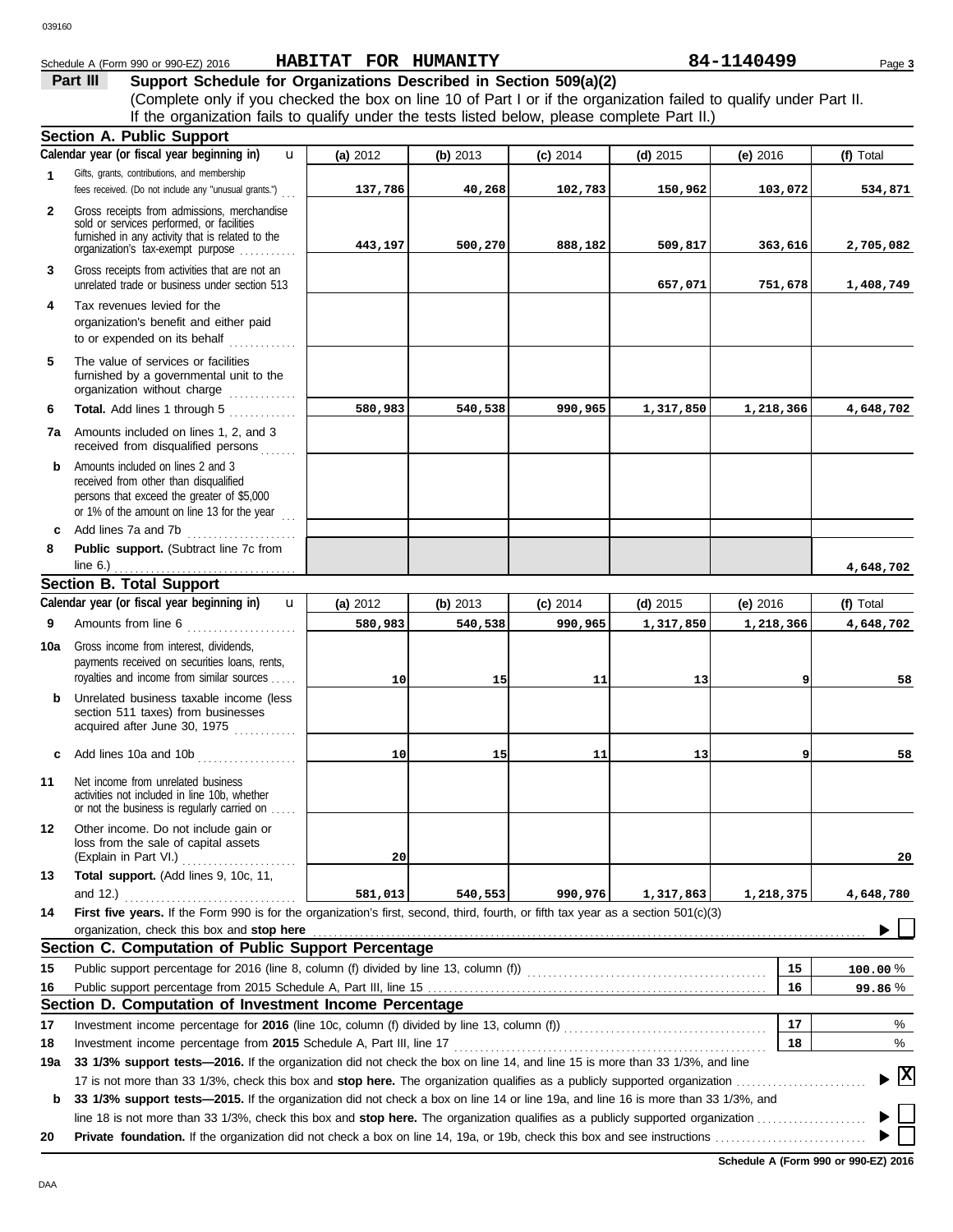|         | HABITAT FOR HUMANITY<br>Schedule A (Form 990 or 990-EZ) 2016                                                        | 84-1140499                                                    |     | Page 4 |
|---------|---------------------------------------------------------------------------------------------------------------------|---------------------------------------------------------------|-----|--------|
| Part IV | <b>Supporting Organizations</b>                                                                                     |                                                               |     |        |
|         | (Complete only if you checked a box in line 12 on Part I. If you checked 12a of Part I, complete Sections A         |                                                               |     |        |
|         | and B. If you checked 12b of Part I, complete Sections A and C. If you checked 12c of Part I, complete              |                                                               |     |        |
|         | Sections A, D, and E. If you checked 12d of Part I, complete Sections A and D, and complete Part V.)                |                                                               |     |        |
|         | Section A. All Supporting Organizations                                                                             |                                                               |     |        |
|         |                                                                                                                     |                                                               | Yes | No     |
| 1       | Are all of the organization's supported organizations listed by name in the organization's governing                |                                                               |     |        |
|         | documents? If "No," describe in Part VI how the supported organizations are designated. If designated by            |                                                               |     |        |
|         | class or purpose, describe the designation. If historic and continuing relationship, explain.                       | 1                                                             |     |        |
| 2       | Did the organization have any supported organization that does not have an IRS determination of status              |                                                               |     |        |
|         | under section 509(a)(1) or (2)? If "Yes," explain in Part VI how the organization determined that the supported     |                                                               |     |        |
|         | organization was described in section 509(a)(1) or (2).                                                             | $\mathbf{2}$                                                  |     |        |
| За      | Did the organization have a supported organization described in section $501(c)(4)$ , (5), or (6)? If "Yes," answer |                                                               |     |        |
|         | $(b)$ and $(c)$ below.                                                                                              | 3a                                                            |     |        |
| b       | Did the organization confirm that each supported organization qualified under section 501(c)(4), (5), or (6) and    |                                                               |     |        |
|         | satisfied the public support tests under section $509(a)(2)$ ? If "Yes," describe in Part VI when and how the       |                                                               |     |        |
|         | organization made the determination.                                                                                | 3b                                                            |     |        |
| c       | Did the organization ensure that all support to such organizations was used exclusively for section $170(c)(2)(B)$  |                                                               |     |        |
|         | purposes? If "Yes," explain in Part VI what controls the organization put in place to ensure such use.              | 3c                                                            |     |        |
| 4a      | Was any supported organization not organized in the United States ("foreign supported organization")? If            |                                                               |     |        |
|         | "Yes," and if you checked 12a or 12b in Part I, answer (b) and (c) below.                                           | 4a                                                            |     |        |
| b       | Did the organization have ultimate control and discretion in deciding whether to make grants to the foreign         |                                                               |     |        |
|         | supported organization? If "Yes," describe in Part VI how the organization had such control and discretion          |                                                               |     |        |
|         | despite being controlled or supervised by or in connection with its supported organizations.                        | 4b                                                            |     |        |
| c       | Did the organization support any foreign supported organization that does not have an IRS determination             |                                                               |     |        |
|         | under sections $501(c)(3)$ and $509(a)(1)$ or (2)? If "Yes," explain in Part VI what controls the organization used |                                                               |     |        |
|         | to ensure that all support to the foreign supported organization was used exclusively for section $170(c)(2)(B)$    |                                                               |     |        |
|         | purposes.                                                                                                           | 4c                                                            |     |        |
| 5a      | Did the organization add, substitute, or remove any supported organizations during the tax year? If "Yes,"          |                                                               |     |        |
|         | answer (b) and (c) below (if applicable). Also, provide detail in Part VI, including (i) the names and EIN          |                                                               |     |        |
|         | numbers of the supported organizations added, substituted, or removed; (ii) the reasons for each such action;       |                                                               |     |        |
|         | (iii) the authority under the organization's organizing document authorizing such action; and (iv) how the action   |                                                               |     |        |
|         | was accomplished (such as by amendment to the organizing document).                                                 | 5a                                                            |     |        |
| b       | Type I or Type II only. Was any added or substituted supported organization part of a class already                 |                                                               |     |        |
|         | designated in the organization's organizing document?                                                               | 5b                                                            |     |        |
| c       | Substitutions only. Was the substitution the result of an event beyond the organization's control?                  | 5c                                                            |     |        |
|         | Did the organization provide support (whether in the form of grants or the provision of services or facilities) to  |                                                               |     |        |
|         | anyone other than (i) its supported organizations, (ii) individuals that are part of the charitable class benefited |                                                               |     |        |
|         | by one or more of its supported organizations, or (iii) other supporting organizations that also support or         |                                                               |     |        |
|         | benefit one or more of the filing organization's supported organizations? If "Yes," provide detail in Part VI.      | 6                                                             |     |        |
| 7       | Did the organization provide a grant, loan, compensation, or other similar payment to a substantial contributor     |                                                               |     |        |
|         | (defined in section 4958(c)(3)(C)), a family member of a substantial contributor, or a 35% controlled entity with   |                                                               |     |        |
|         | regard to a substantial contributor? If "Yes," complete Part I of Schedule L (Form 990 or 990-EZ).                  | 7                                                             |     |        |
| 8       | Did the organization make a loan to a disqualified person (as defined in section 4958) not described in line 7?     |                                                               |     |        |
|         | If "Yes," complete Part I of Schedule L (Form 990 or 990-EZ).                                                       | 8                                                             |     |        |
| 9a      | Was the organization controlled directly or indirectly at any time during the tax year by one or more               |                                                               |     |        |
|         | disqualified persons as defined in section 4946 (other than foundation managers and organizations described         |                                                               |     |        |
|         | in section $509(a)(1)$ or $(2)$ ? If "Yes," provide detail in Part VI.                                              | 9а                                                            |     |        |
| b       | Did one or more disqualified persons (as defined in line 9a) hold a controlling interest in any entity in which     |                                                               |     |        |
|         | the supporting organization had an interest? If "Yes," provide detail in Part VI.                                   | 9b                                                            |     |        |
| c       | Did a disqualified person (as defined in line 9a) have an ownership interest in, or derive any personal benefit     |                                                               |     |        |
|         | from, assets in which the supporting organization also had an interest? If "Yes," provide detail in Part VI.        |                                                               |     |        |
|         |                                                                                                                     | 9c                                                            |     |        |
| 10a     | Was the organization subject to the excess business holdings rules of section 4943 because of section               |                                                               |     |        |
|         | 4943(f) (regarding certain Type II supporting organizations, and all Type III non-functionally integrated           |                                                               |     |        |
|         | supporting organizations)? If "Yes," answer 10b below.                                                              | 10a                                                           |     |        |
| b       | Did the organization have any excess business holdings in the tax year? (Use Schedule C, Form 4720, to              |                                                               |     |        |
|         | determine whether the organization had excess business holdings.)                                                   | 10b<br>$A$ $(T_{\text{num}}$ 000 $\rightarrow$ 000 $\Box$ 004 |     |        |

**Schedule A (Form 990 or 990-EZ) 2016**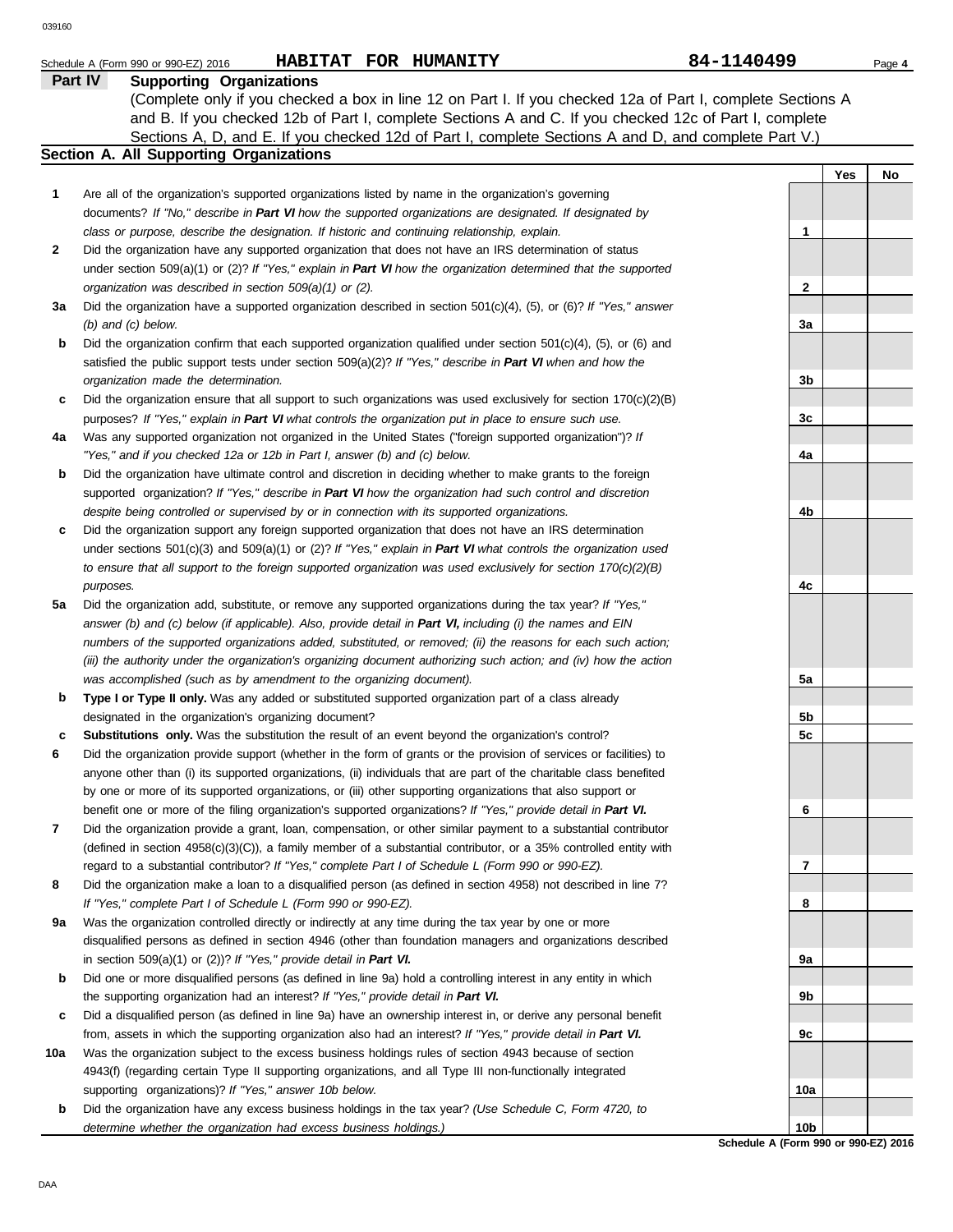|     | Part IV<br><b>Supporting Organizations (continued)</b>                                                                            |                 |     |    |
|-----|-----------------------------------------------------------------------------------------------------------------------------------|-----------------|-----|----|
|     |                                                                                                                                   |                 | Yes | No |
| 11  | Has the organization accepted a gift or contribution from any of the following persons?                                           |                 |     |    |
| а   | A person who directly or indirectly controls, either alone or together with persons described in (b) and (c)                      |                 |     |    |
|     | below, the governing body of a supported organization?                                                                            | 11a             |     |    |
| b   | A family member of a person described in (a) above?                                                                               | 11 <sub>b</sub> |     |    |
| c   | A 35% controlled entity of a person described in (a) or (b) above? If "Yes" to a, b, or c, provide detail in Part VI.             | 11c             |     |    |
|     | Section B. Type I Supporting Organizations                                                                                        |                 |     |    |
|     |                                                                                                                                   |                 | Yes | No |
| 1   | Did the directors, trustees, or membership of one or more supported organizations have the power to                               |                 |     |    |
|     | regularly appoint or elect at least a majority of the organization's directors or trustees at all times during the                |                 |     |    |
|     | tax year? If "No," describe in Part VI how the supported organization(s) effectively operated, supervised, or                     |                 |     |    |
|     | controlled the organization's activities. If the organization had more than one supported organization,                           |                 |     |    |
|     | describe how the powers to appoint and/or remove directors or trustees were allocated among the supported                         |                 |     |    |
|     | organizations and what conditions or restrictions, if any, applied to such powers during the tax year.                            | 1               |     |    |
| 2   | Did the organization operate for the benefit of any supported organization other than the supported                               |                 |     |    |
|     | organization(s) that operated, supervised, or controlled the supporting organization? If "Yes," explain in Part                   |                 |     |    |
|     | VI how providing such benefit carried out the purposes of the supported organization(s) that operated,                            |                 |     |    |
|     | supervised, or controlled the supporting organization.                                                                            | 2               |     |    |
|     | Section C. Type II Supporting Organizations                                                                                       |                 |     |    |
|     |                                                                                                                                   |                 | Yes | No |
| 1   | Were a majority of the organization's directors or trustees during the tax year also a majority of the directors                  |                 |     |    |
|     | or trustees of each of the organization's supported organization(s)? If "No," describe in Part VI how control                     |                 |     |    |
|     | or management of the supporting organization was vested in the same persons that controlled or managed                            |                 |     |    |
|     | the supported organization(s).                                                                                                    | 1               |     |    |
|     | Section D. All Type III Supporting Organizations                                                                                  |                 |     |    |
|     |                                                                                                                                   |                 | Yes | No |
| 1   | Did the organization provide to each of its supported organizations, by the last day of the fifth month of the                    |                 |     |    |
|     | organization's tax year, (i) a written notice describing the type and amount of support provided during the prior tax             |                 |     |    |
|     | year, (ii) a copy of the Form 990 that was most recently filed as of the date of notification, and (iii) copies of the            |                 |     |    |
|     | organization's governing documents in effect on the date of notification, to the extent not previously provided?                  | 1               |     |    |
| 2   | Were any of the organization's officers, directors, or trustees either (i) appointed or elected by the supported                  |                 |     |    |
|     | organization(s) or (ii) serving on the governing body of a supported organization? If "No," explain in Part VI how                |                 |     |    |
|     | the organization maintained a close and continuous working relationship with the supported organization(s).                       | 2               |     |    |
| 3   | By reason of the relationship described in (2), did the organization's supported organizations have a                             |                 |     |    |
|     | significant voice in the organization's investment policies and in directing the use of the organization's                        |                 |     |    |
|     | income or assets at all times during the tax year? If "Yes," describe in Part VI the role the organization's                      |                 |     |    |
|     | supported organizations played in this regard.                                                                                    | 3               |     |    |
|     | Section E. Type III Functionally-Integrated Supporting Organizations                                                              |                 |     |    |
| 1   | Check the box next to the method that the organization used to satisfy the Integral Part Test during the year (see instructions). |                 |     |    |
| a   | The organization satisfied the Activities Test. Complete line 2 below.                                                            |                 |     |    |
| b   | The organization is the parent of each of its supported organizations. Complete line 3 below.                                     |                 |     |    |
| C   | The organization supported a governmental entity. Describe in Part VI how you supported a government entity (see instructions).   |                 |     |    |
|     |                                                                                                                                   |                 |     |    |
| 2   | Activities Test. Answer (a) and (b) below.                                                                                        |                 | Yes | No |
| а   | Did substantially all of the organization's activities during the tax year directly further the exempt purposes of                |                 |     |    |
|     | the supported organization(s) to which the organization was responsive? If "Yes," then in Part VI identify                        |                 |     |    |
|     | those supported organizations and explain how these activities directly furthered their exempt purposes,                          |                 |     |    |
|     | how the organization was responsive to those supported organizations, and how the organization determined                         |                 |     |    |
|     | that these activities constituted substantially all of its activities.                                                            | 2a              |     |    |
| b   | Did the activities described in (a) constitute activities that, but for the organization's involvement, one or more               |                 |     |    |
|     | of the organization's supported organization(s) would have been engaged in? If "Yes," explain in Part VI the                      |                 |     |    |
|     | reasons for the organization's position that its supported organization(s) would have engaged in these                            |                 |     |    |
|     | activities but for the organization's involvement.                                                                                | 2b              |     |    |
| 3   | Parent of Supported Organizations. Answer (a) and (b) below.                                                                      |                 |     |    |
| a   | Did the organization have the power to regularly appoint or elect a majority of the officers, directors, or                       |                 |     |    |
|     | trustees of each of the supported organizations? Provide details in Part VI.                                                      | За              |     |    |
| b   | Did the organization exercise a substantial degree of direction over the policies, programs, and activities of each               |                 |     |    |
| DAA | of its supported organizations? If "Yes," describe in Part VI the role played by the organization in this regard.                 | 3b              |     |    |
|     | Schedule A (Form 990 or 990-EZ) 2016                                                                                              |                 |     |    |

Schedule A (Form 990 or 990-EZ) 2016 **HABITAT FOR HUMANITY** 84-1140499 Page 5

**HABITAT FOR HUMANITY 84-1140499**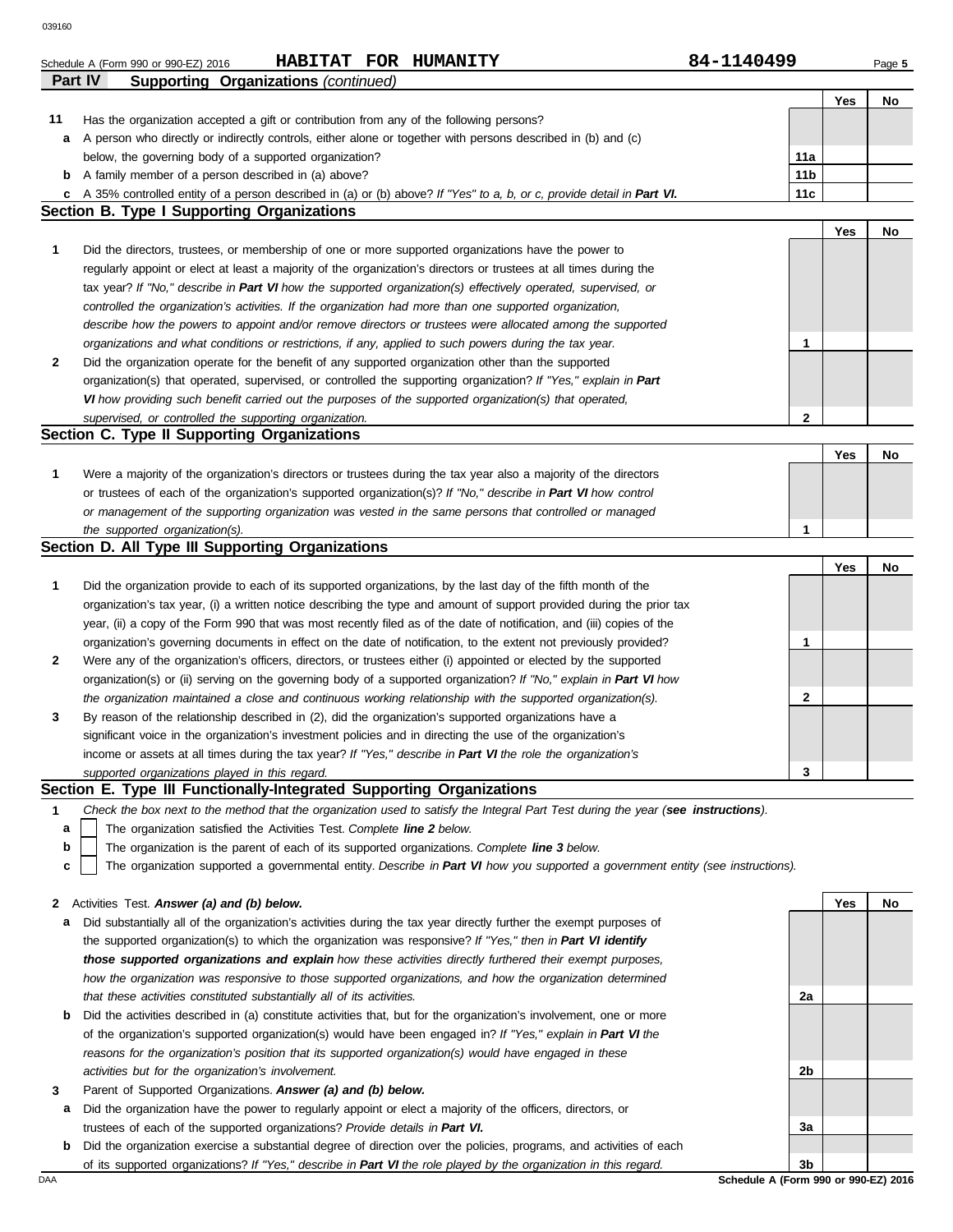|              | HABITAT FOR HUMANITY<br>Schedule A (Form 990 or 990-EZ) 2016                                                                     |                | 84-1140499     | Page 6                         |
|--------------|----------------------------------------------------------------------------------------------------------------------------------|----------------|----------------|--------------------------------|
| Part V       | Type III Non-Functionally Integrated 509(a)(3) Supporting Organizations                                                          |                |                |                                |
| $\mathbf{1}$ | Check here if the organization satisfied the Integral Part Test as a qualifying trust on Nov. 20, 1970 (explain in Part VI). See |                |                |                                |
|              | <b>instructions.</b> All other Type III non-functionally integrated supporting organizations must complete Sections A through E. |                |                |                                |
|              | Section A - Adjusted Net Income                                                                                                  |                | (A) Prior Year | (B) Current Year               |
|              |                                                                                                                                  |                |                | (optional)                     |
| 1            | Net short-term capital gain                                                                                                      | $\mathbf{1}$   |                |                                |
| $\mathbf{2}$ | Recoveries of prior-year distributions                                                                                           | $\mathbf{2}$   |                |                                |
| 3            | Other gross income (see instructions)                                                                                            | 3              |                |                                |
| 4            | Add lines 1 through 3.                                                                                                           | 4              |                |                                |
| 5            | Depreciation and depletion                                                                                                       | 5              |                |                                |
| 6            | Portion of operating expenses paid or incurred for production or                                                                 |                |                |                                |
|              | collection of gross income or for management, conservation, or                                                                   |                |                |                                |
|              | maintenance of property held for production of income (see instructions)                                                         | 6              |                |                                |
| $\mathbf{7}$ | Other expenses (see instructions)                                                                                                | $\overline{7}$ |                |                                |
| 8            | Adjusted Net Income (subtract lines 5, 6 and 7 from line 4).                                                                     | 8              |                |                                |
|              | Section B - Minimum Asset Amount                                                                                                 |                | (A) Prior Year | (B) Current Year<br>(optional) |
| 1            | Aggregate fair market value of all non-exempt-use assets (see                                                                    |                |                |                                |
|              | instructions for short tax year or assets held for part of year):                                                                |                |                |                                |
|              | Average monthly value of securities<br>a                                                                                         | 1a             |                |                                |
|              | b<br>Average monthly cash balances                                                                                               | 1b             |                |                                |
|              | Fair market value of other non-exempt-use assets<br>c.                                                                           | 1 <sub>c</sub> |                |                                |
|              | Total (add lines 1a, 1b, and 1c)<br>d                                                                                            | 1d             |                |                                |
|              | Discount claimed for blockage or other<br>e                                                                                      |                |                |                                |
|              | factors (explain in detail in Part VI):                                                                                          |                |                |                                |
| $\mathbf{2}$ | Acquisition indebtedness applicable to non-exempt-use assets                                                                     | $\overline{2}$ |                |                                |
| 3            | Subtract line 2 from line 1d.                                                                                                    | 3              |                |                                |
| 4            | Cash deemed held for exempt use. Enter 1-1/2% of line 3 (for greater amount,                                                     |                |                |                                |
|              | see instructions).                                                                                                               | 4              |                |                                |
| 5            | Net value of non-exempt-use assets (subtract line 4 from line 3)                                                                 | 5              |                |                                |
| 6            | Multiply line 5 by .035.                                                                                                         | 6              |                |                                |
| 7            | Recoveries of prior-year distributions                                                                                           | $\overline{7}$ |                |                                |
| 8            | <b>Minimum Asset Amount</b> (add line 7 to line 6)                                                                               | 8              |                |                                |
|              | Section C - Distributable Amount                                                                                                 |                |                | <b>Current Year</b>            |
| 1            | Adjusted net income for prior year (from Section A, line 8, Column A)                                                            | $\mathbf{1}$   |                |                                |
| 2            | Enter 85% of line 1.                                                                                                             | $\mathbf{2}$   |                |                                |
| 3            | Minimum asset amount for prior year (from Section B, line 8, Column A)                                                           | 3              |                |                                |
| 4            | Enter greater of line 2 or line 3.                                                                                               | 4              |                |                                |
| 5            | Income tax imposed in prior year                                                                                                 | 5              |                |                                |
| 6            | <b>Distributable Amount.</b> Subtract line 5 from line 4, unless subject to                                                      |                |                |                                |
|              | emergency temporary reduction (see instructions).                                                                                | 6              |                |                                |

**7** instructions). Check here if the current year is the organization's first as a non-functionally integrated Type III supporting organization (see

**Schedule A (Form 990 or 990-EZ) 2016**

DAA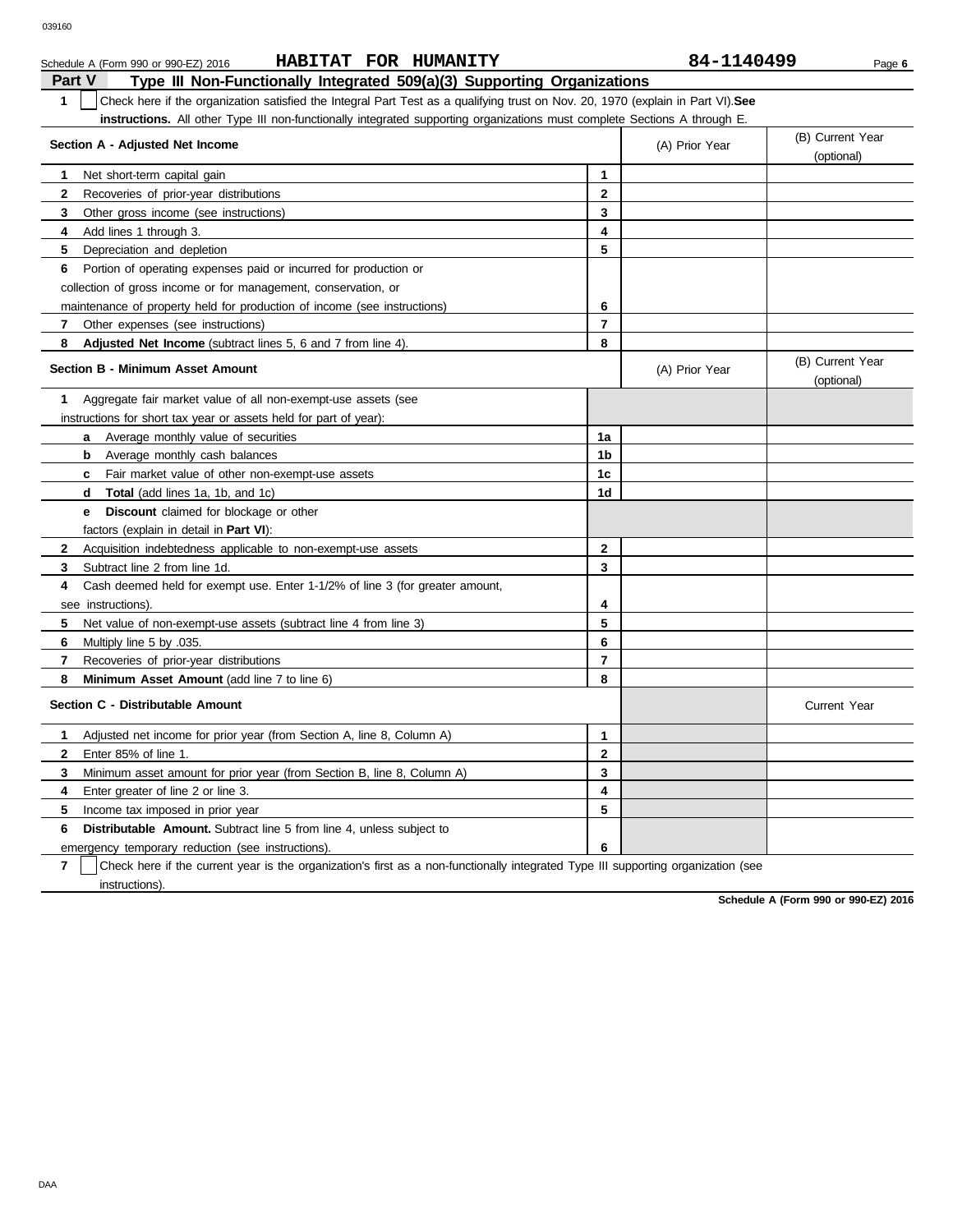| <b>Part V</b> | Type III Non-Functionally Integrated 509(a)(3) Supporting Organizations (continued)        |                             |                           |                      |
|---------------|--------------------------------------------------------------------------------------------|-----------------------------|---------------------------|----------------------|
|               | Section D - Distributions                                                                  |                             |                           | <b>Current Year</b>  |
| 1             | Amounts paid to supported organizations to accomplish exempt purposes                      |                             |                           |                      |
| 2             | Amounts paid to perform activity that directly furthers exempt purposes of supported       |                             |                           |                      |
|               | organizations, in excess of income from activity                                           |                             |                           |                      |
| 3             | Administrative expenses paid to accomplish exempt purposes of supported organizations      |                             |                           |                      |
| 4             | Amounts paid to acquire exempt-use assets                                                  |                             |                           |                      |
| 5             | Qualified set-aside amounts (prior IRS approval required)                                  |                             |                           |                      |
| 6             | Other distributions (describe in Part VI). See instructions.                               |                             |                           |                      |
| 7             | Total annual distributions. Add lines 1 through 6.                                         |                             |                           |                      |
| 8             | Distributions to attentive supported organizations to which the organization is responsive |                             |                           |                      |
|               | (provide details in Part VI). See instructions.                                            |                             |                           |                      |
| 9             | Distributable amount for 2016 from Section C, line 6                                       |                             |                           |                      |
| 10            | Line 8 amount divided by Line 9 amount                                                     |                             |                           |                      |
|               |                                                                                            | (i)                         | (iii)                     | (iii)                |
|               | Section E - Distribution Allocations (see instructions)                                    | <b>Excess Distributions</b> | <b>Underdistributions</b> | <b>Distributable</b> |
|               |                                                                                            |                             | Pre-2016                  | Amount for 2016      |
|               | Distributable amount for 2016 from Section C, line 6                                       |                             |                           |                      |
|               | Underdistributions, if any, for years prior to 2016                                        |                             |                           |                      |
| $\mathbf{2}$  | (reasonable cause required-explain in Part VI). See                                        |                             |                           |                      |
|               | instructions.                                                                              |                             |                           |                      |
| 3             | Excess distributions carryover, if any, to 2016:                                           |                             |                           |                      |
| a             |                                                                                            |                             |                           |                      |
| b             |                                                                                            |                             |                           |                      |
|               |                                                                                            |                             |                           |                      |
|               |                                                                                            |                             |                           |                      |
|               | e From 2015<br>. <u>.</u>                                                                  |                             |                           |                      |
|               | f Total of lines 3a through e                                                              |                             |                           |                      |
|               | g Applied to underdistributions of prior years                                             |                             |                           |                      |
|               | <b>h</b> Applied to 2016 distributable amount                                              |                             |                           |                      |
|               | Carryover from 2011 not applied (see instructions)                                         |                             |                           |                      |
|               | Remainder. Subtract lines 3g, 3h, and 3i from 3f.                                          |                             |                           |                      |
|               | Distributions for 2016 from                                                                |                             |                           |                      |
|               | \$<br>Section D, line 7:                                                                   |                             |                           |                      |
|               | <b>a</b> Applied to underdistributions of prior years                                      |                             |                           |                      |
|               | <b>b</b> Applied to 2016 distributable amount                                              |                             |                           |                      |
|               | <b>c</b> Remainder. Subtract lines 4a and 4b from 4.                                       |                             |                           |                      |
| 5             | Remaining underdistributions for years prior to 2016, if                                   |                             |                           |                      |
|               | any. Subtract lines 3g and 4a from line 2. For result                                      |                             |                           |                      |
|               | greater than zero, explain in Part VI. See instructions.                                   |                             |                           |                      |
| 6             | Remaining underdistributions for 2016. Subtract lines 3h                                   |                             |                           |                      |
|               | and 4b from line 1. For result greater than zero, explain in                               |                             |                           |                      |
|               | Part VI. See instructions.                                                                 |                             |                           |                      |

**Schedule A (Form 990 or 990-EZ) 2016**

**8** Breakdown of line 7:

and 4c.

**b** Excess from 2013 . . . . . . . . . . . . . . . . . . . . . . . . . . **c** Excess from 2014 . . . . . . . . . . . . . . . . . . . . . . . . . . . **d** Excess from 2015 . . . . . . . . . . . . . . . . . . . . . . . . . . . **e** Excess from 2016 . . . . . . . . . . . . . . . . . . . . . . . . . . .

**Excess distributions carryover to 2017.** Add lines 3j

**7**

**a**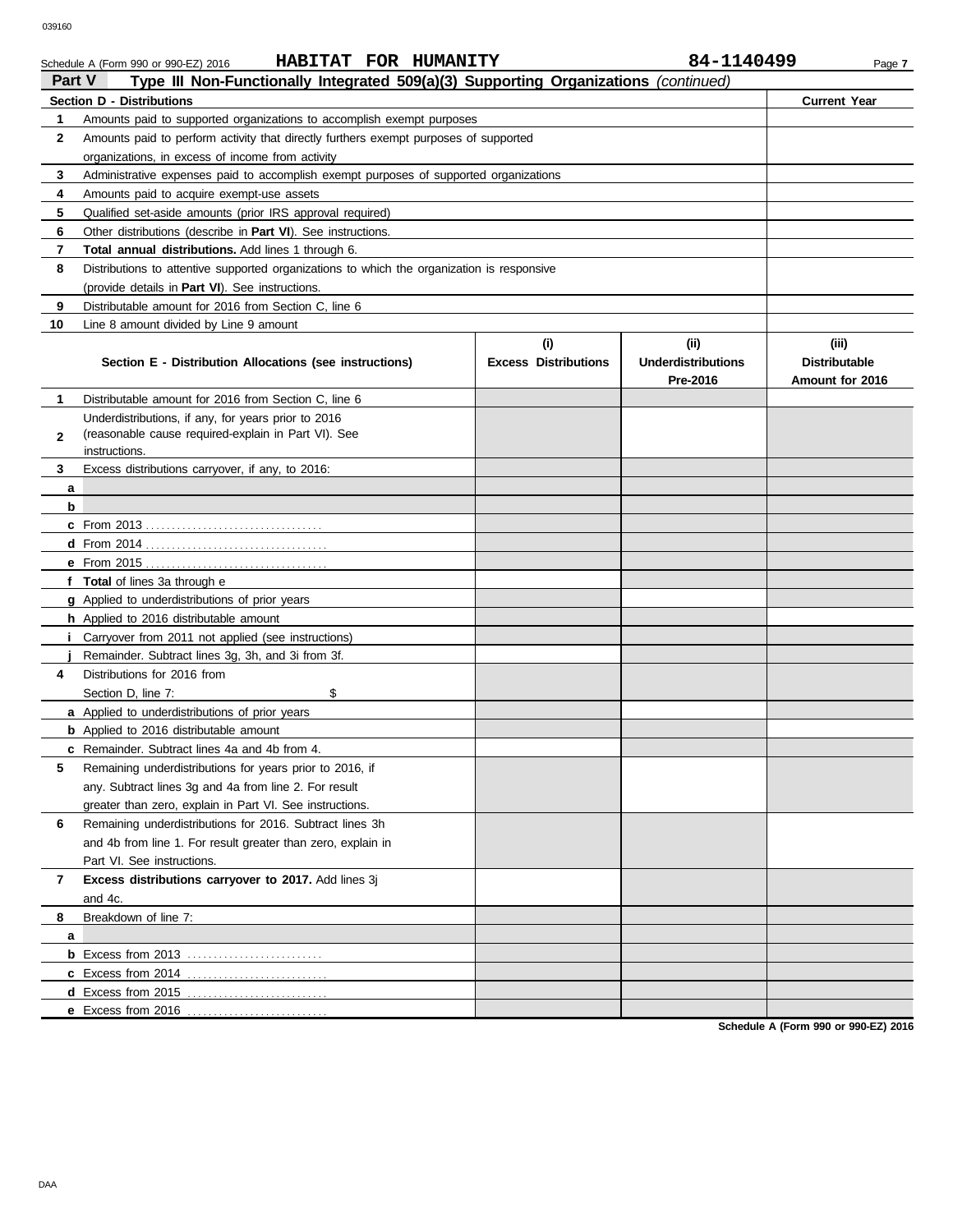|                     | Schedule A (Form 990 or 990-EZ) 2016                                                                                                                                                                                                                                                                                                                                                                                                                                                                                                                                                       | HABITAT FOR HUMANITY |          | 84-1140499 | Page 8 |
|---------------------|--------------------------------------------------------------------------------------------------------------------------------------------------------------------------------------------------------------------------------------------------------------------------------------------------------------------------------------------------------------------------------------------------------------------------------------------------------------------------------------------------------------------------------------------------------------------------------------------|----------------------|----------|------------|--------|
| Part VI             | Supplemental Information. Provide the explanations required by Part II, line 10; Part II, line 17a or 17b; Part<br>III, line 12; Part IV, Section A, lines 1, 2, 3b, 3c, 4b, 4c, 5a, 6, 9a, 9b, 9c, 11a, 11b, and 11c; Part IV, Section<br>B, lines 1 and 2; Part IV, Section C, line 1; Part IV, Section D, lines 2 and 3; Part IV, Section E, lines 1c, 2a, 2b,<br>3a and 3b; Part V, line 1; Part V, Section B, line 1e; Part V, Section D, lines 5, 6, and 8; and Part V, Section E,<br>lines 2, 5, and 6. Also complete this part for any additional information. (See instructions.) |                      |          |            |        |
|                     | PART III, LINE 12 - OTHER INCOME DETAIL                                                                                                                                                                                                                                                                                                                                                                                                                                                                                                                                                    |                      |          |            |        |
|                     |                                                                                                                                                                                                                                                                                                                                                                                                                                                                                                                                                                                            |                      | \$<br>20 |            |        |
|                     |                                                                                                                                                                                                                                                                                                                                                                                                                                                                                                                                                                                            |                      |          |            |        |
| <b>SUPPLEMENTAL</b> | <b>INFORMATION</b>                                                                                                                                                                                                                                                                                                                                                                                                                                                                                                                                                                         |                      |          |            |        |
|                     | OTHER INCOME PART III, LINE 12 DESCRIPTION: OTHER INCOME                                                                                                                                                                                                                                                                                                                                                                                                                                                                                                                                   |                      |          |            |        |
|                     | 2011: 5,366. 2012: 20. 2013: 0. 2014: 0. 2015: 5,386.                                                                                                                                                                                                                                                                                                                                                                                                                                                                                                                                      |                      |          |            |        |
|                     |                                                                                                                                                                                                                                                                                                                                                                                                                                                                                                                                                                                            |                      |          |            |        |
|                     |                                                                                                                                                                                                                                                                                                                                                                                                                                                                                                                                                                                            |                      |          |            |        |
|                     |                                                                                                                                                                                                                                                                                                                                                                                                                                                                                                                                                                                            |                      |          |            |        |
|                     |                                                                                                                                                                                                                                                                                                                                                                                                                                                                                                                                                                                            |                      |          |            |        |
|                     |                                                                                                                                                                                                                                                                                                                                                                                                                                                                                                                                                                                            |                      |          |            |        |
|                     |                                                                                                                                                                                                                                                                                                                                                                                                                                                                                                                                                                                            |                      |          |            |        |
|                     |                                                                                                                                                                                                                                                                                                                                                                                                                                                                                                                                                                                            |                      |          |            |        |
|                     |                                                                                                                                                                                                                                                                                                                                                                                                                                                                                                                                                                                            |                      |          |            |        |
|                     |                                                                                                                                                                                                                                                                                                                                                                                                                                                                                                                                                                                            |                      |          |            |        |
|                     |                                                                                                                                                                                                                                                                                                                                                                                                                                                                                                                                                                                            |                      |          |            |        |
|                     |                                                                                                                                                                                                                                                                                                                                                                                                                                                                                                                                                                                            |                      |          |            |        |
|                     |                                                                                                                                                                                                                                                                                                                                                                                                                                                                                                                                                                                            |                      |          |            |        |
|                     |                                                                                                                                                                                                                                                                                                                                                                                                                                                                                                                                                                                            |                      |          |            |        |
|                     |                                                                                                                                                                                                                                                                                                                                                                                                                                                                                                                                                                                            |                      |          |            |        |
|                     |                                                                                                                                                                                                                                                                                                                                                                                                                                                                                                                                                                                            |                      |          |            |        |
|                     |                                                                                                                                                                                                                                                                                                                                                                                                                                                                                                                                                                                            |                      |          |            |        |
|                     |                                                                                                                                                                                                                                                                                                                                                                                                                                                                                                                                                                                            |                      |          |            |        |
|                     |                                                                                                                                                                                                                                                                                                                                                                                                                                                                                                                                                                                            |                      |          |            |        |
|                     |                                                                                                                                                                                                                                                                                                                                                                                                                                                                                                                                                                                            |                      |          |            |        |
|                     |                                                                                                                                                                                                                                                                                                                                                                                                                                                                                                                                                                                            |                      |          |            |        |
|                     |                                                                                                                                                                                                                                                                                                                                                                                                                                                                                                                                                                                            |                      |          |            |        |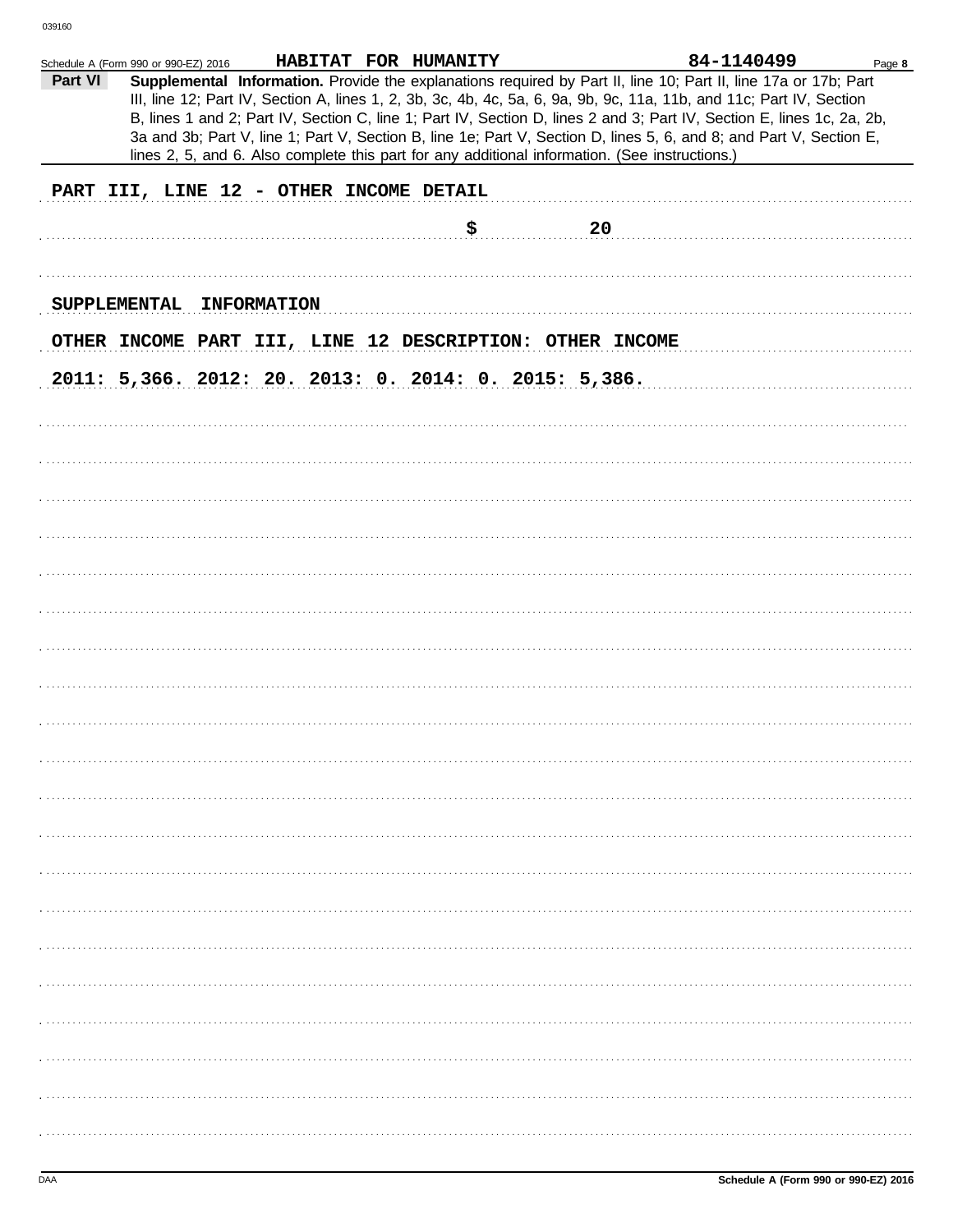## OMB No. 1545-0047 Department of the Treasury Internal Revenue Service **Name of the organization 2016 Schedule of Contributors Schedule B (Form 990, 990-EZ, or 990-PF)** u **Attach to Form 990, Form 990-EZ, or Form 990-PF. Employer identification number Organization type** (check one): **Filers of: Section:** Form 990 or 990-EZ  $|\mathbf{X}|$  501(c)(  $\mathbf{3}$  ) (enter number) organization 4947(a)(1) nonexempt charitable trust **not** treated as a private foundation 527 political organization u **Information about Schedule B (Form 990, 990-EZ, or 990-PF) and its instructions is at** *www.irs.gov/form990.* **HABITAT FOR HUMANITY OF THE SAN JUANS 84-1140499**  $\overline{X}$  **501(c)( 3**

| Filers of:         | Section:                                                                    |
|--------------------|-----------------------------------------------------------------------------|
| Form 990 or 990-EZ | $ \mathbf{X} $ 501(c)(<br>3 ) (enter number) organization                   |
|                    | $4947(a)(1)$ nonexempt charitable trust not treated as a private foundation |
|                    | 527 political organization                                                  |
| Form 990-PF        | 501(c)(3) exempt private foundation                                         |
|                    | 4947(a)(1) nonexempt charitable trust treated as a private foundation       |
|                    | $501(c)(3)$ taxable private foundation                                      |
|                    |                                                                             |

Check if your organization is covered by the **General Rule** or a **Special Rule. Note:** Only a section 501(c)(7), (8), or (10) organization can check boxes for both the General Rule and a Special Rule. See instructions.

### **General Rule**

For an organization filing Form 990, 990-EZ, or 990-PF that received, during the year, contributions totaling \$5,000 **X** or more (in money or property) from any one contributor. Complete Parts I and II. See instructions for determining a contributor's total contributions.

#### **Special Rules**

| For an organization described in section $501(c)(3)$ filing Form 990 or 990-EZ that met the 33 <sup>1</sup> / <sub>3</sub> % support test of the<br>regulations under sections 509(a)(1) and 170(b)(1)(A)(vi), that checked Schedule A (Form 990 or 990-EZ), Part II, line<br>13, 16a, or 16b, and that received from any one contributor, during the year, total contributions of the greater of (1)<br>\$5,000 or (2) 2% of the amount on (i) Form 990, Part VIII, line 1h, or (ii) Form 990-EZ, line 1. Complete Parts I and II.                                                                                                                             |  |  |
|-----------------------------------------------------------------------------------------------------------------------------------------------------------------------------------------------------------------------------------------------------------------------------------------------------------------------------------------------------------------------------------------------------------------------------------------------------------------------------------------------------------------------------------------------------------------------------------------------------------------------------------------------------------------|--|--|
| For an organization described in section 501(c)(7), (8), or (10) filing Form 990 or 990-EZ that received from any one<br>contributor, during the year, total contributions of more than \$1,000 exclusively for religious, charitable, scientific,<br>literary, or educational purposes, or for the prevention of cruelty to children or animals. Complete Parts I, II, and III.                                                                                                                                                                                                                                                                                |  |  |
| For an organization described in section 501(c)(7), (8), or (10) filing Form 990 or 990-EZ that received from any one<br>contributor, during the year, contributions exclusively for religious, charitable, etc., purposes, but no such<br>contributions totaled more than \$1,000. If this box is checked, enter here the total contributions that were received<br>during the year for an exclusively religious, charitable, etc., purpose. Don't complete any of the parts unless the<br>General Rule applies to this organization because it received nonexclusively religious, charitable, etc., contributions<br>totaling \$5,000 or more during the year |  |  |

990-EZ, or 990-PF), but it **must** answer "No" on Part IV, line 2, of its Form 990; or check the box on line H of its Form 990-EZ or on its Form 990-PF, Part I, line 2, to certify that it doesn't meet the filing requirements of Schedule B (Form 990, 990-EZ, or 990-PF). **Caution:** An organization that isn't covered by the General Rule and/or the Special Rules doesn't file Schedule B (Form 990,

**For Paperwork Reduction Act Notice, see the Instructions for Form 990, 990-EZ, or 990-PF.**

\$ . . . . . . . . . . . . . . . . . . . . . . . . . . . .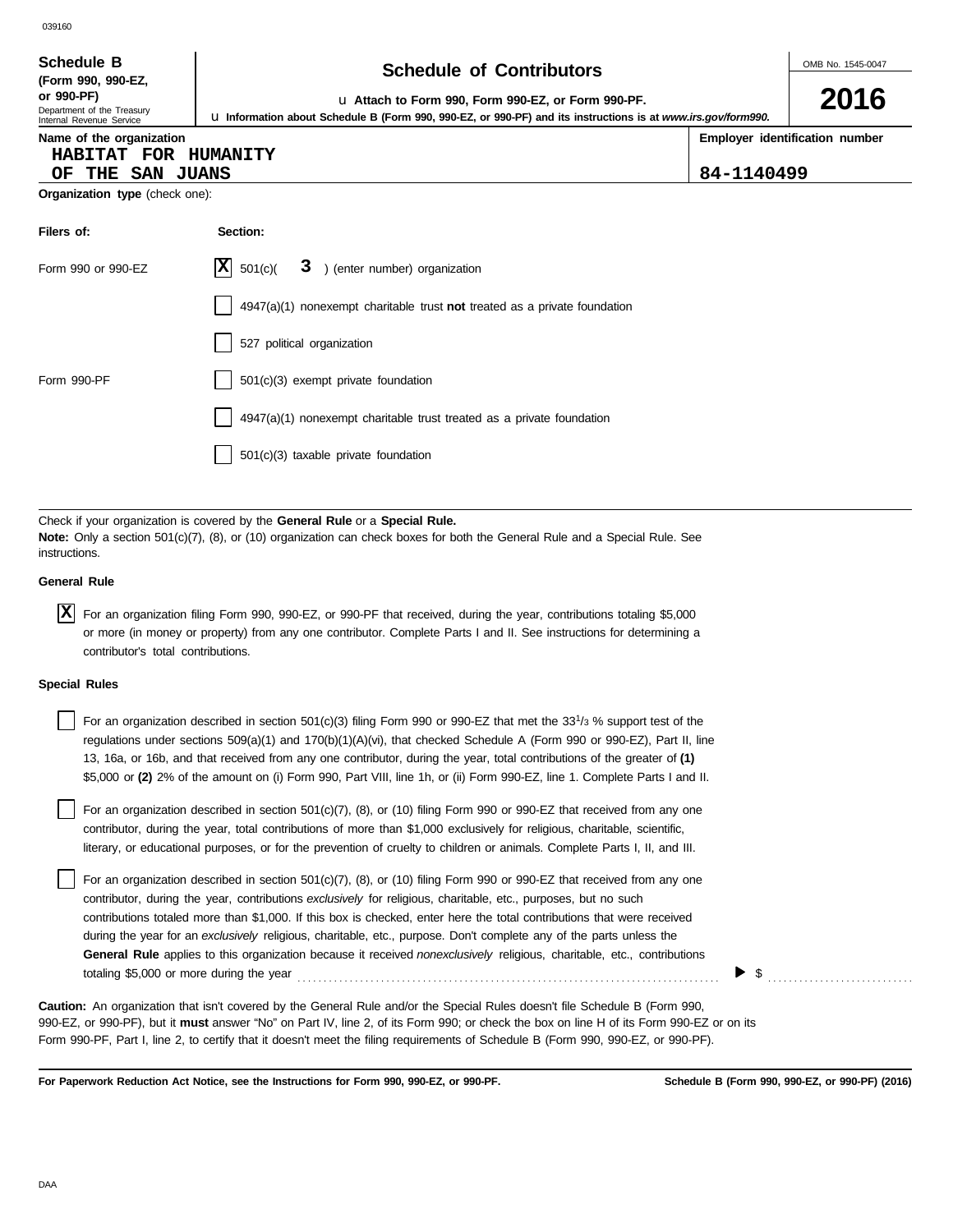|     | <b>SCHEDULE D</b>                                                                                                                                      | Supplemental Financial Statements                                                                                                                                                                                                                         |                |                | OMB No. 1545-0047               |  |
|-----|--------------------------------------------------------------------------------------------------------------------------------------------------------|-----------------------------------------------------------------------------------------------------------------------------------------------------------------------------------------------------------------------------------------------------------|----------------|----------------|---------------------------------|--|
|     | u Complete if the organization answered "Yes" on Form 990,<br>(Form 990)<br>Part IV, line 6, 7, 8, 9, 10, 11a, 11b, 11c, 11d, 11e, 11f, 12a, or 12b.   |                                                                                                                                                                                                                                                           |                |                |                                 |  |
|     | Department of the Treasury                                                                                                                             | u Attach to Form 990.                                                                                                                                                                                                                                     |                |                | Open to Public                  |  |
|     | Internal Revenue Service                                                                                                                               | Lu Information about Schedule D (Form 990) and its instructions is at www.irs.gov/form990.                                                                                                                                                                |                |                | <b>Inspection</b>               |  |
|     | Name of the organization<br>HABITAT FOR HUMANITY                                                                                                       |                                                                                                                                                                                                                                                           |                |                | Employer identification number  |  |
|     | OF THE SAN JUANS                                                                                                                                       |                                                                                                                                                                                                                                                           |                | 84-1140499     |                                 |  |
|     | Part I                                                                                                                                                 | Organizations Maintaining Donor Advised Funds or Other Similar Funds or Accounts.                                                                                                                                                                         |                |                |                                 |  |
|     |                                                                                                                                                        | Complete if the organization answered "Yes" on Form 990, Part IV, line 6.                                                                                                                                                                                 |                |                |                                 |  |
|     |                                                                                                                                                        | (a) Donor advised funds                                                                                                                                                                                                                                   |                |                | (b) Funds and other accounts    |  |
| 1   |                                                                                                                                                        |                                                                                                                                                                                                                                                           |                |                |                                 |  |
| 2   |                                                                                                                                                        |                                                                                                                                                                                                                                                           |                |                |                                 |  |
| 3   |                                                                                                                                                        |                                                                                                                                                                                                                                                           |                |                |                                 |  |
| 4   |                                                                                                                                                        |                                                                                                                                                                                                                                                           |                |                |                                 |  |
| 5   |                                                                                                                                                        | Did the organization inform all donors and donor advisors in writing that the assets held in donor advised                                                                                                                                                |                |                |                                 |  |
| 6   |                                                                                                                                                        | Did the organization inform all grantees, donors, and donor advisors in writing that grant funds can be used                                                                                                                                              |                |                | Yes<br>No                       |  |
|     |                                                                                                                                                        | only for charitable purposes and not for the benefit of the donor or donor advisor, or for any other purpose                                                                                                                                              |                |                |                                 |  |
|     | conferring impermissible private benefit?                                                                                                              |                                                                                                                                                                                                                                                           |                |                | <b>Yes</b><br>No                |  |
|     | Part II                                                                                                                                                | <b>Conservation Easements.</b>                                                                                                                                                                                                                            |                |                |                                 |  |
|     |                                                                                                                                                        | Complete if the organization answered "Yes" on Form 990, Part IV, line 7.                                                                                                                                                                                 |                |                |                                 |  |
| 1.  |                                                                                                                                                        | Purpose(s) of conservation easements held by the organization (check all that apply).                                                                                                                                                                     |                |                |                                 |  |
|     |                                                                                                                                                        | Preservation of land for public use (e.g., recreation or education)<br>Preservation of a historically important land area                                                                                                                                 |                |                |                                 |  |
|     | Protection of natural habitat                                                                                                                          | Preservation of a certified historic structure                                                                                                                                                                                                            |                |                |                                 |  |
|     | Preservation of open space                                                                                                                             |                                                                                                                                                                                                                                                           |                |                |                                 |  |
| 2   |                                                                                                                                                        | Complete lines 2a through 2d if the organization held a qualified conservation contribution in the form of a conservation                                                                                                                                 |                |                |                                 |  |
|     | easement on the last day of the tax year.                                                                                                              |                                                                                                                                                                                                                                                           |                |                | Held at the End of the Tax Year |  |
| а   | Total number of conservation easements                                                                                                                 |                                                                                                                                                                                                                                                           | 2a             |                |                                 |  |
| b   |                                                                                                                                                        |                                                                                                                                                                                                                                                           | 2 <sub>b</sub> |                |                                 |  |
|     | 2c<br>Number of conservation easements on a certified historic structure included in (a) [[[[[[[[[[[[[[[[[[[[[[[[[]]]]]]]<br>c                         |                                                                                                                                                                                                                                                           |                |                |                                 |  |
|     | Number of conservation easements included in (c) acquired after 8/17/06, and not on a<br>d<br>2d<br>historic structure listed in the National Register |                                                                                                                                                                                                                                                           |                |                |                                 |  |
| 3   |                                                                                                                                                        | Number of conservation easements modified, transferred, released, extinguished, or terminated by the organization during the                                                                                                                              |                |                |                                 |  |
|     | tax year <b>u</b><br>.                                                                                                                                 |                                                                                                                                                                                                                                                           |                |                |                                 |  |
|     |                                                                                                                                                        | Number of states where property subject to conservation easement is located u                                                                                                                                                                             |                |                |                                 |  |
| 5   |                                                                                                                                                        | Does the organization have a written policy regarding the periodic monitoring, inspection, handling of                                                                                                                                                    |                |                |                                 |  |
|     |                                                                                                                                                        |                                                                                                                                                                                                                                                           |                |                | $\Box$ Yes $\Box$ No            |  |
| 6   |                                                                                                                                                        | Staff and volunteer hours devoted to monitoring, inspecting, handling of violations, and enforcing conservation easements during the year                                                                                                                 |                |                |                                 |  |
|     | <b>u</b>                                                                                                                                               |                                                                                                                                                                                                                                                           |                |                |                                 |  |
| 7   |                                                                                                                                                        | Amount of expenses incurred in monitoring, inspecting, handling of violations, and enforcing conservation easements during the year                                                                                                                       |                |                |                                 |  |
|     | u\$                                                                                                                                                    |                                                                                                                                                                                                                                                           |                |                |                                 |  |
| 8   |                                                                                                                                                        | Does each conservation easement reported on line 2(d) above satisfy the requirements of section 170(h)(4)(B)(i)                                                                                                                                           |                |                |                                 |  |
|     |                                                                                                                                                        |                                                                                                                                                                                                                                                           |                |                | Yes<br>No                       |  |
| 9   |                                                                                                                                                        | In Part XIII, describe how the organization reports conservation easements in its revenue and expense statement, and<br>balance sheet, and include, if applicable, the text of the footnote to the organization's financial statements that describes the |                |                |                                 |  |
|     |                                                                                                                                                        | organization's accounting for conservation easements.                                                                                                                                                                                                     |                |                |                                 |  |
|     | Part III                                                                                                                                               | Organizations Maintaining Collections of Art, Historical Treasures, or Other Similar Assets.                                                                                                                                                              |                |                |                                 |  |
|     |                                                                                                                                                        | Complete if the organization answered "Yes" on Form 990, Part IV, line 8.                                                                                                                                                                                 |                |                |                                 |  |
|     |                                                                                                                                                        | 1a If the organization elected, as permitted under SFAS 116 (ASC 958), not to report in its revenue statement and balance sheet                                                                                                                           |                |                |                                 |  |
|     |                                                                                                                                                        | works of art, historical treasures, or other similar assets held for public exhibition, education, or research in furtherance of                                                                                                                          |                |                |                                 |  |
|     |                                                                                                                                                        | public service, provide, in Part XIII, the text of the footnote to its financial statements that describes these items.                                                                                                                                   |                |                |                                 |  |
|     |                                                                                                                                                        | <b>b</b> If the organization elected, as permitted under SFAS 116 (ASC 958), to report in its revenue statement and balance sheet                                                                                                                         |                |                |                                 |  |
|     |                                                                                                                                                        | works of art, historical treasures, or other similar assets held for public exhibition, education, or research in furtherance of                                                                                                                          |                |                |                                 |  |
|     |                                                                                                                                                        | public service, provide the following amounts relating to these items:                                                                                                                                                                                    |                |                |                                 |  |
|     |                                                                                                                                                        |                                                                                                                                                                                                                                                           |                |                | $\mathbf{u}$ \$                 |  |
|     |                                                                                                                                                        |                                                                                                                                                                                                                                                           |                |                |                                 |  |
| 2   |                                                                                                                                                        | If the organization received or held works of art, historical treasures, or other similar assets for financial gain, provide the                                                                                                                          |                |                |                                 |  |
| a   |                                                                                                                                                        | following amounts required to be reported under SFAS 116 (ASC 958) relating to these items:                                                                                                                                                               |                | u <sub>s</sub> |                                 |  |
| b   |                                                                                                                                                        |                                                                                                                                                                                                                                                           |                | u \$           |                                 |  |
|     |                                                                                                                                                        | For Paperwork Reduction Act Notice, see the Instructions for Form 990.                                                                                                                                                                                    |                |                | Schedule D (Form 990) 2016      |  |
| DAA |                                                                                                                                                        |                                                                                                                                                                                                                                                           |                |                |                                 |  |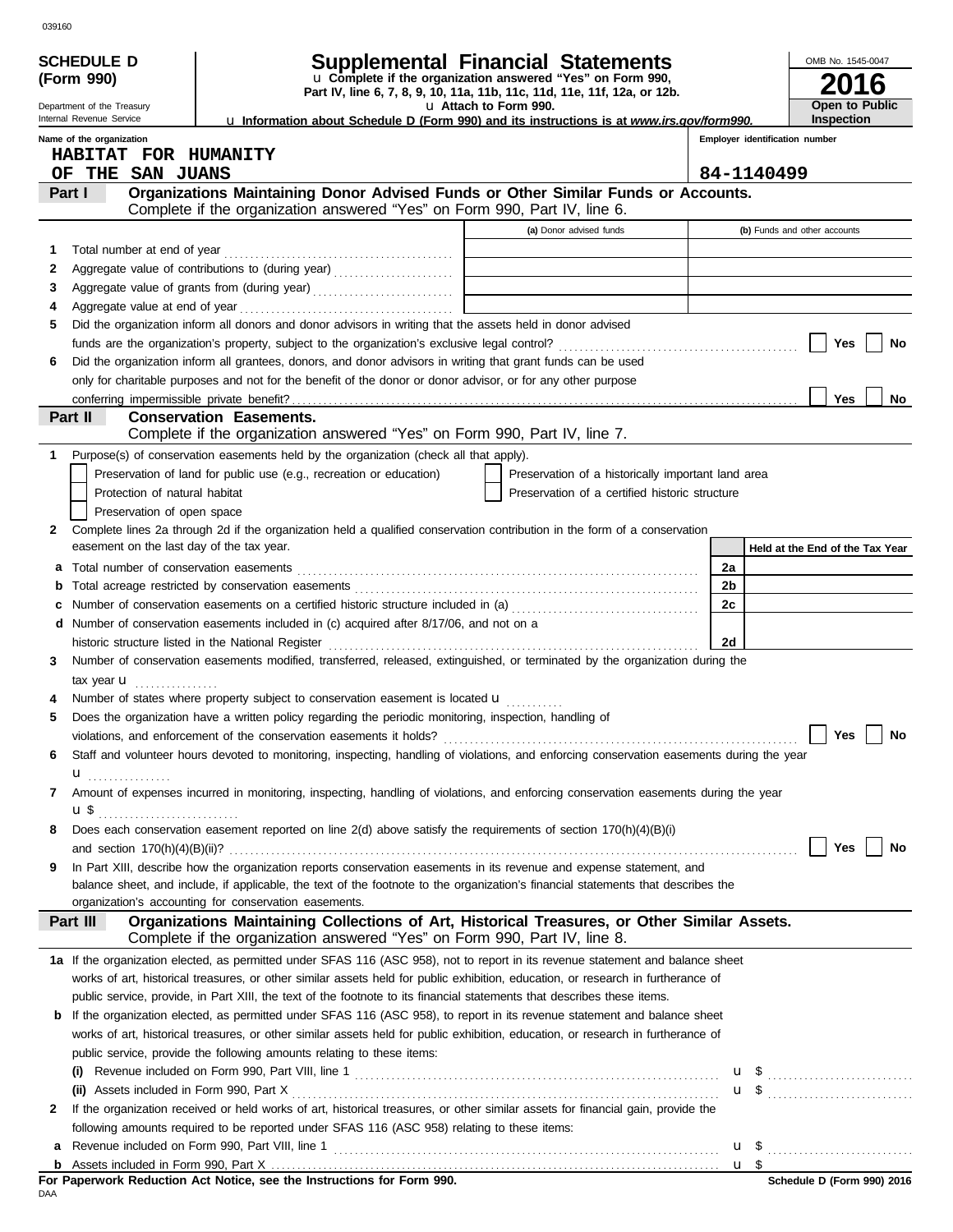|        | Schedule D (Form 990) 2016 HABITAT FOR HUMANITY<br>Organizations Maintaining Collections of Art, Historical Treasures, or Other Similar Assets (continued)<br>Part III                                                               |                         |                           |                         | 84-1140499      |                      |                | Page 2              |
|--------|--------------------------------------------------------------------------------------------------------------------------------------------------------------------------------------------------------------------------------------|-------------------------|---------------------------|-------------------------|-----------------|----------------------|----------------|---------------------|
|        | 3 Using the organization's acquisition, accession, and other records, check any of the following that are a significant use of its                                                                                                   |                         |                           |                         |                 |                      |                |                     |
|        | collection items (check all that apply):                                                                                                                                                                                             |                         |                           |                         |                 |                      |                |                     |
| a      | Public exhibition                                                                                                                                                                                                                    | d                       | Loan or exchange programs |                         |                 |                      |                |                     |
| b      | Scholarly research<br>Preservation for future generations                                                                                                                                                                            | е                       |                           |                         |                 |                      |                |                     |
| c<br>4 | Provide a description of the organization's collections and explain how they further the organization's exempt purpose in Part                                                                                                       |                         |                           |                         |                 |                      |                |                     |
|        | XIII.                                                                                                                                                                                                                                |                         |                           |                         |                 |                      |                |                     |
| 5      | During the year, did the organization solicit or receive donations of art, historical treasures, or other similar                                                                                                                    |                         |                           |                         |                 |                      |                |                     |
|        |                                                                                                                                                                                                                                      |                         |                           |                         |                 |                      | Yes            | No                  |
|        | Part IV<br><b>Escrow and Custodial Arrangements.</b>                                                                                                                                                                                 |                         |                           |                         |                 |                      |                |                     |
|        | Complete if the organization answered "Yes" on Form 990, Part IV, line 9, or reported an amount on Form                                                                                                                              |                         |                           |                         |                 |                      |                |                     |
|        | 990, Part X, line 21.                                                                                                                                                                                                                |                         |                           |                         |                 |                      |                |                     |
|        | 1a Is the organization an agent, trustee, custodian or other intermediary for contributions or other assets not                                                                                                                      |                         |                           |                         |                 |                      |                |                     |
|        |                                                                                                                                                                                                                                      |                         |                           |                         |                 |                      | Yes            | No                  |
|        | <b>b</b> If "Yes," explain the arrangement in Part XIII and complete the following table:                                                                                                                                            |                         |                           |                         |                 |                      |                |                     |
|        |                                                                                                                                                                                                                                      |                         |                           |                         |                 |                      | Amount         |                     |
|        | c Beginning balance <b>contract the contract of the contract of the contract of the contract of the contract of the contract of the contract of the contract of the contract of the contract of the contract of the contract of </b> |                         |                           |                         |                 | 1c                   |                |                     |
|        |                                                                                                                                                                                                                                      |                         |                           |                         |                 | 1d                   |                |                     |
|        |                                                                                                                                                                                                                                      |                         |                           |                         |                 | 1е                   |                |                     |
| f      |                                                                                                                                                                                                                                      |                         |                           |                         |                 | 1f                   |                |                     |
|        |                                                                                                                                                                                                                                      |                         |                           |                         |                 |                      | <b>Yes</b>     | No                  |
|        | <b>Endowment Funds.</b><br><b>Part V</b>                                                                                                                                                                                             |                         |                           |                         |                 |                      |                |                     |
|        | Complete if the organization answered "Yes" on Form 990, Part IV, line 10.                                                                                                                                                           |                         |                           |                         |                 |                      |                |                     |
|        |                                                                                                                                                                                                                                      | (a) Current year        | (b) Prior year            | (c) Two years back      |                 | (d) Three years back |                | (e) Four years back |
|        | 1a Beginning of year balance                                                                                                                                                                                                         |                         |                           |                         |                 |                      |                |                     |
|        |                                                                                                                                                                                                                                      |                         |                           |                         |                 |                      |                |                     |
|        | c Net investment earnings, gains, and                                                                                                                                                                                                |                         |                           |                         |                 |                      |                |                     |
|        |                                                                                                                                                                                                                                      |                         |                           |                         |                 |                      |                |                     |
|        | d Grants or scholarships                                                                                                                                                                                                             |                         |                           |                         |                 |                      |                |                     |
|        | e Other expenditures for facilities and                                                                                                                                                                                              |                         |                           |                         |                 |                      |                |                     |
|        |                                                                                                                                                                                                                                      |                         |                           |                         |                 |                      |                |                     |
|        | f Administrative expenses                                                                                                                                                                                                            |                         |                           |                         |                 |                      |                |                     |
|        |                                                                                                                                                                                                                                      |                         |                           |                         |                 |                      |                |                     |
|        | 2 Provide the estimated percentage of the current year end balance (line 1g, column (a)) held as:                                                                                                                                    |                         |                           |                         |                 |                      |                |                     |
|        | a Board designated or quasi-endowment <b>u</b> %                                                                                                                                                                                     |                         |                           |                         |                 |                      |                |                     |
|        | b Permanent endowment <b>u</b> %                                                                                                                                                                                                     |                         |                           |                         |                 |                      |                |                     |
|        | c Temporarily restricted endowment <b>u</b> %                                                                                                                                                                                        |                         |                           |                         |                 |                      |                |                     |
|        | The percentages on lines 2a, 2b, and 2c should equal 100%.                                                                                                                                                                           |                         |                           |                         |                 |                      |                |                     |
|        | 3a Are there endowment funds not in the possession of the organization that are held and administered for the                                                                                                                        |                         |                           |                         |                 |                      |                |                     |
|        | organization by:                                                                                                                                                                                                                     |                         |                           |                         |                 |                      |                | Yes<br>No           |
|        |                                                                                                                                                                                                                                      |                         |                           |                         |                 |                      | 3a(i)          |                     |
|        |                                                                                                                                                                                                                                      |                         |                           |                         |                 |                      | 3a(ii)         |                     |
|        |                                                                                                                                                                                                                                      |                         |                           |                         |                 |                      | 3b             |                     |
| 4      | Describe in Part XIII the intended uses of the organization's endowment funds.<br>Part VI<br>Land, Buildings, and Equipment.                                                                                                         |                         |                           |                         |                 |                      |                |                     |
|        | Complete if the organization answered "Yes" on Form 990, Part IV, line 11a. See Form 990, Part X, line 10.                                                                                                                           |                         |                           |                         |                 |                      |                |                     |
|        | Description of property                                                                                                                                                                                                              | (a) Cost or other basis |                           | (b) Cost or other basis | (c) Accumulated |                      | (d) Book value |                     |
|        |                                                                                                                                                                                                                                      | (investment)            |                           | (other)                 | depreciation    |                      |                |                     |
|        |                                                                                                                                                                                                                                      |                         |                           | 288,000                 |                 |                      |                | 288,000             |
|        |                                                                                                                                                                                                                                      |                         |                           | 721,985                 |                 | 111,148              |                | 610,837             |
|        | c Leasehold improvements                                                                                                                                                                                                             |                         |                           | 77,656                  |                 | 17,552               |                | 60,104              |
|        |                                                                                                                                                                                                                                      |                         |                           | 92,949                  |                 | 54,430               |                | 38,519              |
|        |                                                                                                                                                                                                                                      |                         |                           |                         |                 |                      |                |                     |
|        |                                                                                                                                                                                                                                      |                         |                           |                         |                 | $\mathbf u$          |                | 997,460             |

**Schedule D (Form 990) 2016**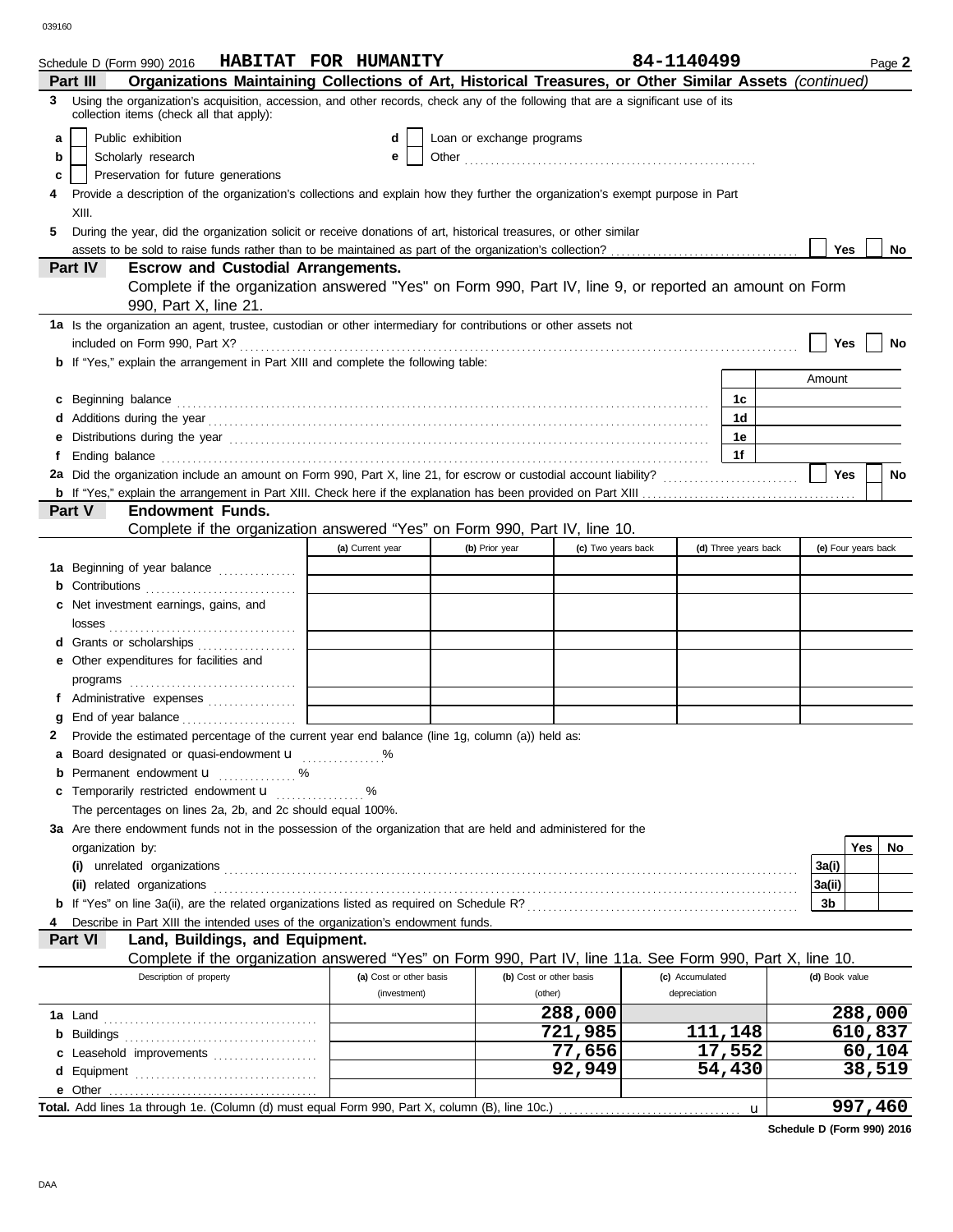| Investments-Other Securities.<br>Part VII<br>Complete if the organization answered "Yes" on Form 990, Part IV, line 11b. See Form 990, Part X, line 12.<br>(a) Description of security or category<br>(b) Book value<br>(c) Method of valuation:<br>(including name of security)<br>Cost or end-of-year market value<br>(1) Financial derivatives<br>(2) Closely-held equity interests<br>(3) Other<br>$(A)$ .<br>(B)<br>(C)<br>(D)<br>$\cdot$ (E)<br>(F)<br>(G)<br>(H)<br>Total. (Column (b) must equal Form 990, Part X, col. (B) line 12.) $\mathbf u$<br>Investments-Program Related.<br>Part VIII<br>Complete if the organization answered "Yes" on Form 990, Part IV, line 11c. See Form 990, Part X, line 13.<br>(a) Description of investment<br>(b) Book value<br>(c) Method of valuation:<br>Cost or end-of-year market value<br>(1)<br>(2)<br>(3)<br>(4)<br>(5)<br>(6)<br>(7)<br>(8)<br>(9)<br>Total. (Column (b) must equal Form 990, Part X, col. (B) line 13.) $\mathbf u$<br>Part IX<br><b>Other Assets.</b><br>Complete if the organization answered "Yes" on Form 990, Part IV, line 11d. See Form 990, Part X, line 15.<br>(a) Description<br>(b) Book value<br>(1) | HABITAT FOR HUMANITY<br>Schedule D (Form 990) 2016 | 84-1140499 | Page 3 |
|---------------------------------------------------------------------------------------------------------------------------------------------------------------------------------------------------------------------------------------------------------------------------------------------------------------------------------------------------------------------------------------------------------------------------------------------------------------------------------------------------------------------------------------------------------------------------------------------------------------------------------------------------------------------------------------------------------------------------------------------------------------------------------------------------------------------------------------------------------------------------------------------------------------------------------------------------------------------------------------------------------------------------------------------------------------------------------------------------------------------------------------------------------------------------------------|----------------------------------------------------|------------|--------|
|                                                                                                                                                                                                                                                                                                                                                                                                                                                                                                                                                                                                                                                                                                                                                                                                                                                                                                                                                                                                                                                                                                                                                                                       |                                                    |            |        |
|                                                                                                                                                                                                                                                                                                                                                                                                                                                                                                                                                                                                                                                                                                                                                                                                                                                                                                                                                                                                                                                                                                                                                                                       |                                                    |            |        |
|                                                                                                                                                                                                                                                                                                                                                                                                                                                                                                                                                                                                                                                                                                                                                                                                                                                                                                                                                                                                                                                                                                                                                                                       |                                                    |            |        |
|                                                                                                                                                                                                                                                                                                                                                                                                                                                                                                                                                                                                                                                                                                                                                                                                                                                                                                                                                                                                                                                                                                                                                                                       |                                                    |            |        |
|                                                                                                                                                                                                                                                                                                                                                                                                                                                                                                                                                                                                                                                                                                                                                                                                                                                                                                                                                                                                                                                                                                                                                                                       |                                                    |            |        |
|                                                                                                                                                                                                                                                                                                                                                                                                                                                                                                                                                                                                                                                                                                                                                                                                                                                                                                                                                                                                                                                                                                                                                                                       |                                                    |            |        |
|                                                                                                                                                                                                                                                                                                                                                                                                                                                                                                                                                                                                                                                                                                                                                                                                                                                                                                                                                                                                                                                                                                                                                                                       |                                                    |            |        |
|                                                                                                                                                                                                                                                                                                                                                                                                                                                                                                                                                                                                                                                                                                                                                                                                                                                                                                                                                                                                                                                                                                                                                                                       |                                                    |            |        |
|                                                                                                                                                                                                                                                                                                                                                                                                                                                                                                                                                                                                                                                                                                                                                                                                                                                                                                                                                                                                                                                                                                                                                                                       |                                                    |            |        |
|                                                                                                                                                                                                                                                                                                                                                                                                                                                                                                                                                                                                                                                                                                                                                                                                                                                                                                                                                                                                                                                                                                                                                                                       |                                                    |            |        |
|                                                                                                                                                                                                                                                                                                                                                                                                                                                                                                                                                                                                                                                                                                                                                                                                                                                                                                                                                                                                                                                                                                                                                                                       |                                                    |            |        |
|                                                                                                                                                                                                                                                                                                                                                                                                                                                                                                                                                                                                                                                                                                                                                                                                                                                                                                                                                                                                                                                                                                                                                                                       |                                                    |            |        |
|                                                                                                                                                                                                                                                                                                                                                                                                                                                                                                                                                                                                                                                                                                                                                                                                                                                                                                                                                                                                                                                                                                                                                                                       |                                                    |            |        |
|                                                                                                                                                                                                                                                                                                                                                                                                                                                                                                                                                                                                                                                                                                                                                                                                                                                                                                                                                                                                                                                                                                                                                                                       |                                                    |            |        |
|                                                                                                                                                                                                                                                                                                                                                                                                                                                                                                                                                                                                                                                                                                                                                                                                                                                                                                                                                                                                                                                                                                                                                                                       |                                                    |            |        |
|                                                                                                                                                                                                                                                                                                                                                                                                                                                                                                                                                                                                                                                                                                                                                                                                                                                                                                                                                                                                                                                                                                                                                                                       |                                                    |            |        |
|                                                                                                                                                                                                                                                                                                                                                                                                                                                                                                                                                                                                                                                                                                                                                                                                                                                                                                                                                                                                                                                                                                                                                                                       |                                                    |            |        |
|                                                                                                                                                                                                                                                                                                                                                                                                                                                                                                                                                                                                                                                                                                                                                                                                                                                                                                                                                                                                                                                                                                                                                                                       |                                                    |            |        |
|                                                                                                                                                                                                                                                                                                                                                                                                                                                                                                                                                                                                                                                                                                                                                                                                                                                                                                                                                                                                                                                                                                                                                                                       |                                                    |            |        |
|                                                                                                                                                                                                                                                                                                                                                                                                                                                                                                                                                                                                                                                                                                                                                                                                                                                                                                                                                                                                                                                                                                                                                                                       |                                                    |            |        |
|                                                                                                                                                                                                                                                                                                                                                                                                                                                                                                                                                                                                                                                                                                                                                                                                                                                                                                                                                                                                                                                                                                                                                                                       |                                                    |            |        |
|                                                                                                                                                                                                                                                                                                                                                                                                                                                                                                                                                                                                                                                                                                                                                                                                                                                                                                                                                                                                                                                                                                                                                                                       |                                                    |            |        |
|                                                                                                                                                                                                                                                                                                                                                                                                                                                                                                                                                                                                                                                                                                                                                                                                                                                                                                                                                                                                                                                                                                                                                                                       |                                                    |            |        |
|                                                                                                                                                                                                                                                                                                                                                                                                                                                                                                                                                                                                                                                                                                                                                                                                                                                                                                                                                                                                                                                                                                                                                                                       |                                                    |            |        |
|                                                                                                                                                                                                                                                                                                                                                                                                                                                                                                                                                                                                                                                                                                                                                                                                                                                                                                                                                                                                                                                                                                                                                                                       |                                                    |            |        |
|                                                                                                                                                                                                                                                                                                                                                                                                                                                                                                                                                                                                                                                                                                                                                                                                                                                                                                                                                                                                                                                                                                                                                                                       |                                                    |            |        |
|                                                                                                                                                                                                                                                                                                                                                                                                                                                                                                                                                                                                                                                                                                                                                                                                                                                                                                                                                                                                                                                                                                                                                                                       |                                                    |            |        |
|                                                                                                                                                                                                                                                                                                                                                                                                                                                                                                                                                                                                                                                                                                                                                                                                                                                                                                                                                                                                                                                                                                                                                                                       |                                                    |            |        |
|                                                                                                                                                                                                                                                                                                                                                                                                                                                                                                                                                                                                                                                                                                                                                                                                                                                                                                                                                                                                                                                                                                                                                                                       |                                                    |            |        |
|                                                                                                                                                                                                                                                                                                                                                                                                                                                                                                                                                                                                                                                                                                                                                                                                                                                                                                                                                                                                                                                                                                                                                                                       |                                                    |            |        |
|                                                                                                                                                                                                                                                                                                                                                                                                                                                                                                                                                                                                                                                                                                                                                                                                                                                                                                                                                                                                                                                                                                                                                                                       |                                                    |            |        |
|                                                                                                                                                                                                                                                                                                                                                                                                                                                                                                                                                                                                                                                                                                                                                                                                                                                                                                                                                                                                                                                                                                                                                                                       |                                                    |            |        |
|                                                                                                                                                                                                                                                                                                                                                                                                                                                                                                                                                                                                                                                                                                                                                                                                                                                                                                                                                                                                                                                                                                                                                                                       |                                                    |            |        |
| (2)                                                                                                                                                                                                                                                                                                                                                                                                                                                                                                                                                                                                                                                                                                                                                                                                                                                                                                                                                                                                                                                                                                                                                                                   |                                                    |            |        |
| (3)                                                                                                                                                                                                                                                                                                                                                                                                                                                                                                                                                                                                                                                                                                                                                                                                                                                                                                                                                                                                                                                                                                                                                                                   |                                                    |            |        |
| <u>(4)</u>                                                                                                                                                                                                                                                                                                                                                                                                                                                                                                                                                                                                                                                                                                                                                                                                                                                                                                                                                                                                                                                                                                                                                                            |                                                    |            |        |
| (5)                                                                                                                                                                                                                                                                                                                                                                                                                                                                                                                                                                                                                                                                                                                                                                                                                                                                                                                                                                                                                                                                                                                                                                                   |                                                    |            |        |
| (6)                                                                                                                                                                                                                                                                                                                                                                                                                                                                                                                                                                                                                                                                                                                                                                                                                                                                                                                                                                                                                                                                                                                                                                                   |                                                    |            |        |
| (7)                                                                                                                                                                                                                                                                                                                                                                                                                                                                                                                                                                                                                                                                                                                                                                                                                                                                                                                                                                                                                                                                                                                                                                                   |                                                    |            |        |
| (8)                                                                                                                                                                                                                                                                                                                                                                                                                                                                                                                                                                                                                                                                                                                                                                                                                                                                                                                                                                                                                                                                                                                                                                                   |                                                    |            |        |
| (9)                                                                                                                                                                                                                                                                                                                                                                                                                                                                                                                                                                                                                                                                                                                                                                                                                                                                                                                                                                                                                                                                                                                                                                                   |                                                    |            |        |
| Total. (Column (b) must equal Form 990, Part X, col. (B) line 15.)<br>u                                                                                                                                                                                                                                                                                                                                                                                                                                                                                                                                                                                                                                                                                                                                                                                                                                                                                                                                                                                                                                                                                                               |                                                    |            |        |
| Other Liabilities.<br>Part X                                                                                                                                                                                                                                                                                                                                                                                                                                                                                                                                                                                                                                                                                                                                                                                                                                                                                                                                                                                                                                                                                                                                                          |                                                    |            |        |
| Complete if the organization answered "Yes" on Form 990, Part IV, line 11e or 11f. See Form 990, Part X,                                                                                                                                                                                                                                                                                                                                                                                                                                                                                                                                                                                                                                                                                                                                                                                                                                                                                                                                                                                                                                                                              |                                                    |            |        |
| line 25.                                                                                                                                                                                                                                                                                                                                                                                                                                                                                                                                                                                                                                                                                                                                                                                                                                                                                                                                                                                                                                                                                                                                                                              |                                                    |            |        |
| (a) Description of liability<br>(b) Book value<br>1.                                                                                                                                                                                                                                                                                                                                                                                                                                                                                                                                                                                                                                                                                                                                                                                                                                                                                                                                                                                                                                                                                                                                  |                                                    |            |        |
| (1)<br>Federal income taxes                                                                                                                                                                                                                                                                                                                                                                                                                                                                                                                                                                                                                                                                                                                                                                                                                                                                                                                                                                                                                                                                                                                                                           |                                                    |            |        |
| (2)                                                                                                                                                                                                                                                                                                                                                                                                                                                                                                                                                                                                                                                                                                                                                                                                                                                                                                                                                                                                                                                                                                                                                                                   |                                                    |            |        |
| (3)                                                                                                                                                                                                                                                                                                                                                                                                                                                                                                                                                                                                                                                                                                                                                                                                                                                                                                                                                                                                                                                                                                                                                                                   |                                                    |            |        |
| (4)                                                                                                                                                                                                                                                                                                                                                                                                                                                                                                                                                                                                                                                                                                                                                                                                                                                                                                                                                                                                                                                                                                                                                                                   |                                                    |            |        |
| (5)                                                                                                                                                                                                                                                                                                                                                                                                                                                                                                                                                                                                                                                                                                                                                                                                                                                                                                                                                                                                                                                                                                                                                                                   |                                                    |            |        |
| (6)<br>(7)                                                                                                                                                                                                                                                                                                                                                                                                                                                                                                                                                                                                                                                                                                                                                                                                                                                                                                                                                                                                                                                                                                                                                                            |                                                    |            |        |

Liability for uncertain tax positions. In Part XIII, provide the text of the footnote to the organization's financial statements that reports the **2.** organization's liability for uncertain tax positions under FIN 48 (ASC 740). Check here if the text of the footnote has been provided in Part XIII .

**X**

(8)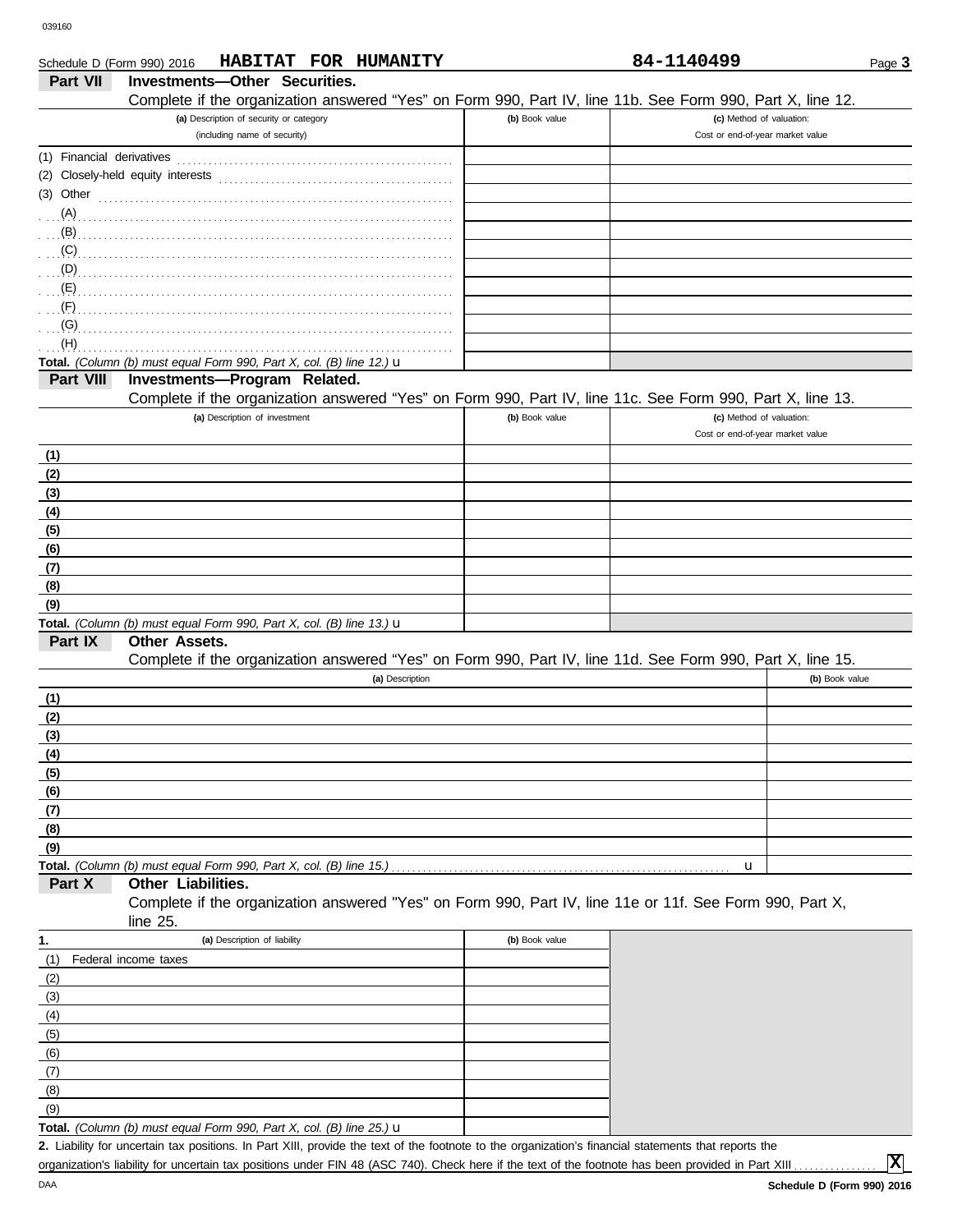| Schedule D (Form 990) 2016 HABITAT FOR HUMANITY                                                                                                                                                                                          |                      | 84-1140499 |              | Page 4                    |
|------------------------------------------------------------------------------------------------------------------------------------------------------------------------------------------------------------------------------------------|----------------------|------------|--------------|---------------------------|
| Reconciliation of Revenue per Audited Financial Statements With Revenue per Return.<br>Part XI                                                                                                                                           |                      |            |              |                           |
| Complete if the organization answered "Yes" on Form 990, Part IV, line 12a.                                                                                                                                                              |                      |            |              |                           |
| 1                                                                                                                                                                                                                                        |                      |            | $\mathbf{1}$ | $\overline{1}$ , 218, 374 |
| Amounts included on line 1 but not on Form 990, Part VIII, line 12:<br>2                                                                                                                                                                 |                      |            |              |                           |
| а                                                                                                                                                                                                                                        | 2a<br>2 <sub>b</sub> |            |              |                           |
| b                                                                                                                                                                                                                                        | 2 <sub>c</sub>       |            |              |                           |
| c                                                                                                                                                                                                                                        | 2d                   | 67,615     |              |                           |
| d                                                                                                                                                                                                                                        |                      |            |              | 67,615                    |
| Add lines 2a through 2d [11] March 2014 [12] March 2014 [12] March 2014 [12] March 2014 [12] March 2014 [12] March 2014 [12] March 2014 [12] March 2014 [12] March 2014 [12] March 2014 [12] March 2014 [12] March 2014 [12] M<br>е<br>3 |                      |            | 2e<br>3      | 1,150,759                 |
| Amounts included on Form 990, Part VIII, line 12, but not on line 1:<br>4                                                                                                                                                                |                      |            |              |                           |
|                                                                                                                                                                                                                                          | 4a                   |            |              |                           |
| b                                                                                                                                                                                                                                        | 4b                   |            |              |                           |
| c Add lines 4a and 4b                                                                                                                                                                                                                    |                      |            | 4c           |                           |
| 5.                                                                                                                                                                                                                                       |                      |            | 5            | 1,150,759                 |
| Reconciliation of Expenses per Audited Financial Statements With Expenses per Return.<br>Part XII                                                                                                                                        |                      |            |              |                           |
| Complete if the organization answered "Yes" on Form 990, Part IV, line 12a.                                                                                                                                                              |                      |            |              |                           |
| 1.                                                                                                                                                                                                                                       |                      |            | 1            | 1,392,784                 |
| Amounts included on line 1 but not on Form 990, Part IX, line 25:<br>2                                                                                                                                                                   |                      |            |              |                           |
| а                                                                                                                                                                                                                                        | 2a                   |            |              |                           |
| b                                                                                                                                                                                                                                        | 2 <sub>b</sub>       |            |              |                           |
|                                                                                                                                                                                                                                          | 2c                   |            |              |                           |
| d                                                                                                                                                                                                                                        | 2d                   | 67,615     |              |                           |
| Add lines 2a through 2d [11] Additional Property and Property and Property and Property and Property and Property and Property and Property and Property and Property and Property and Property and Property and Property and<br>е       |                      |            | 2e           | 67,615                    |
| 3                                                                                                                                                                                                                                        |                      |            | 3            | 1,325,169                 |
| Amounts included on Form 990, Part IX, line 25, but not on line 1:<br>4                                                                                                                                                                  |                      |            |              |                           |
|                                                                                                                                                                                                                                          | 4a                   |            |              |                           |
| b                                                                                                                                                                                                                                        | 4 <sub>b</sub>       |            |              |                           |
| c Add lines 4a and 4b                                                                                                                                                                                                                    |                      |            | 4с           |                           |
| 5                                                                                                                                                                                                                                        |                      |            | 5            | 1,325,169                 |
| Part XIII Supplemental Information.                                                                                                                                                                                                      |                      |            |              |                           |
| Provide the descriptions required for Part II, lines 3, 5, and 9; Part III, lines 1a and 4; Part IV, lines 1b and 2b; Part V, line 4; Part X, line                                                                                       |                      |            |              |                           |
| 2; Part XI, lines 2d and 4b; and Part XII, lines 2d and 4b. Also complete this part to provide any additional information.                                                                                                               |                      |            |              |                           |
| PART X - FIN 48 FOOTNOTE                                                                                                                                                                                                                 |                      |            |              |                           |
|                                                                                                                                                                                                                                          |                      |            |              |                           |
| IN ACCORDANCE WITH GENERALLY ACCEPTED ACCOUNTING PRINCIPLES, AN                                                                                                                                                                          |                      |            |              |                           |
|                                                                                                                                                                                                                                          |                      |            |              |                           |
| ORGANIZATION IS REQUIRED TO DISCLOSE ANY MATERIAL UNCERTAIN TAX POSITIONS                                                                                                                                                                |                      |            |              |                           |
|                                                                                                                                                                                                                                          |                      |            |              |                           |
| THAT MANAGEMENT BELIEVES DOES NOT MEET A "MORE-LIKELY-THAN-NOT" STANDARD OF                                                                                                                                                              |                      |            |              |                           |
|                                                                                                                                                                                                                                          |                      |            |              |                           |
| BEING SUSTAINED UNDER AN INCOME TAX AUDIT, AND TO RECORD A LIABILITY FOR                                                                                                                                                                 |                      |            |              |                           |
|                                                                                                                                                                                                                                          |                      |            |              |                           |
| ANY SUCH TAXES INCLUDING PENALTY AND INTEREST. MANAGEMENT OF THE                                                                                                                                                                         |                      |            |              |                           |
|                                                                                                                                                                                                                                          |                      |            |              |                           |
| ORGANIZATION HAS NOT IDENTIFIED ANY UNCERTAIN TAX POSITIONS THAT REQUIRE                                                                                                                                                                 |                      |            |              |                           |
| THE RECORDING OF A LIABILITY MENTIONED ABOVE OR FURTHER DISCLOSURE.                                                                                                                                                                      |                      |            |              |                           |
|                                                                                                                                                                                                                                          |                      |            |              |                           |
|                                                                                                                                                                                                                                          |                      |            |              |                           |
|                                                                                                                                                                                                                                          |                      |            |              |                           |
| PART XI, LINE 2D - REVENUE AMOUNTS INCLUDED IN FINANCIALS - OTHER                                                                                                                                                                        |                      |            |              |                           |
|                                                                                                                                                                                                                                          |                      |            |              |                           |
| SPECIAL EVENT EXPENSES                                                                                                                                                                                                                   |                      |            |              | \$ 67,615                 |
|                                                                                                                                                                                                                                          |                      |            |              |                           |
|                                                                                                                                                                                                                                          |                      |            |              |                           |
|                                                                                                                                                                                                                                          |                      |            |              |                           |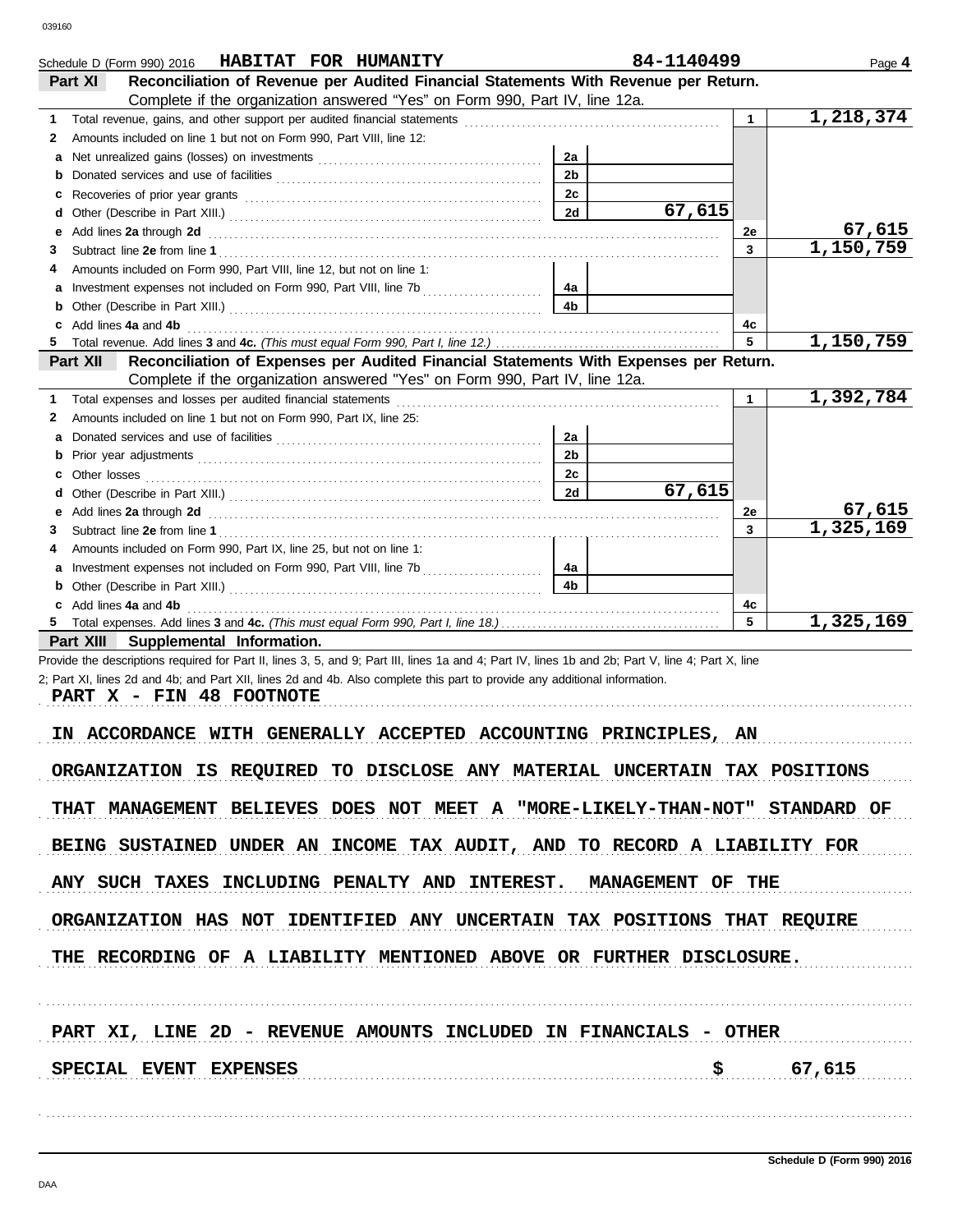| HABITAT FOR HUMANITY<br>Schedule D (Form 990) 2016                 | 84-1140499 | Page 5 |
|--------------------------------------------------------------------|------------|--------|
| Part XIII Supplemental Information (continued)                     |            |        |
| PART XII, LINE 2D - EXPENSE AMOUNTS INCLUDED IN FINANCIALS - OTHER |            |        |
| SPECIAL EVENT EXPENSES                                             | ₿.         | 67,615 |
|                                                                    |            |        |
|                                                                    |            |        |
|                                                                    |            |        |
|                                                                    |            |        |
|                                                                    |            |        |
|                                                                    |            |        |
|                                                                    |            |        |
|                                                                    |            |        |
|                                                                    |            |        |
|                                                                    |            |        |
|                                                                    |            |        |
|                                                                    |            |        |
|                                                                    |            |        |
|                                                                    |            |        |
|                                                                    |            |        |
|                                                                    |            |        |
|                                                                    |            |        |
|                                                                    |            |        |
|                                                                    |            |        |
|                                                                    |            |        |
|                                                                    |            |        |
|                                                                    |            |        |
|                                                                    |            |        |
|                                                                    |            |        |

HABITAT FOR HUMANITY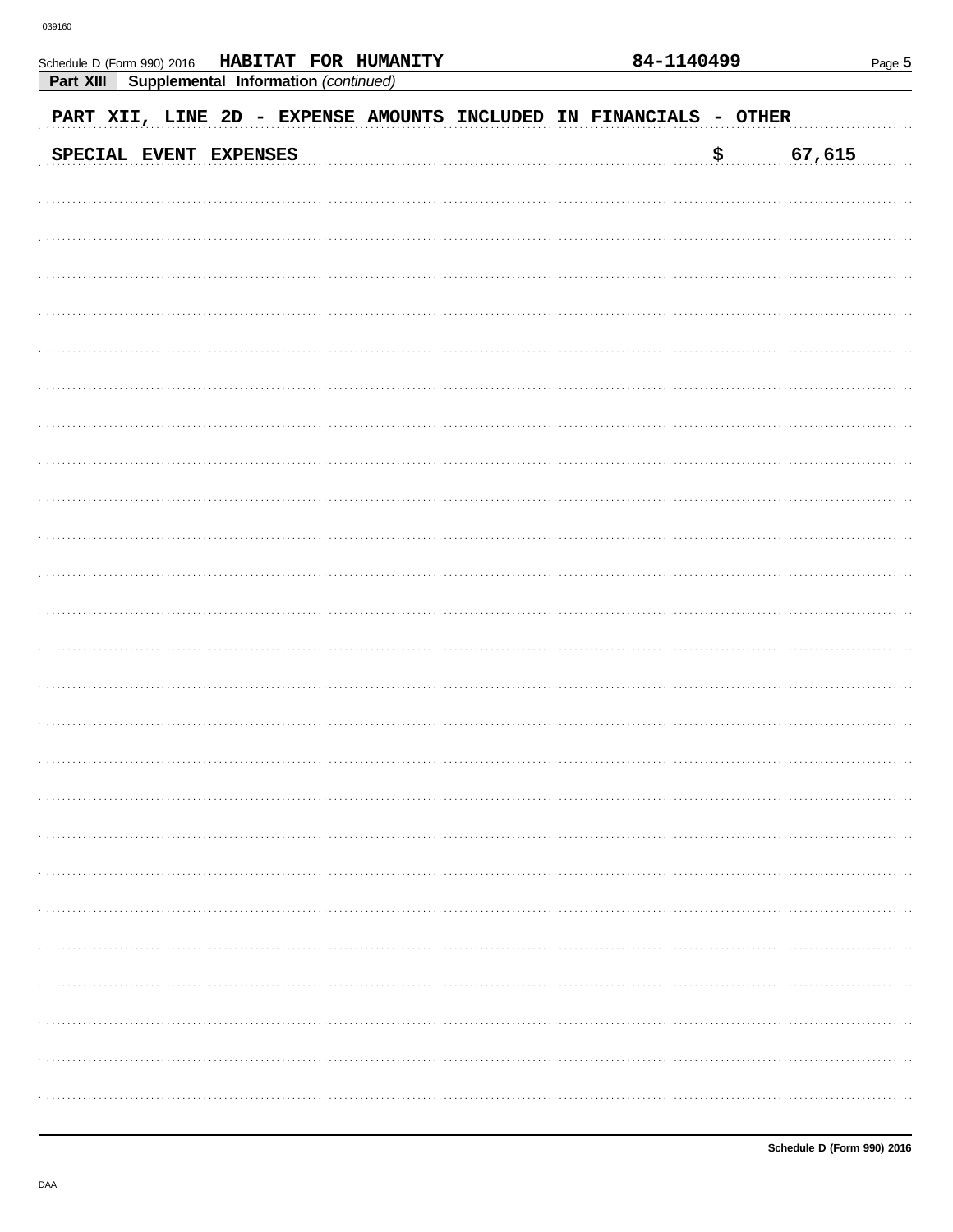| <b>SCHEDULE G</b>                                      | Supplemental Information Regarding Fundraising or Gaming Activities                                                                                                                        |                                        |                 |             |                                       |                                          | OMB No. 1545-0047                |
|--------------------------------------------------------|--------------------------------------------------------------------------------------------------------------------------------------------------------------------------------------------|----------------------------------------|-----------------|-------------|---------------------------------------|------------------------------------------|----------------------------------|
| (Form 990 or 990-EZ)                                   | Complete if the organization answered "Yes" on Form 990, Part IV, line 17, 18, or 19, or if the<br>organization entered more than \$15,000 on Form 990-EZ, line 6a.                        |                                        |                 |             |                                       |                                          |                                  |
| Department of the Treasury<br>Internal Revenue Service | LI Attach to Form 990 or Form 990-EZ.<br>U Information about Schedule G (Form 990 or 990-EZ) and its instructions is at www.irs.gov/form990.                                               |                                        |                 |             |                                       |                                          | Open to Public<br>Inspection     |
| Name of the organization                               | <b>HABITAT</b><br>FOR HUMANITY                                                                                                                                                             |                                        |                 |             |                                       | Employer identification number           |                                  |
| OF.                                                    | THE SAN JUANS                                                                                                                                                                              |                                        |                 |             |                                       | 84-1140499                               |                                  |
| Part I                                                 | Fundraising Activities. Complete if the organization answered "Yes" on Form 990, Part IV, line 17.<br>Form 990-EZ filers are not required to complete this part.                           |                                        |                 |             |                                       |                                          |                                  |
| 1                                                      | Indicate whether the organization raised funds through any of the following activities. Check all that apply.                                                                              |                                        |                 |             |                                       |                                          |                                  |
| Mail solicitations<br>a                                |                                                                                                                                                                                            | e                                      |                 |             | Solicitation of non-government grants |                                          |                                  |
| Internet and email solicitations<br>b                  |                                                                                                                                                                                            | Solicitation of government grants<br>f |                 |             |                                       |                                          |                                  |
| Phone solicitations                                    |                                                                                                                                                                                            | Special fundraising events<br>a        |                 |             |                                       |                                          |                                  |
| In-person solicitations<br>d                           |                                                                                                                                                                                            |                                        |                 |             |                                       |                                          |                                  |
|                                                        | 2a Did the organization have a written or oral agreement with any individual (including officers, directors, trustees,                                                                     |                                        |                 |             |                                       |                                          |                                  |
|                                                        | or key employees listed in Form 990, Part VII) or entity in connection with professional fundraising services?                                                                             |                                        |                 |             |                                       |                                          | No<br>Yes                        |
|                                                        | b If "Yes," list the 10 highest paid individuals or entities (fundraisers) pursuant to agreements under which the fundraiser is to be<br>compensated at least \$5,000 by the organization. |                                        |                 |             |                                       |                                          |                                  |
|                                                        |                                                                                                                                                                                            |                                        | (iii) Did fund- | raiser have |                                       | (v) Amount paid to                       | (vi) Amount paid to              |
|                                                        | (i) Name and address of individual<br>or entity (fundraiser)                                                                                                                               | (ii) Activity                          | custody or      | control of  | (iv) Gross receipts<br>from activity  | (or retained by)<br>fundraiser listed in | (or retained by)<br>organization |
|                                                        |                                                                                                                                                                                            |                                        | contributions?  |             |                                       | col. (i)                                 |                                  |
|                                                        |                                                                                                                                                                                            |                                        | Yes l           | No          |                                       |                                          |                                  |
| 1                                                      |                                                                                                                                                                                            |                                        |                 |             |                                       |                                          |                                  |
| $\mathbf{2}$                                           |                                                                                                                                                                                            |                                        |                 |             |                                       |                                          |                                  |
|                                                        |                                                                                                                                                                                            |                                        |                 |             |                                       |                                          |                                  |
|                                                        |                                                                                                                                                                                            |                                        |                 |             |                                       |                                          |                                  |
| 3                                                      |                                                                                                                                                                                            |                                        |                 |             |                                       |                                          |                                  |
|                                                        |                                                                                                                                                                                            |                                        |                 |             |                                       |                                          |                                  |
| 4                                                      |                                                                                                                                                                                            |                                        |                 |             |                                       |                                          |                                  |
|                                                        |                                                                                                                                                                                            |                                        |                 |             |                                       |                                          |                                  |
|                                                        |                                                                                                                                                                                            |                                        |                 |             |                                       |                                          |                                  |
| 5                                                      |                                                                                                                                                                                            |                                        |                 |             |                                       |                                          |                                  |
|                                                        |                                                                                                                                                                                            |                                        |                 |             |                                       |                                          |                                  |
|                                                        |                                                                                                                                                                                            |                                        |                 |             |                                       |                                          |                                  |
|                                                        |                                                                                                                                                                                            |                                        |                 |             |                                       |                                          |                                  |
| 7                                                      |                                                                                                                                                                                            |                                        |                 |             |                                       |                                          |                                  |
|                                                        |                                                                                                                                                                                            |                                        |                 |             |                                       |                                          |                                  |
|                                                        |                                                                                                                                                                                            |                                        |                 |             |                                       |                                          |                                  |
| 8                                                      |                                                                                                                                                                                            |                                        |                 |             |                                       |                                          |                                  |
|                                                        |                                                                                                                                                                                            |                                        |                 |             |                                       |                                          |                                  |
| 9                                                      |                                                                                                                                                                                            |                                        |                 |             |                                       |                                          |                                  |
|                                                        |                                                                                                                                                                                            |                                        |                 |             |                                       |                                          |                                  |
|                                                        |                                                                                                                                                                                            |                                        |                 |             |                                       |                                          |                                  |
| 10                                                     |                                                                                                                                                                                            |                                        |                 |             |                                       |                                          |                                  |
|                                                        |                                                                                                                                                                                            |                                        |                 |             |                                       |                                          |                                  |
| Total                                                  |                                                                                                                                                                                            |                                        |                 |             |                                       |                                          |                                  |
| 3<br>registration or licensing.                        | List all states in which the organization is registered or licensed to solicit contributions or has been notified it is exempt from                                                        |                                        |                 |             |                                       |                                          |                                  |
|                                                        |                                                                                                                                                                                            |                                        |                 |             |                                       |                                          |                                  |
|                                                        |                                                                                                                                                                                            |                                        |                 |             |                                       |                                          |                                  |
|                                                        |                                                                                                                                                                                            |                                        |                 |             |                                       |                                          |                                  |
|                                                        |                                                                                                                                                                                            |                                        |                 |             |                                       |                                          |                                  |
|                                                        |                                                                                                                                                                                            |                                        |                 |             |                                       |                                          |                                  |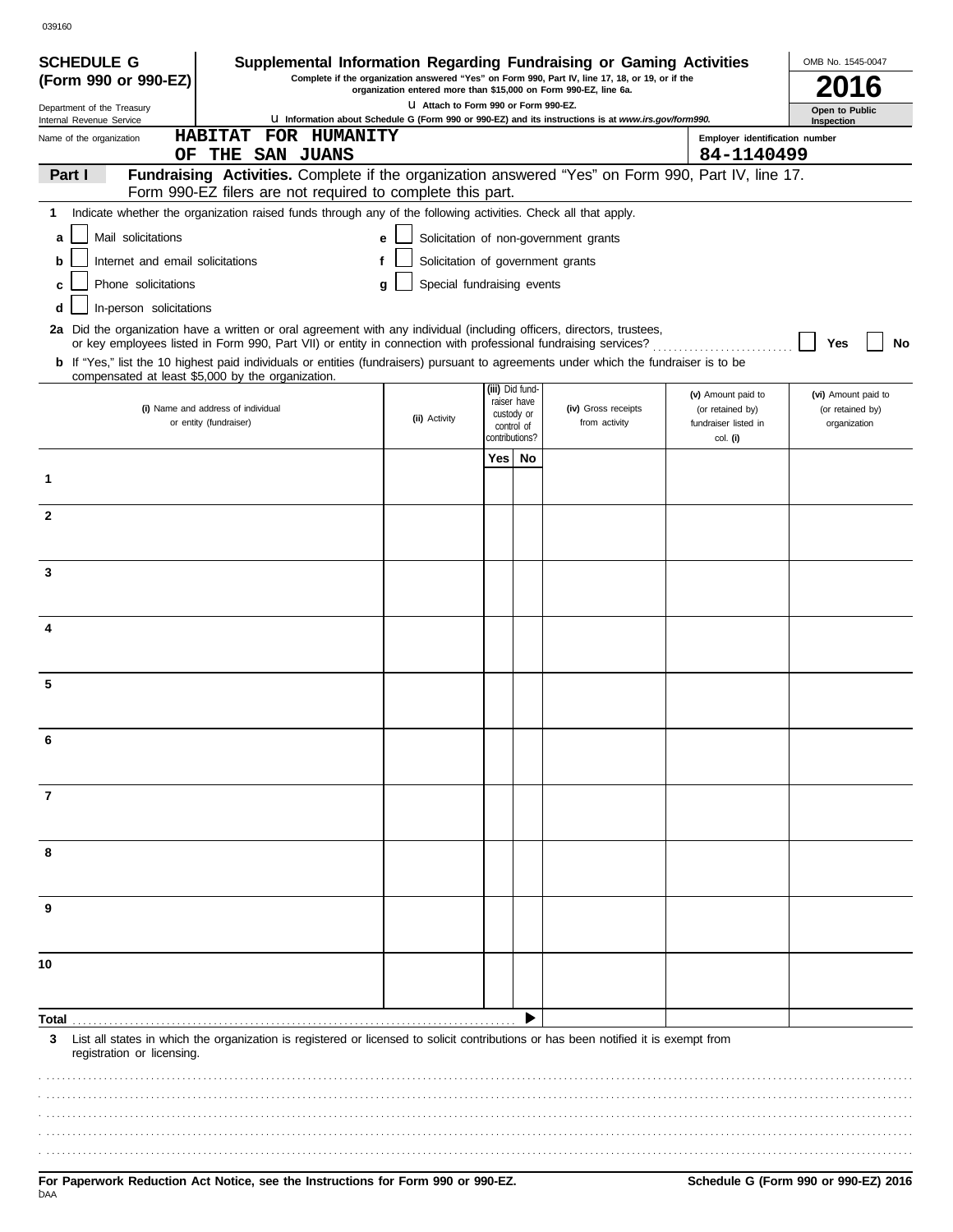| Schedule G (Form 990 or 990-EZ) 2016 | HABITAT FOR HUMANITY | 84-1140499 |
|--------------------------------------|----------------------|------------|
|                                      |                      |            |

84-1140499 Page 2

**Part II Fundraising Events.** Complete if the organization answered "Yes" on Form 990, Part IV, line 18, or reported more gross receipts greater than \$5,000. than \$15,000 of fundraising event contributions and gross income on Form 990-EZ, lines 1 and 6b. List events with

| Revenue         |                                         | 1 Gross receipts<br>2 Less: Contributions<br>3 Gross income (line 1 minus<br>$line 2)$<br>4 Cash prizes<br>5 Noncash prizes | (a) Event $#1$<br><b>MOONSHINERS</b><br>BAL<br>(event type)<br>46,134<br>8,350<br>37,784 | (b) Event $#2$<br><b>FILM FESTIVAL</b><br>(event type)<br>21,159<br>21,159                          | (c) Other events<br>1<br>(total number)<br>7,388<br>276<br>7,112 | (d) Total events<br>(add col. (a) through<br>$col.$ (c))<br>74,681<br>8,626<br>66,055 |  |  |  |
|-----------------|-----------------------------------------|-----------------------------------------------------------------------------------------------------------------------------|------------------------------------------------------------------------------------------|-----------------------------------------------------------------------------------------------------|------------------------------------------------------------------|---------------------------------------------------------------------------------------|--|--|--|
| Direct Expenses |                                         | 6 Rent/facility costs<br>7 Food and beverages<br>8 Entertainment<br>9 Other direct expenses                                 | 36,651                                                                                   | 21,791                                                                                              | 7,112                                                            | 65,554<br>65,554<br>501                                                               |  |  |  |
|                 | Part III                                |                                                                                                                             | than \$15,000 on Form 990-EZ, line 6a.                                                   | Gaming. Complete if the organization answered "Yes" on Form 990, Part IV, line 19, or reported more |                                                                  |                                                                                       |  |  |  |
| Revenue         |                                         | 1 Gross revenue                                                                                                             | (a) Bingo                                                                                | (b) Pull tabs/instant<br>bingo/progressive bingo                                                    | (c) Other gaming                                                 | (d) Total gaming (add<br>col. (a) through col. (c))                                   |  |  |  |
| Direct Expenses |                                         | 2 Cash prizes<br>3 Noncash prizes<br>4 Rent/facility costs                                                                  |                                                                                          |                                                                                                     |                                                                  |                                                                                       |  |  |  |
|                 |                                         | 5 Other direct expenses<br>6 Volunteer labor                                                                                | No<br>7 Direct expense summary. Add lines 2 through 5 in column (d)                      | No                                                                                                  | <b>Yes</b><br>%<br>No.                                           |                                                                                       |  |  |  |
| 9               | Yes<br>No<br><b>b</b> If "No," explain: |                                                                                                                             |                                                                                          |                                                                                                     |                                                                  |                                                                                       |  |  |  |
|                 |                                         | <b>b</b> If "Yes," explain:                                                                                                 |                                                                                          |                                                                                                     |                                                                  | Yes<br>No                                                                             |  |  |  |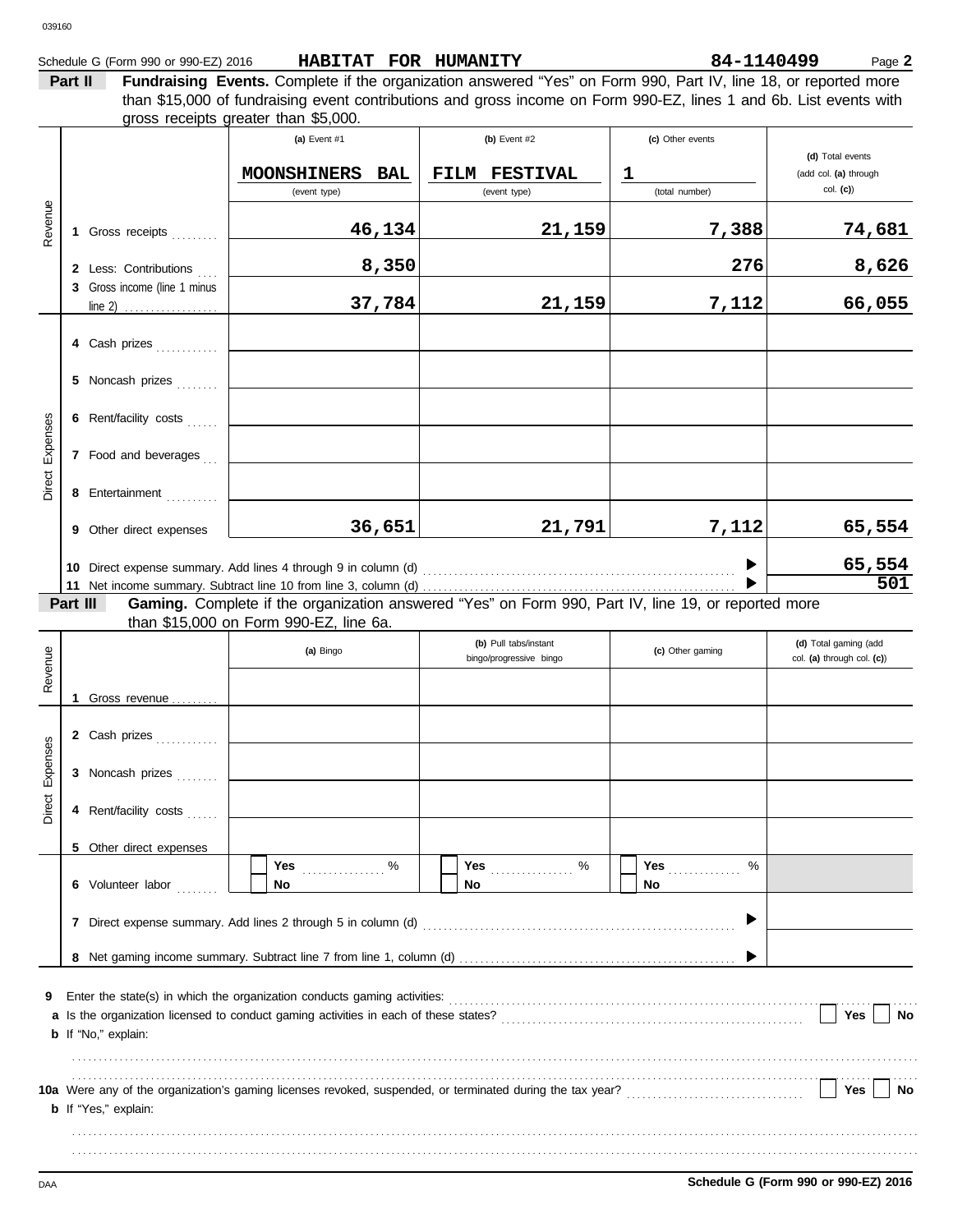|     | Schedule G (Form 990 or 990-EZ) 2016<br>HABITAT FOR HUMANITY                                                                                                                                                                       | 84-1140499                           |            | Page 3 |
|-----|------------------------------------------------------------------------------------------------------------------------------------------------------------------------------------------------------------------------------------|--------------------------------------|------------|--------|
| 11  |                                                                                                                                                                                                                                    |                                      | Yes        | No     |
| 12  | Is the organization a grantor, beneficiary or trustee of a trust, or a member of a partnership or other entity                                                                                                                     |                                      | <b>Yes</b> | No     |
| 13  | Indicate the percentage of gaming activity conducted in:                                                                                                                                                                           |                                      |            |        |
| a   |                                                                                                                                                                                                                                    | 13а                                  |            | %      |
| b   | An outside facility <b>contained an activity of the facility contained and activity of the contained and activity of the contained and activity of the contained activity of the contained activity of the contained activity </b> | 13 <sub>b</sub>                      |            | $\%$   |
| 14  | Enter the name and address of the person who prepares the organization's gaming/special events books and<br>records:                                                                                                               |                                      |            |        |
|     |                                                                                                                                                                                                                                    |                                      |            |        |
|     | Address <b>u</b>                                                                                                                                                                                                                   |                                      |            |        |
| 15a | Does the organization have a contract with a third party from whom the organization receives gaming<br>revenue?                                                                                                                    |                                      | Yes        | No     |
| b   |                                                                                                                                                                                                                                    |                                      |            |        |
|     |                                                                                                                                                                                                                                    |                                      |            |        |
|     | If "Yes," enter name and address of the third party:                                                                                                                                                                               |                                      |            |        |
|     |                                                                                                                                                                                                                                    |                                      |            |        |
|     |                                                                                                                                                                                                                                    |                                      |            |        |
|     |                                                                                                                                                                                                                                    |                                      |            |        |
|     | Address <b>u</b>                                                                                                                                                                                                                   |                                      |            |        |
|     |                                                                                                                                                                                                                                    |                                      |            |        |
| 16  | Gaming manager information:                                                                                                                                                                                                        |                                      |            |        |
|     |                                                                                                                                                                                                                                    |                                      |            |        |
|     |                                                                                                                                                                                                                                    |                                      |            |        |
|     |                                                                                                                                                                                                                                    |                                      |            |        |
|     |                                                                                                                                                                                                                                    |                                      |            |        |
|     |                                                                                                                                                                                                                                    |                                      |            |        |
|     | Director/officer<br>Employee<br>Independent contractor                                                                                                                                                                             |                                      |            |        |
|     |                                                                                                                                                                                                                                    |                                      |            |        |
| 17  | Mandatory distributions:                                                                                                                                                                                                           |                                      |            |        |
| a   | Is the organization required under state law to make charitable distributions from the gaming proceeds to                                                                                                                          |                                      |            |        |
|     |                                                                                                                                                                                                                                    |                                      | Yes        | No     |
| b   | Enter the amount of distributions required under state law to be distributed to other exempt organizations or                                                                                                                      |                                      |            |        |
|     | spent in the organization's own exempt activities during the tax year $\mathbf u$<br>Supplemental Information. Provide the explanations required by Part I, line 2b, columns (iii) and (v); and<br>Part IV                         |                                      |            |        |
|     | Part III, lines 9, 9b, 10b, 15b, 15c, 16, and 17b, as applicable. Also provide any additional information.<br>See instructions                                                                                                     |                                      |            |        |
|     |                                                                                                                                                                                                                                    |                                      |            |        |
|     |                                                                                                                                                                                                                                    |                                      |            |        |
|     |                                                                                                                                                                                                                                    |                                      |            |        |
|     |                                                                                                                                                                                                                                    |                                      |            |        |
|     |                                                                                                                                                                                                                                    |                                      |            |        |
|     |                                                                                                                                                                                                                                    |                                      |            |        |
|     |                                                                                                                                                                                                                                    |                                      |            |        |
|     |                                                                                                                                                                                                                                    |                                      |            |        |
|     |                                                                                                                                                                                                                                    |                                      |            |        |
|     |                                                                                                                                                                                                                                    |                                      |            |        |
|     |                                                                                                                                                                                                                                    |                                      |            |        |
|     |                                                                                                                                                                                                                                    |                                      |            |        |
|     |                                                                                                                                                                                                                                    | Schedule G (Form 990 or 990-EZ) 2016 |            |        |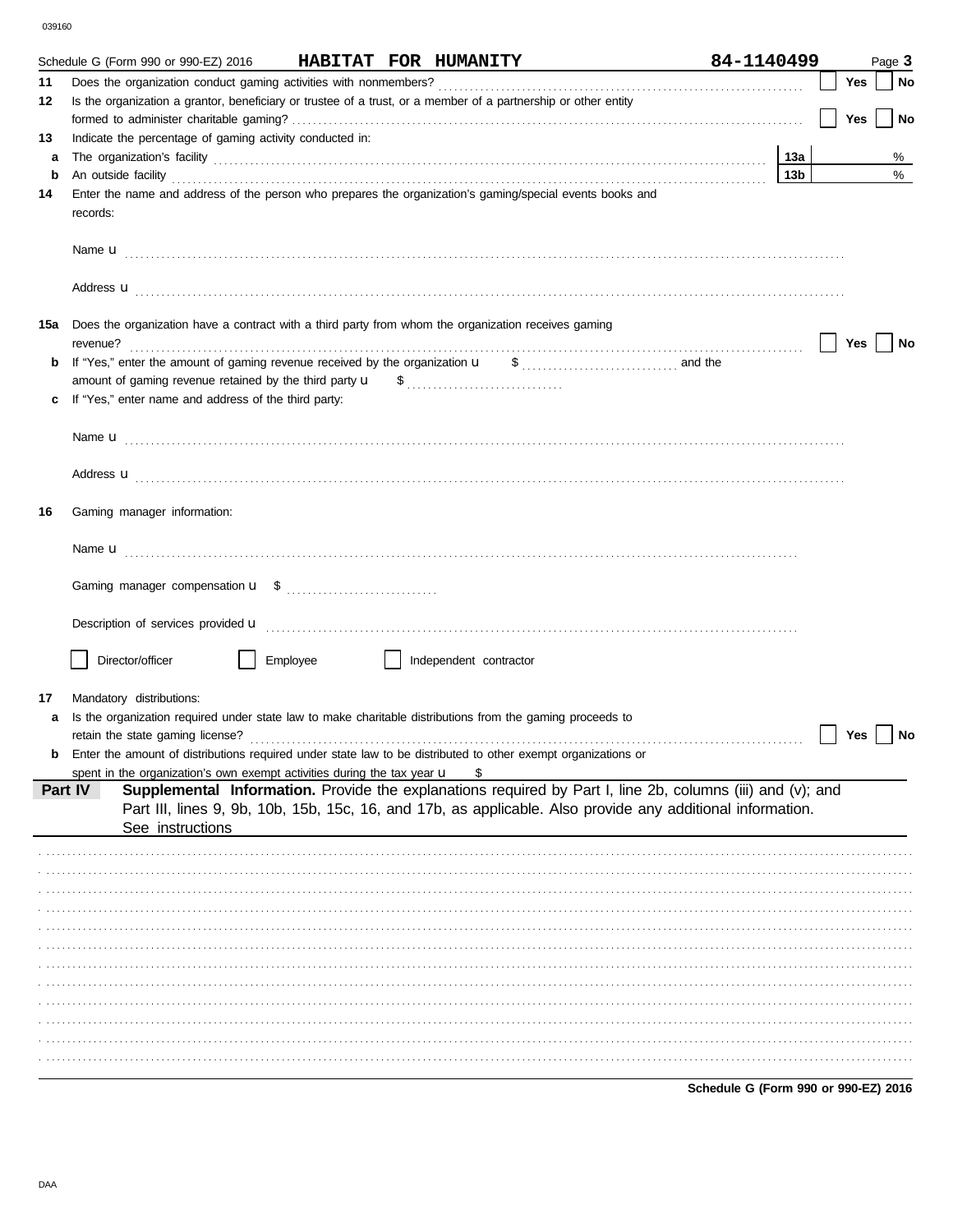| <b>SCHEDULE I</b><br>(Form 990)                        | Grants and Other Assistance to Organizations,<br>Governments, and Individuals in the United States<br>Complete if the organization answered "Yes" on Form 990, Part IV, line 21 or 22.                                                                                          |           |                                              |                             |                                       |                                                             |                                          |                                       |
|--------------------------------------------------------|---------------------------------------------------------------------------------------------------------------------------------------------------------------------------------------------------------------------------------------------------------------------------------|-----------|----------------------------------------------|-----------------------------|---------------------------------------|-------------------------------------------------------------|------------------------------------------|---------------------------------------|
| Department of the Treasury<br>Internal Revenue Service | u Attach to Form 990.<br><b>u Information about Schedule I (Form 990) and its instructions is at www.irs.gov/form990.</b>                                                                                                                                                       |           |                                              |                             |                                       |                                                             | Open to Public<br><b>Inspection</b>      |                                       |
| Name of the organization                               | HABITAT FOR HUMANITY<br>OF THE SAN JUANS                                                                                                                                                                                                                                        |           | Employer identification number<br>84-1140499 |                             |                                       |                                                             |                                          |                                       |
| Part I                                                 | <b>General Information on Grants and Assistance</b>                                                                                                                                                                                                                             |           |                                              |                             |                                       |                                                             |                                          |                                       |
|                                                        | 1 Does the organization maintain records to substantiate the amount of the grants or assistance, the grantees' eligibility for the grants or assistance, and<br>2 Describe in Part IV the organization's procedures for monitoring the use of grant funds in the United States. |           |                                              |                             |                                       |                                                             |                                          | $ \mathbf{X} $ Yes<br>  No            |
| Part II                                                | Grants and Other Assistance to Domestic Organizations and Domestic Governments. Complete if the organization answered "Yes" on Form<br>990, Part IV, line 21, for any recipient that received more than \$5,000. Part II can be duplicated if additional space is needed.       |           |                                              |                             |                                       |                                                             |                                          |                                       |
| $\mathbf 1$                                            | (a) Name and address of organization<br>or government                                                                                                                                                                                                                           | $(b)$ EIN | (c) IRC<br>section<br>(if applicable)        | (d) Amount of cash<br>grant | (e) Amount of non-<br>cash assistance | (f) Method of valuation<br>(book, FMV, appraisal,<br>other) | (q) Description of<br>noncash assistance | (h) Purpose of grant<br>or assistance |
| <b>ATLANTA</b>                                         | (1) HABITAT FOR HUMANITY INTERNATIONAL<br>270 PEACHTREE ST., NW SUITE 1300<br>GA 30303-1263 91-1914868                                                                                                                                                                          |           | 501C3                                        | 10,000                      |                                       |                                                             |                                          | <b>TITHE PROGRAM</b>                  |
| (2)                                                    |                                                                                                                                                                                                                                                                                 |           |                                              |                             |                                       |                                                             |                                          |                                       |
|                                                        |                                                                                                                                                                                                                                                                                 |           |                                              |                             |                                       |                                                             |                                          |                                       |
| (3)                                                    |                                                                                                                                                                                                                                                                                 |           |                                              |                             |                                       |                                                             |                                          |                                       |
| (4)                                                    |                                                                                                                                                                                                                                                                                 |           |                                              |                             |                                       |                                                             |                                          |                                       |
|                                                        |                                                                                                                                                                                                                                                                                 |           |                                              |                             |                                       |                                                             |                                          |                                       |
| (5)                                                    |                                                                                                                                                                                                                                                                                 |           |                                              |                             |                                       |                                                             |                                          |                                       |
|                                                        |                                                                                                                                                                                                                                                                                 |           |                                              |                             |                                       |                                                             |                                          |                                       |
| (6)                                                    |                                                                                                                                                                                                                                                                                 |           |                                              |                             |                                       |                                                             |                                          |                                       |
| (7)                                                    |                                                                                                                                                                                                                                                                                 |           |                                              |                             |                                       |                                                             |                                          |                                       |
|                                                        |                                                                                                                                                                                                                                                                                 |           |                                              |                             |                                       |                                                             |                                          |                                       |
| (8)                                                    |                                                                                                                                                                                                                                                                                 |           |                                              |                             |                                       |                                                             |                                          |                                       |
|                                                        |                                                                                                                                                                                                                                                                                 |           |                                              |                             |                                       |                                                             |                                          |                                       |
| (9)                                                    |                                                                                                                                                                                                                                                                                 |           |                                              |                             |                                       |                                                             |                                          |                                       |
|                                                        |                                                                                                                                                                                                                                                                                 |           |                                              |                             |                                       |                                                             |                                          |                                       |
| $\mathbf{2}$<br>З                                      | Enter total number of section 501(c)(3) and government organizations listed in the line 1 table enterpresent content to the line of the line 1 table                                                                                                                            |           |                                              |                             |                                       |                                                             |                                          | u <sub>1</sub><br>$\mathbf{u}$ 0      |
|                                                        | For Paperwork Reduction Act Notice, see the Instructions for Form 990.                                                                                                                                                                                                          |           |                                              |                             |                                       |                                                             |                                          | Schedule I (Form 990) (2016)          |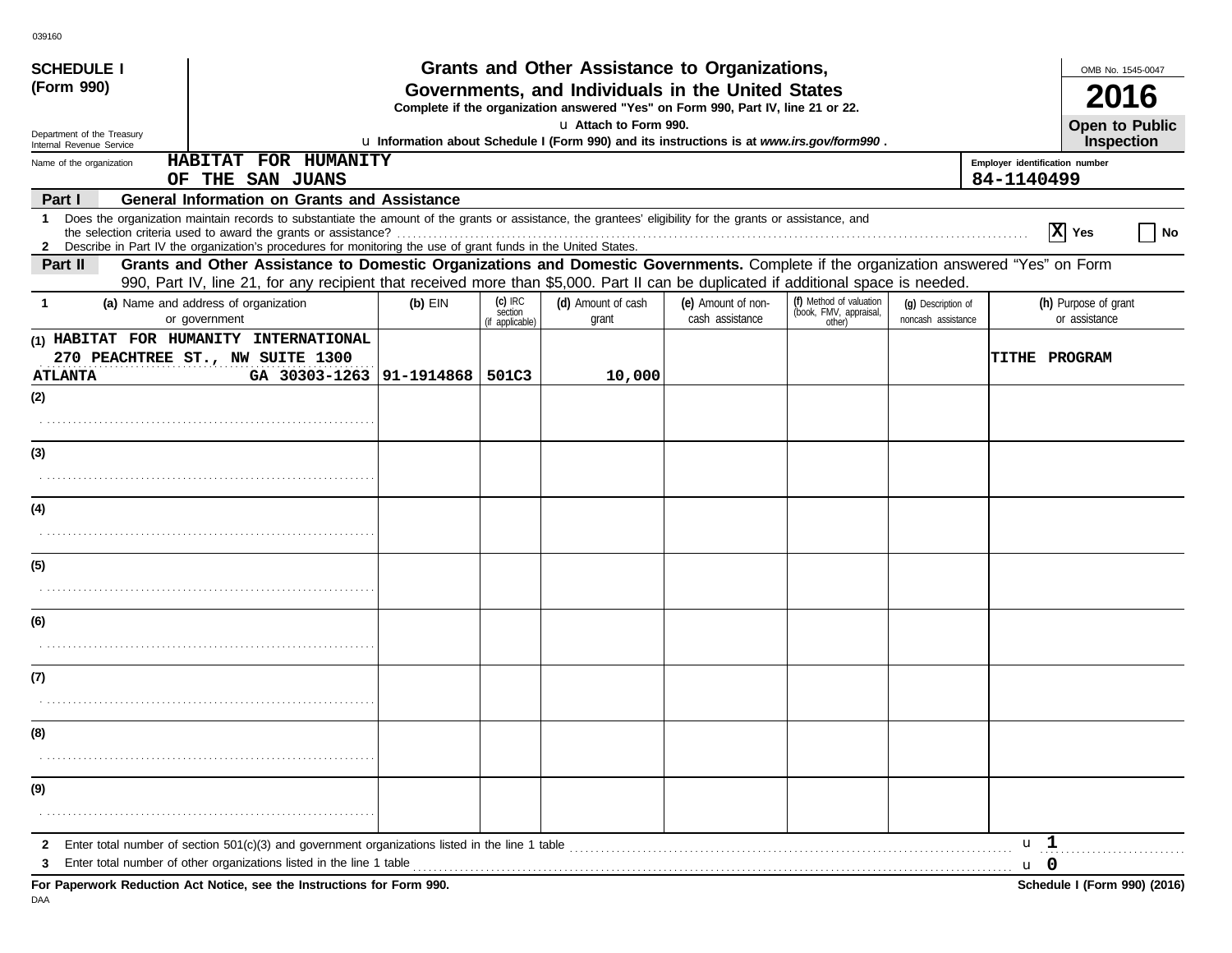|              | Schedule I (Form 990) (2016) HABITAT FOR HUMANITY                                                                                         |                             |                                                                                                                                 | 84-1140499                          |                                                          | Page 2                                |  |
|--------------|-------------------------------------------------------------------------------------------------------------------------------------------|-----------------------------|---------------------------------------------------------------------------------------------------------------------------------|-------------------------------------|----------------------------------------------------------|---------------------------------------|--|
| Part III     |                                                                                                                                           |                             | Grants and Other Assistance to Domestic Individuals. Complete if the organization answered "Yes" on Form 990, Part IV, line 22. |                                     |                                                          |                                       |  |
|              | Part III can be duplicated if additional space is needed.                                                                                 |                             |                                                                                                                                 |                                     |                                                          |                                       |  |
|              | (a) Type of grant or assistance                                                                                                           | (b) Number of<br>recipients | (c) Amount of<br>cash grant                                                                                                     | (d) Amount of<br>noncash assistance | (e) Method of valuation (book,<br>FMV, appraisal, other) | (f) Description of noncash assistance |  |
|              |                                                                                                                                           |                             |                                                                                                                                 |                                     |                                                          |                                       |  |
|              |                                                                                                                                           |                             |                                                                                                                                 |                                     |                                                          |                                       |  |
| $\mathbf{3}$ |                                                                                                                                           |                             |                                                                                                                                 |                                     |                                                          |                                       |  |
|              |                                                                                                                                           |                             |                                                                                                                                 |                                     |                                                          |                                       |  |
| 5            |                                                                                                                                           |                             |                                                                                                                                 |                                     |                                                          |                                       |  |
| 6            |                                                                                                                                           |                             |                                                                                                                                 |                                     |                                                          |                                       |  |
|              |                                                                                                                                           |                             |                                                                                                                                 |                                     |                                                          |                                       |  |
| Part IV      | Supplemental Information. Provide the information required in Part I, line 2; Part III, column (b); and any other additional information. |                             |                                                                                                                                 |                                     |                                                          |                                       |  |
|              |                                                                                                                                           |                             |                                                                                                                                 |                                     |                                                          |                                       |  |
|              |                                                                                                                                           |                             |                                                                                                                                 |                                     |                                                          |                                       |  |
|              |                                                                                                                                           |                             |                                                                                                                                 |                                     |                                                          |                                       |  |
|              |                                                                                                                                           |                             |                                                                                                                                 |                                     |                                                          |                                       |  |
|              |                                                                                                                                           |                             |                                                                                                                                 |                                     |                                                          |                                       |  |
|              |                                                                                                                                           |                             |                                                                                                                                 |                                     |                                                          |                                       |  |
|              |                                                                                                                                           |                             |                                                                                                                                 |                                     |                                                          |                                       |  |
|              |                                                                                                                                           |                             |                                                                                                                                 |                                     |                                                          |                                       |  |
|              |                                                                                                                                           |                             |                                                                                                                                 |                                     |                                                          |                                       |  |
|              |                                                                                                                                           |                             |                                                                                                                                 |                                     |                                                          |                                       |  |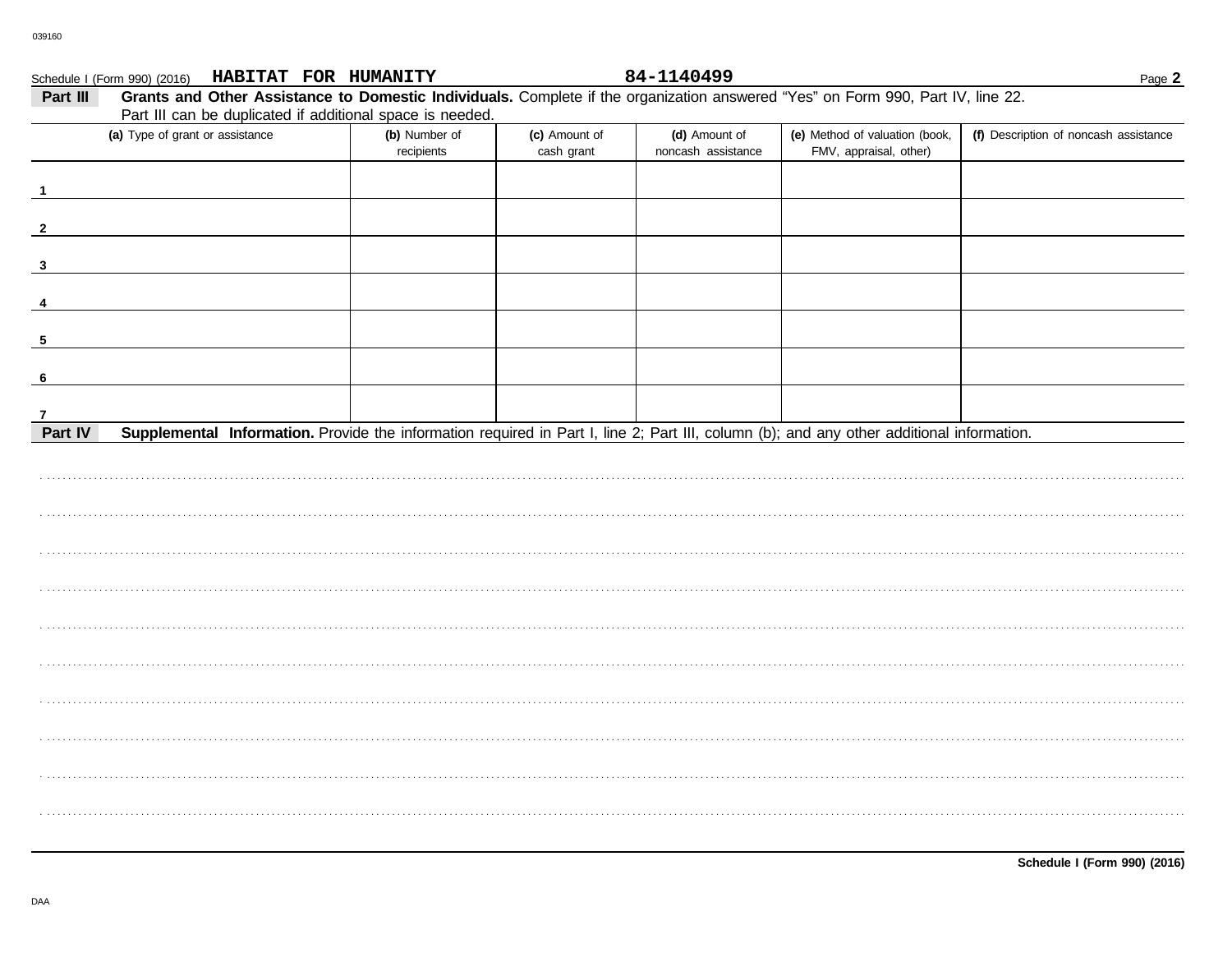| <b>SCHEDULE O</b><br>(Form 990 or 990-EZ)<br>Department of the Treasury<br>Internal Revenue Service | OMB No. 1545-0047<br>2016<br>Open to Public<br><b>Inspection</b>                                                                                                                           |                                              |           |
|-----------------------------------------------------------------------------------------------------|--------------------------------------------------------------------------------------------------------------------------------------------------------------------------------------------|----------------------------------------------|-----------|
| Name of the organization                                                                            | Lu Information about Schedule O (Form 990 or 990-EZ) and its instructions is at www.irs.gov/form990.<br>HABITAT FOR HUMANITY<br>OF THE SAN JUANS                                           | Employer identification number<br>84-1140499 |           |
|                                                                                                     | FORM 990, PART VI, LINE 11B - ORGANIZATION'S PROCESS<br>PROVIDED TO BOARD MEMBERS; REVIEWED AT MEETING                                                                                     | <b>TO REVIEW FORM 990</b>                    |           |
| ALL CONFLICTS OF                                                                                    | FORM 990, PART VI, LINE 12C - ENFORCEMENT OF CONFLICTS POLICY<br>INTEREST ARE REVIEWED                                                                                                     |                                              |           |
| SALARY REVIEWED BY                                                                                  | FORM 990, PART VI, LINE 15A - COMPENSATION PROCESS FOR TOP OFFICIAL<br>INDEPENDANT HR COMMITTEE                                                                                            |                                              |           |
| THE                                                                                                 | ORGANIZATION'S GOVERNING DOCUMENTS, CONFLICT OF<br>FINANCIAL STATEMENTS ARE AVAILABLE TO THE PUBLIC UPON REASONABLE REQUEST.<br>FORM 990, PART XI, LINE 9 - OTHER CHANGES<br>IN NET ASSETS | INTEREST POLICY, AND<br><b>EXPLANATION</b>   |           |
|                                                                                                     | SPECIAL EVENT EXPENSES                                                                                                                                                                     | \$                                           | 67,615    |
|                                                                                                     | SPECIAL EVENT EXPENSES                                                                                                                                                                     | \$                                           | $-67,615$ |
|                                                                                                     |                                                                                                                                                                                            |                                              |           |
|                                                                                                     |                                                                                                                                                                                            |                                              |           |
|                                                                                                     |                                                                                                                                                                                            |                                              |           |
|                                                                                                     |                                                                                                                                                                                            |                                              |           |
|                                                                                                     |                                                                                                                                                                                            |                                              |           |
|                                                                                                     |                                                                                                                                                                                            |                                              |           |
|                                                                                                     |                                                                                                                                                                                            |                                              |           |
|                                                                                                     |                                                                                                                                                                                            |                                              |           |